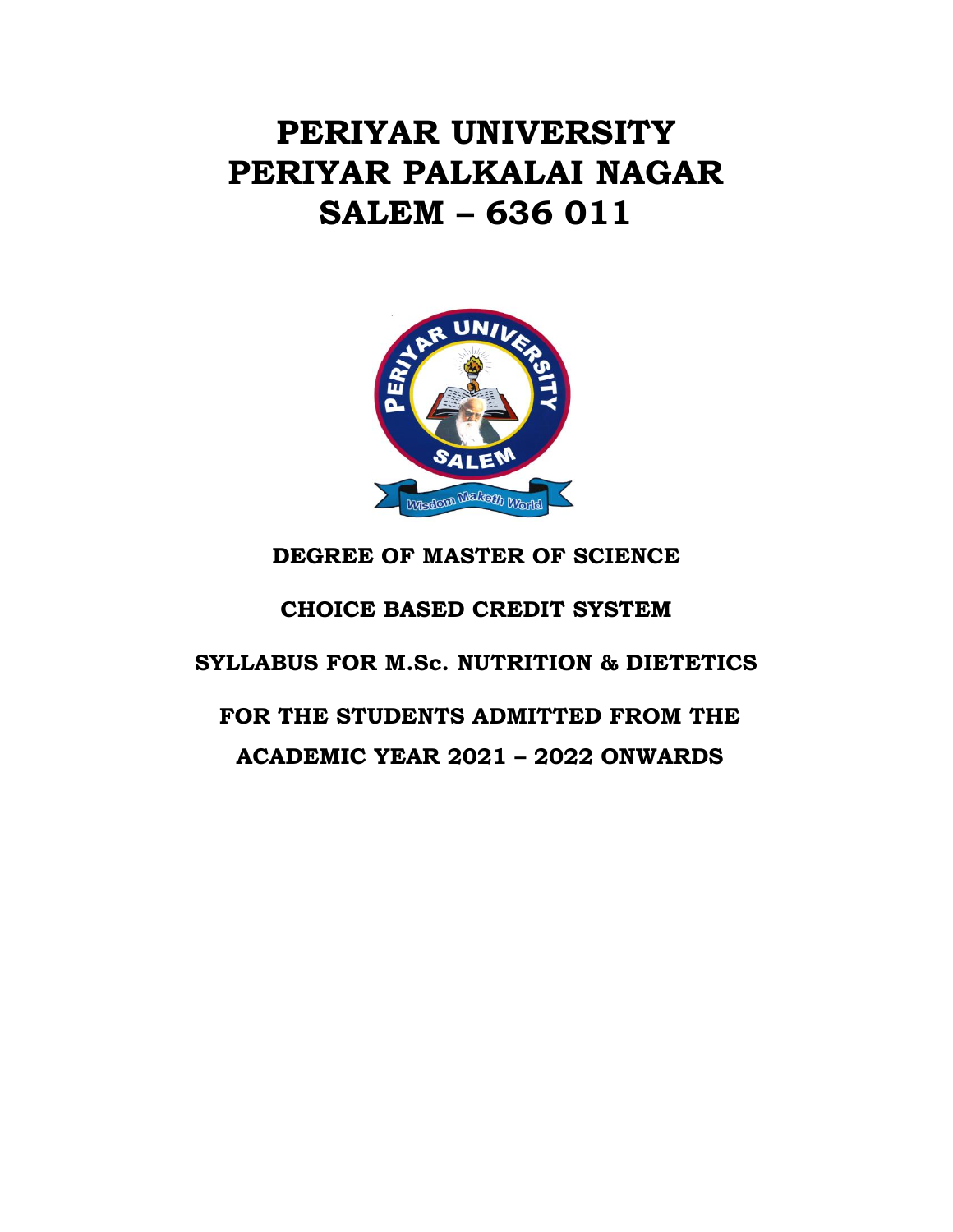# **M.Sc. NUTRITION & DIETETICS**

#### **REGULATIONS AND SYLLABUS**

(With effect from the academic year 2021-2022 onwards)

# **Preamble**

The post graduate program in Nutrition and Dietetics has been designed to provide students a vast scope ranging from alleviation of malnutrition, preventive, promotive and therapeutic care in hospitals, in food industries as well as food service managers in various establishments. The specialists in Nutrition and Dietetics play a vital role in promoting the quality of life of individuals and communities, which contributes significantly to the economic and overall development of the nation.

# **Program objectives**

1. To impart knowledge and develop capacities of the students through state of the art higher education in the area of Nutrition and Dietetics

2. To provide practical, field level experience in hospitals and food service establishments

3. To provide professionally competent manpower for academic and research institutions; hospitals and food industries; nutrition and health programs; food safety and quality control; consultancy and entrepreneurship

# **Eligibility for admission**

An under graduate degree in Food and Nutrition/ Nutrition and Dietetics/ Food science and Nutrition/ Clinical nutrition and Dietetics/ Nutrition, Food service management and Dietetics/ Home Science.

#### **Duration of the program**

Two academic years consisting of 4 semesters

#### **Program specific outcome**

The student will know, understand, apply, analyze, evaluate and able to build relationship between food, nutrition, diet and healthy life and shine as trained professionals in areas such as Public nutrition, Dietetics and Clinical Nutrition, Food science and Food Quality Control.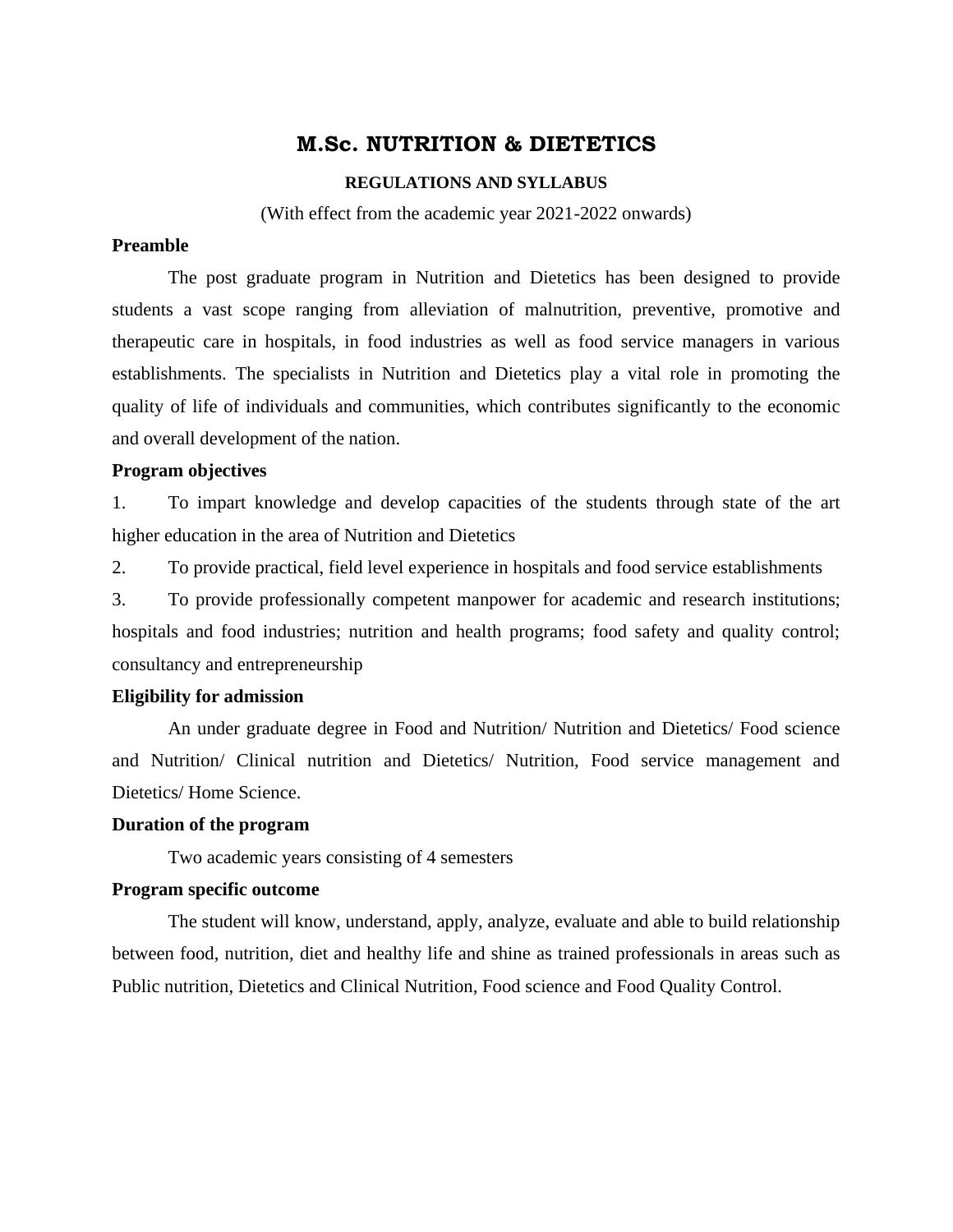|                 | <b>Course</b><br>Code | <b>Course Title</b>                                                     | Hours/<br>Week | <b>Credi</b><br>t        | University         |     | <b>Exam</b> |                |
|-----------------|-----------------------|-------------------------------------------------------------------------|----------------|--------------------------|--------------------|-----|-------------|----------------|
| <b>Semester</b> |                       |                                                                         |                |                          | <b>Examination</b> |     |             | <b>Hours</b>   |
|                 |                       |                                                                         |                |                          |                    | E   | т           |                |
|                 | Core 01               | Nutrition Through Life Cycle                                            | 5              | $\overline{4}$           | 25                 | 75  | 100         | 3              |
|                 | Core 02               | Human Nutrition I                                                       | $\overline{4}$ | $\overline{4}$           | 25                 | 75  | 100         | $\overline{3}$ |
|                 | Core 03               | <b>Nutritional Biochemistry</b>                                         | 5              | 4                        | 25                 | 75  | 100         | 3              |
| $\bf{I}$        | Core 04               | Diet in Disease I                                                       | $\overline{4}$ | $\overline{\mathcal{L}}$ | 25                 | 75  | 100         | 3              |
|                 | Core 05               | <b>Nutrition Management Practical</b>                                   | $\overline{4}$ | $\overline{2}$           | 40                 | 60  | 100         | $\overline{3}$ |
|                 | Core 06               | Diet in Disease I Practical                                             | $\overline{4}$ | $\overline{2}$           | 40                 | 60  | 100         | 3              |
|                 | Elective 01           | Food Science                                                            | $\overline{4}$ | $\overline{4}$           | 25                 | 75  | 100         | 3              |
|                 |                       | <b>Total</b>                                                            | 30             | 24                       | 205                | 495 | 700         |                |
|                 | Core 07               | Human Nutrition II                                                      | $\overline{4}$ | $\overline{4}$           | 25                 | 75  | 100         | 3              |
|                 | Core 08               | Physiological Aspects of<br>Nutrition                                   | $\overline{4}$ | $\overline{4}$           | 25                 | 75  | 100         | 3              |
|                 | Core 09               | Diet in Disease II                                                      | $\overline{4}$ | $\overline{\mathcal{L}}$ | 25                 | 75  | 100         | 3              |
|                 | Core 10               | Diet in Disease II Practical                                            | $\overline{4}$ | $\overline{c}$           | 40                 | 60  | 100         | 3              |
|                 | Core 11               | <b>Nutritional Biochemistry Practical</b>                               | $\overline{4}$ | $\overline{2}$           | 40                 | 60  | 100         | 3              |
| $\mathbf{I}$    | Core 12               | Food Analysis Practical                                                 | $\overline{4}$ | $\overline{2}$           | 40                 | 60  | 100         | $\overline{3}$ |
|                 | <b>EDC</b>            | Nutritional Management (for<br>other Department Students)               | $\overline{4}$ | $\overline{2}$           | 25                 | 75  | 100         | 3              |
|                 | <b>HR</b>             | Human Rights                                                            | $\overline{2}$ | $2$ (extr<br>a)          | 25                 | 75  | 100         | $\overline{3}$ |
|                 | Online<br>course      | SWAYAM/MOOC                                                             |                | $4$ (extr<br>a)          |                    | 100 | 100         | 3              |
|                 |                       | <b>Total</b>                                                            | 30             | 26                       | 245                | 655 | 900         |                |
| III             | Core 13               | Community and Public Health<br>Nutrition                                | $\overline{4}$ | $\overline{4}$           | 25                 | 75  | 100         | 3              |
|                 | Core 14               | Nutrition in Exercise and Sports                                        | $\overline{4}$ | 4                        | 25                 | 75  | 100         | $\mathfrak{Z}$ |
|                 | Core 15               | <b>Institutional Food Management</b>                                    | $\overline{4}$ | $\overline{4}$           | 25                 | 75  | 100         | $\overline{3}$ |
|                 | Core 16               | Research Methodology and<br><b>Statistics</b>                           | $\overline{4}$ | $\overline{4}$           | 25                 | 75  | 100         | 3              |
|                 | Core 17               | <b>Assessment of Nutritional Status</b><br>in the Community (Practical) | 5              | $\overline{2}$           | 40                 | 60  | 100         | 3              |
|                 | Core 18               | <b>Assessment of Food Management</b><br>in the Organization (Practical) | 5              | $\overline{2}$           | 40                 | 60  | 100         | 3              |
|                 | Core 19               | Hospital Internship (Viva Voce)                                         |                | $\overline{4}$           | 40                 | 60  | 100         | 3              |
|                 | Elective 02           | Food Processing and Preservation                                        | $\overline{4}$ | $\overline{4}$           | 25                 | 75  | 100         | $\overline{3}$ |
|                 |                       | <b>Total</b>                                                            | 30             | 28                       | 245                | 555 | 800         |                |
| IV              | Core 20               | Diet Counselling                                                        | $\overline{4}$ | $\overline{4}$           | 25                 | 75  | 100         | $\mathfrak{Z}$ |
|                 | Core 21               | Nutraceuticals and Functional<br>Foods                                  | $\overline{4}$ | $\overline{4}$           | 25                 | 75  | 100         | 3              |
|                 | Core 22               | Dissertation and Viva Voce                                              | 18             | 6                        | 40                 | 60  | 100         | $\mathfrak{Z}$ |
|                 | Elective 03           | Food Safety and Standards                                               | $\overline{4}$ | $\overline{4}$           | 25                 | 75  | 100         | 3              |
|                 |                       | <b>Total</b>                                                            | 30             | 18                       | 115                | 285 | 400         |                |

# **M.Sc. Nutrition and Dietetics (2021-22 Onwards) Curriculum Framework**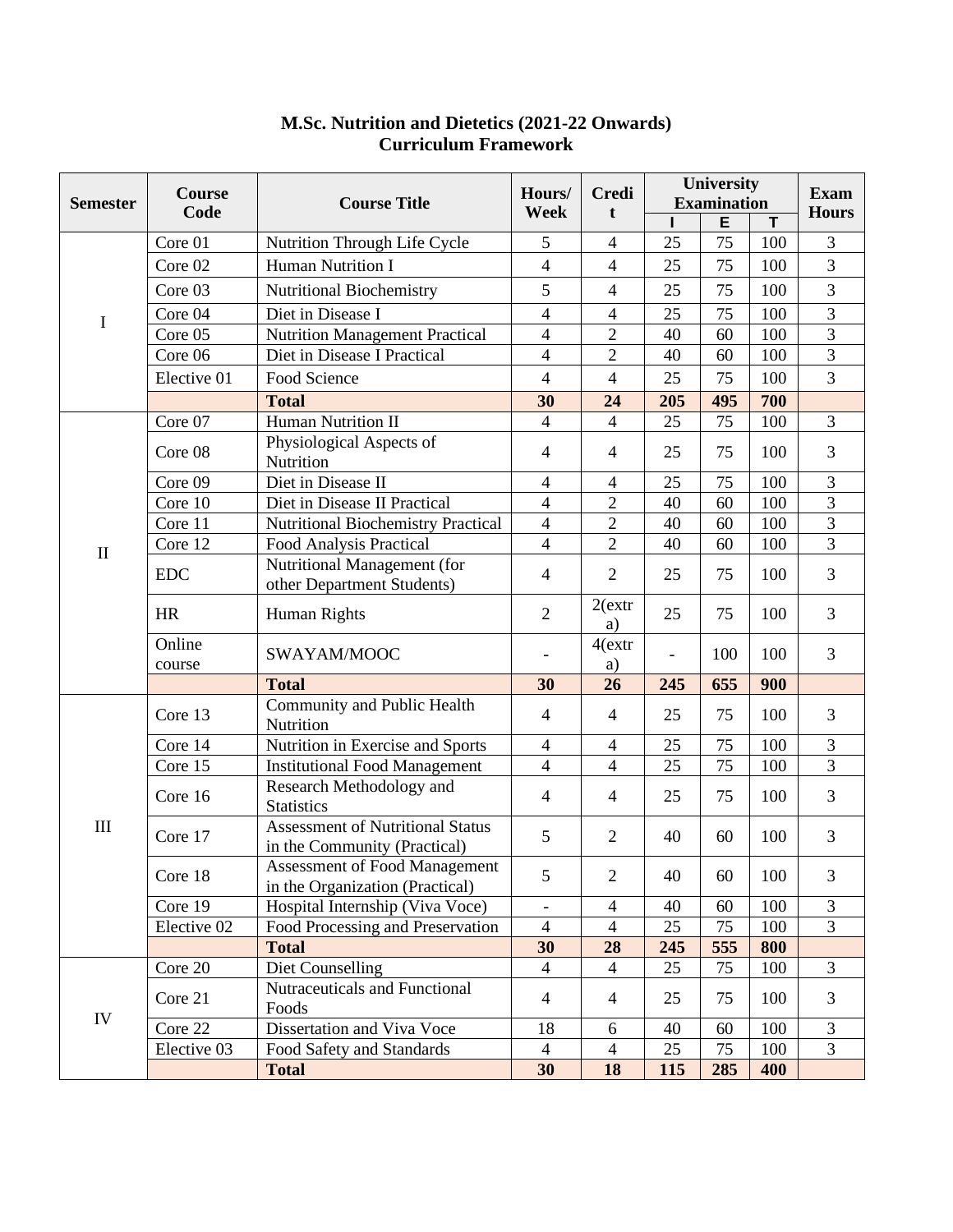# **Examinations**

Examinations are conducted in semester pattern. The examination for the Semester I & III will be held in November/December and that for the Semester II and IV will be in the month of April/May. Candidates failing in any subject (both theory and practical) will be permitted to appear for such failed subjects in the same syllabus structure at subsequent examinations within next 5 years.

# **Scheme for Evaluation**

# **Theory Examination**

| Scheme for <b>internal marks</b> (25 marks) |                                                                                                 |
|---------------------------------------------|-------------------------------------------------------------------------------------------------|
| Assignment                                  | - 5 marks                                                                                       |
| Seminar with PPT presentation - 5 marks     |                                                                                                 |
| <b>Tests</b>                                | - 10 marks (Average of best 2 out of 3 tests)                                                   |
| Attendance                                  | - 5 marks                                                                                       |
|                                             |                                                                                                 |
| Scheme for <b>external marks</b> (75 marks) |                                                                                                 |
| Part A                                      |                                                                                                 |
|                                             | Answer all the questions (Objective type) $(15x1=15 \text{ marks})$                             |
| Part B                                      |                                                                                                 |
|                                             | Answer any 2 questions (Analytical question) $(2x5=10 \text{ marks})$                           |
| Part C                                      |                                                                                                 |
|                                             | Answer all the questions (descriptive type internal choice questions) $(5x10=50 \text{ marks})$ |
|                                             | Equal weightage will be given to all the units in all parts of the question paper.              |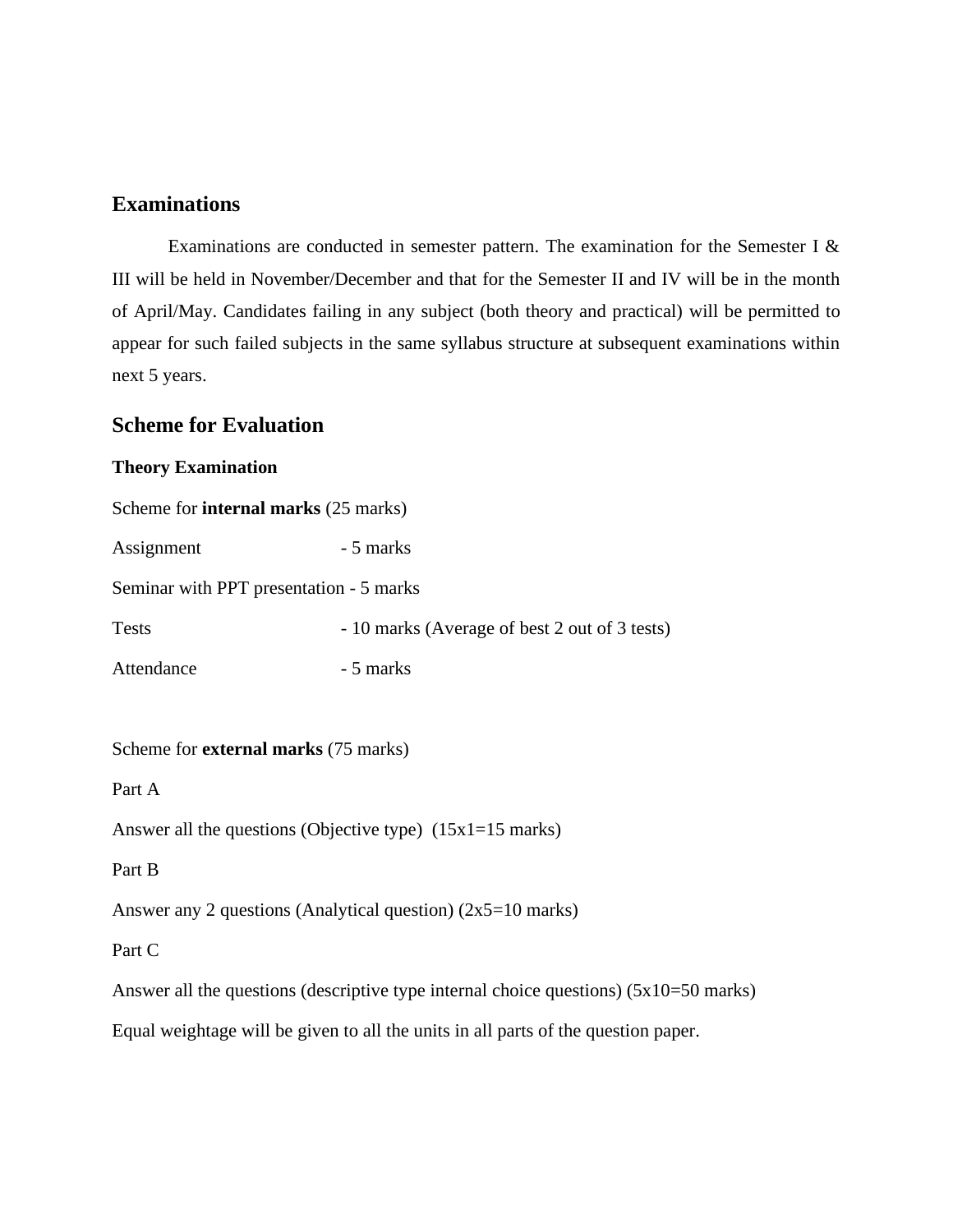#### **Practical examination**

| Scheme for <b>internal marks</b> (40 marks)                            |  |  |  |  |
|------------------------------------------------------------------------|--|--|--|--|
| $-10$ marks                                                            |  |  |  |  |
| Performance evaluation based on observation note and record - 15 marks |  |  |  |  |
| - 10 marks                                                             |  |  |  |  |
| - 5 marks                                                              |  |  |  |  |
|                                                                        |  |  |  |  |
|                                                                        |  |  |  |  |
|                                                                        |  |  |  |  |
|                                                                        |  |  |  |  |
|                                                                        |  |  |  |  |
|                                                                        |  |  |  |  |
|                                                                        |  |  |  |  |
|                                                                        |  |  |  |  |
| <b>External</b> evaluation (60 marks)                                  |  |  |  |  |
|                                                                        |  |  |  |  |
|                                                                        |  |  |  |  |
|                                                                        |  |  |  |  |

# **Passing minimum**

A candidate who secures not less than 50% in the internal mark as well as not less than 50% in the external mark in the duly conducted examinations in the above mentioned pattern for the respective courses shall be declared to have passed the examination conducted for those particular courses. For practical examinations, submission of record notebook is a must.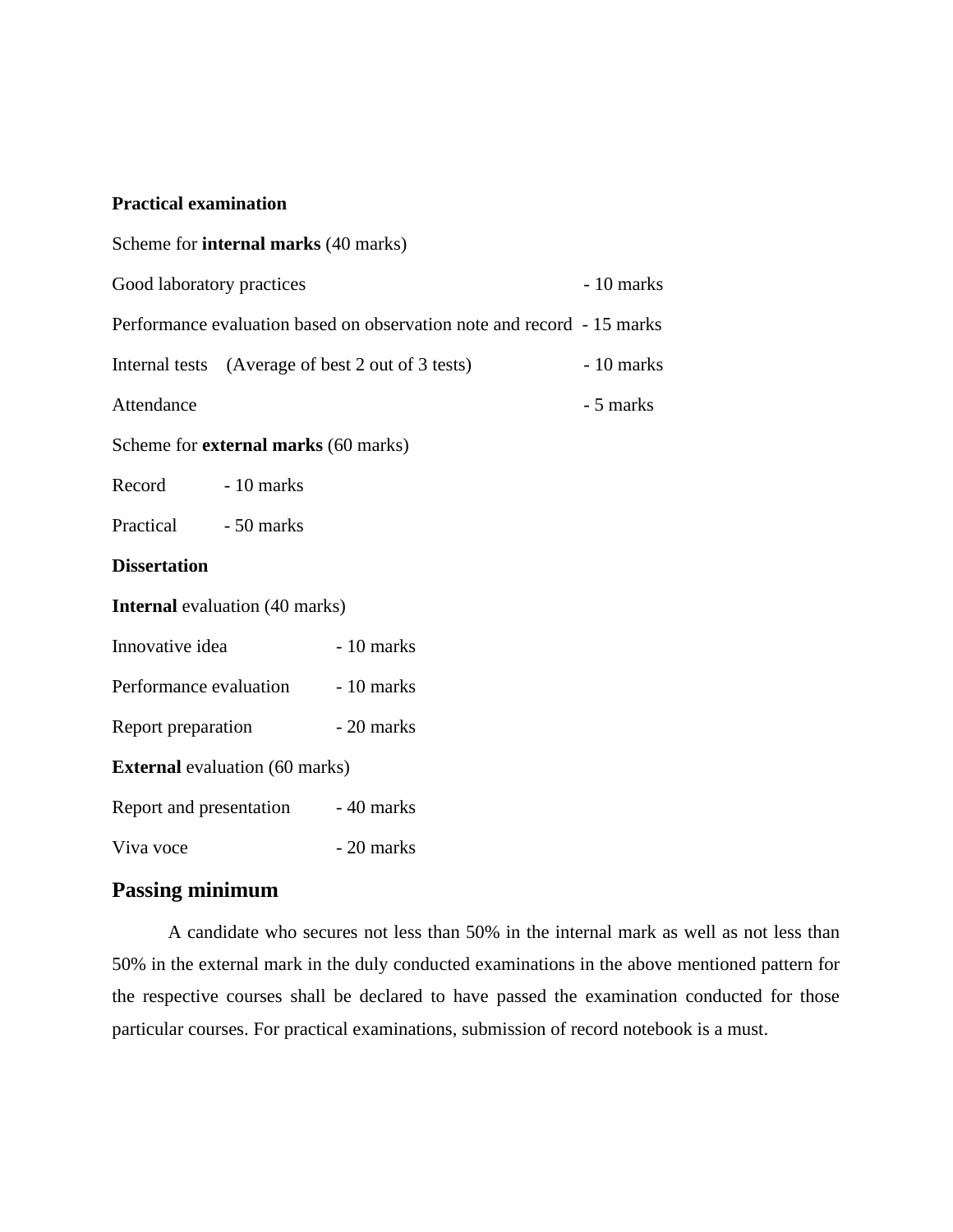# **Grading**

| <b>Grade of marks</b> | <b>Grade points</b> | Letter grade | <b>Description</b> |
|-----------------------|---------------------|--------------|--------------------|
| 90-100                | $9.0 - 10.0$        | O            | Outstanding        |
| 80-89                 | $8.0 - 8.9$         | $D+$         | Excellent          |
| 75-79                 | $7.5 - 7.9$         | D            | <b>Distinction</b> |
| 70-74                 | $7.0 - 7.4$         | $A+$         | Very Good          |
| $60 - 69$             | $6.0 - 6.9$         | A            | Good               |
| 50-59                 | $5.0 - 5.9$         | B            | Average            |
| $00 - 49$             | 0.0                 | U            | Re-appear          |
| <b>ABSENT</b>         | 0.0                 | <b>AAA</b>   | <b>ABSENT</b>      |

# **Ranking**

Candidates who pass all the examinations prescribed for the program in the first appearance and within the minimum stipulated time from the year of admission only are eligible for University Ranking.

# **Commencement of this regulation**

These regulations may take effect from the academic year 2021-2022 for the students admitted from the academic year 2021-2022 and thereafter until further notice.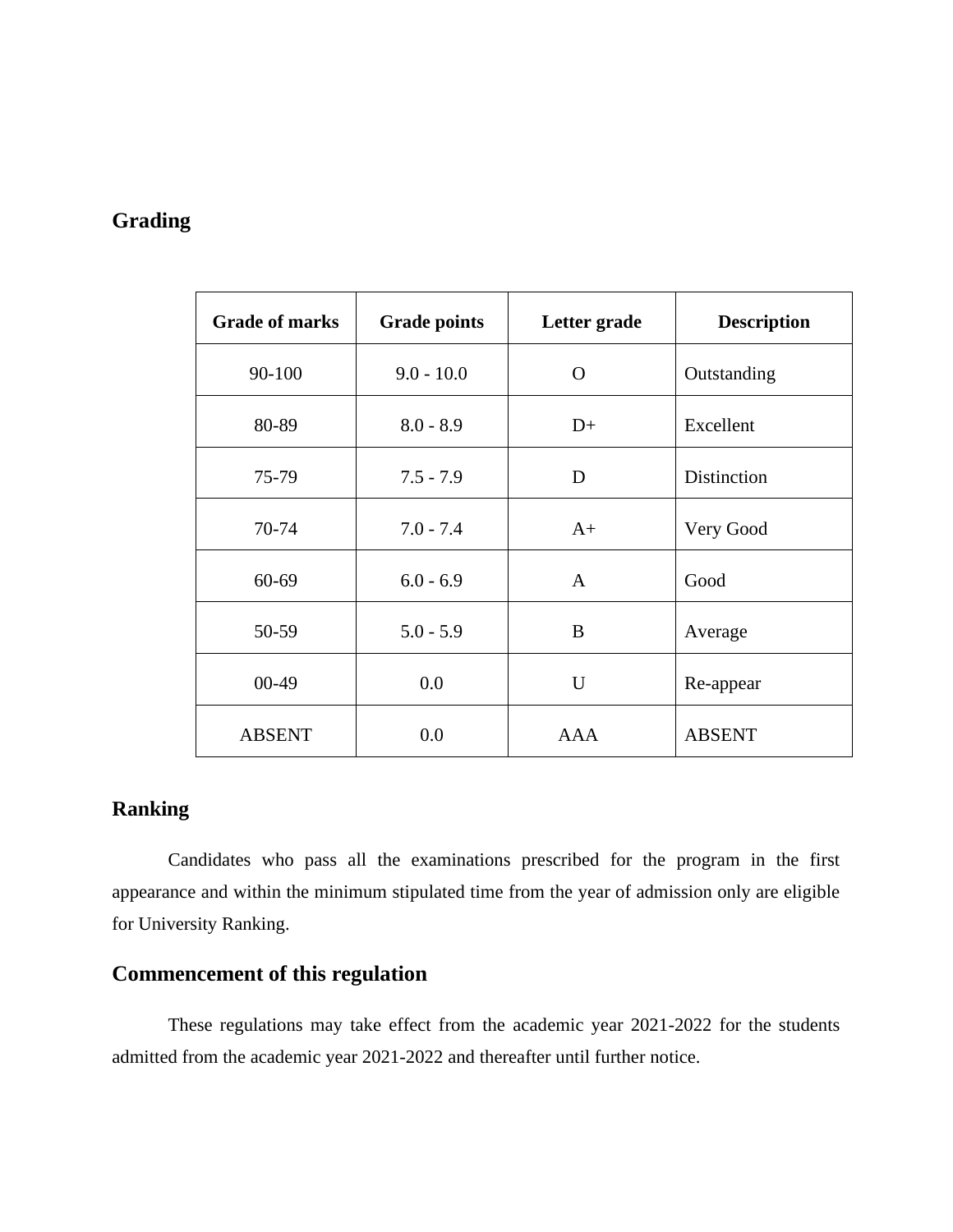# **SEMESTER I**

# **Core course 01: NUTRITION THROUGH LIFE CYCLE**

| <b>SUB CODE:</b> | Hours: 5 |
|------------------|----------|
|                  |          |

**Marks: 100 Credit: 4**

# **Objectives**

This paper will enable the students to

1. Understand the Computation of allowances.

2. Understand the importance of nutrition during life span.

#### **Outcome**

1. Understand and apply nutritional assessment techniques

2. Understand growth and development and nutritional requirement during pregnancy and lactation to promote healthy living in the community

3. Know about growth and development and nutritional requirement of school going children and adolescents

4. Acquire the knowledge on growth and development and nutritional requirement during infancy and preschool age

5. Know the nutritional needs of adults and elderly

# **UNIT-I**

**Nutrition during Pregnancy**: Prenatal growth and development, Nutritional requirements, RDA, Weight gain during pregnancy, Relationship between maternal and foetal nutrition, Teenage pregnancy and diet, General gastro intestinal problems, complications of pregnancy.

# **UNIT-II**

**Nutrition during Lactation**: Physiological process of lactation, Nutritional requirements, RDA, Breast feeding- Colostrum and mature milk. Advantages of breast feeding- Nutritional benefit,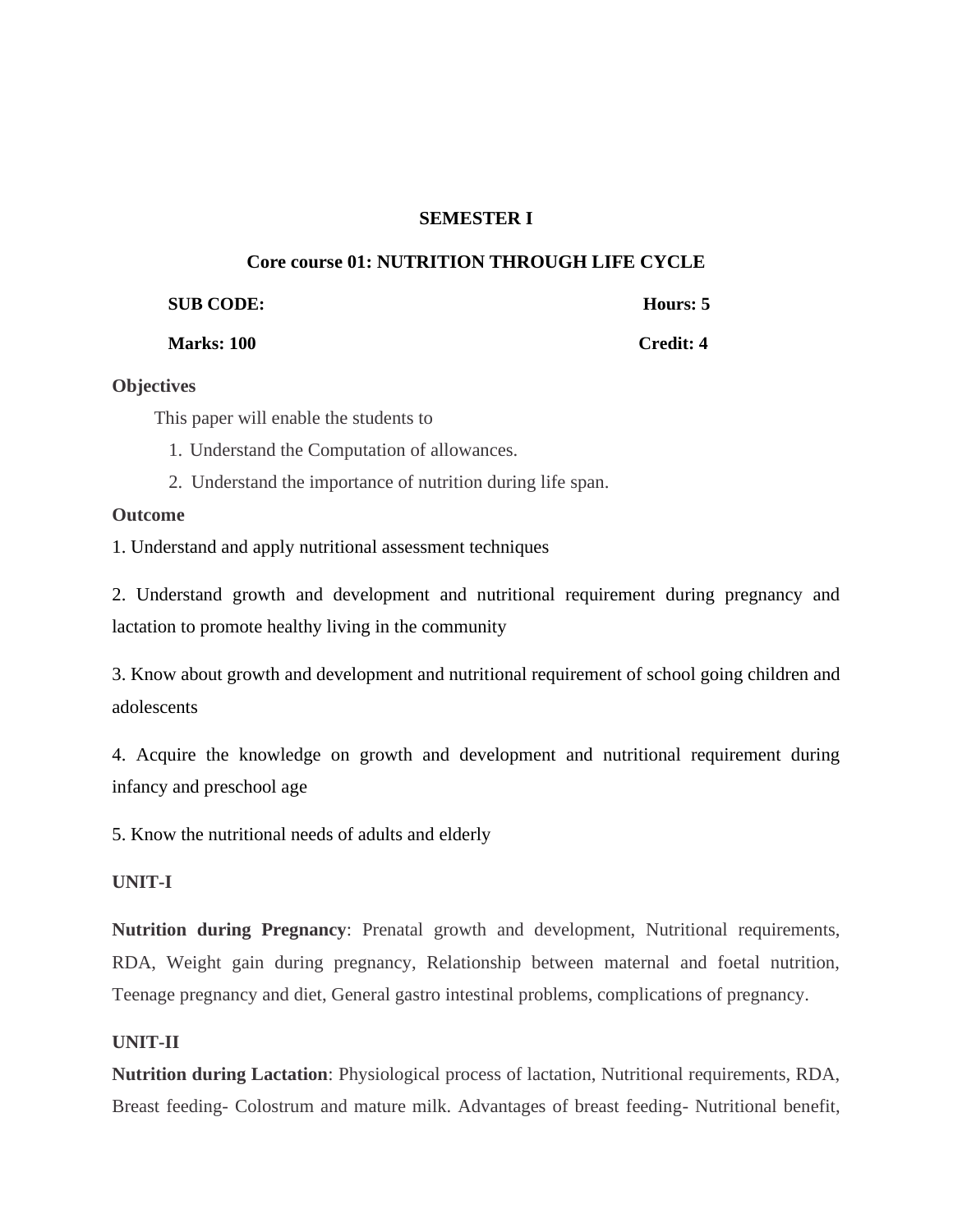hormones and growth, immunological benefits, psychological and economic, environmental benefits, infant and child morbidity. Barriers to breast feeding, Low milk production.

#### **UNIT-III**

**Nutrition during Infancy**: Infant growth and Physiological development, Nutritional requirements for growth, RDA, Artificial feeding. Low birth weight and Preterm baby-Nutritional requirements, feeding the preterm baby, feeding problems. Weaning- Need for weaning, types of supplementary foods, problems in weaning. Nutrition in Preschool children: Growth and development, nutritional requirements, RDA, feeding dental problems and decay. Nutrition related problems of preschool children – Protein energy malnutrition- Types, symptoms, nutritional requirements and treatment.

#### **Unit –IV**

**Nutrition in School children**: Nutritional requirements, RDA, Feeding problems, Packed lunches, Supplementary foods. **Nutrition in Adolescents**: Growth and development, Nutritional requirements, RDA, Nutritional problems- Obesity, eating disorders, predisposition to osteoporosis, anaemia, under nutrition, pre-menstrual syndrome, mal nutrition due to early marriage.

#### **Unit –V**

**Nutrition in Adults**: Growth and development, Nutritional requirements, RDA. **Nutrition in Old age:** General physiological changes, Theories on the causes of aging, Nutritional requirements, Nutrition related problems of old age, Degenerative diseases. Alzheimer's disease-Cause, physical effects and nutrition consideration. Guidelines for promoting healthful eating in old age, Exercise in old age.

#### **References**

- 1. Gordon. M. Wardlaw et.al; Contemporary Nutrition, 2nd edition, Publishing by Mosby, 2004.
- 2. Srilakshmi. B; Dietetics, 7th edition,New Age International (P) Limited Publishers, 2014.
- 3. William's; Nix; Basic Nutirtion and Diet therapy, 14th edition, Publishing by Mosby, 2013.
- 4. Mahtab S.Bamji, Prasad Rao, N.Vinodini Reddy; Textbook of Human Nutrition, Second Edition Oxford and IBH Publishing Co. Pvt .Ltd, 2003.
- 5. Nutrient Requirement and Recommend Dietary Allowances for Indians by Indian council of Medical research, National Institute of nutrition, Hyderabad.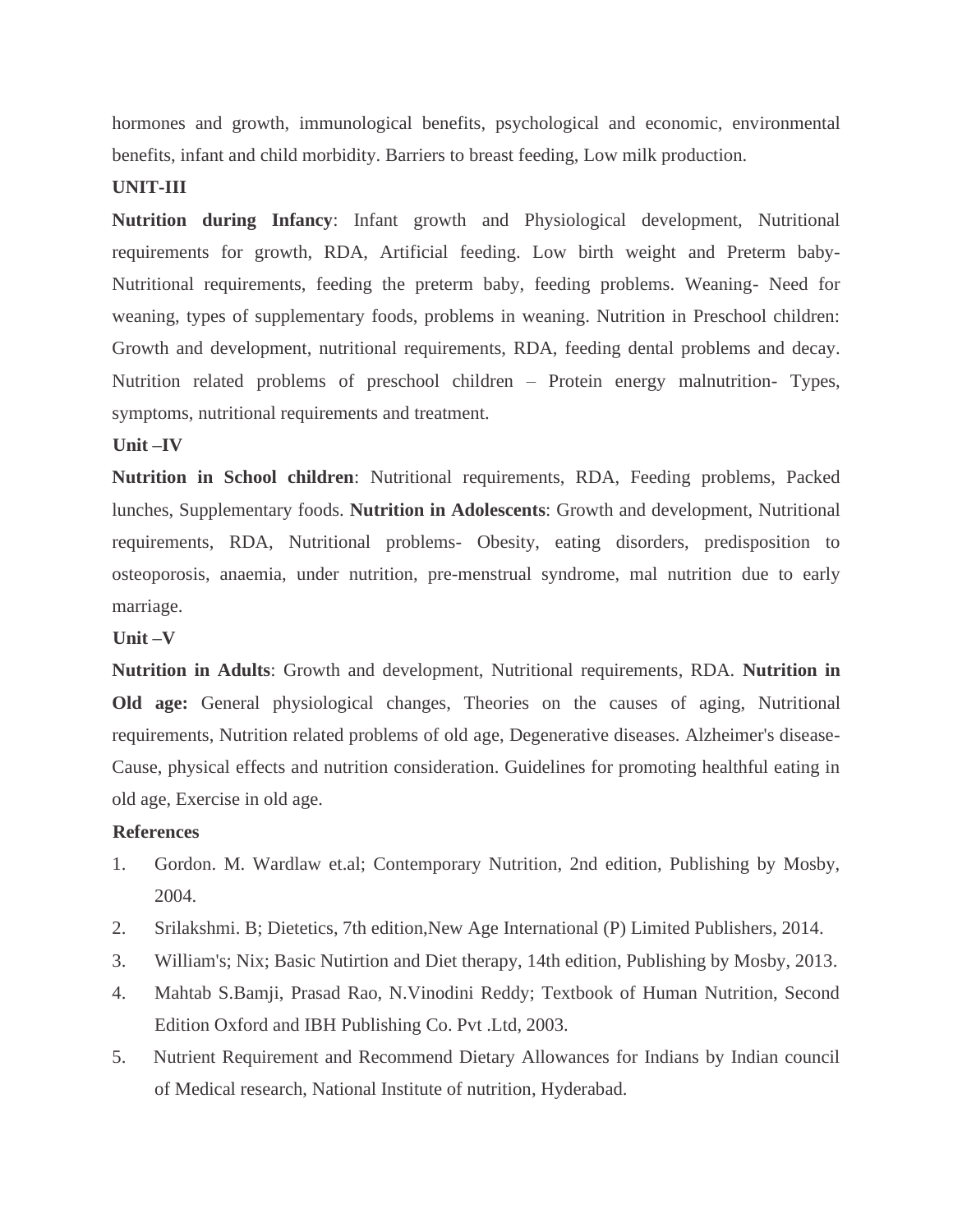6. Judith E. Brown., Nutrition New, 2nd edition, West / Wadswroth west / Wadsworth, An International Thomson publishing company, 1998.

### **Web Resources**

- https://www.universalclass.com/articles/health/nutrition/nutritional-needs-for-differentages.
- https://www.nutrition.org.uk/nutritionscience/life.html
- http://www.open.edu/openlearncreate/mod/oucontent/view.php

|                   | <b>Core course 02: HUMAN NUTRITION - I</b> |
|-------------------|--------------------------------------------|
| <b>SUB CODE:</b>  | Hours: 4                                   |
| <b>Marks: 100</b> | Credit: 4                                  |

#### **Objectives**

- 1. To understand the structure and functions of macronutrients in human body.
- 2. To understand the effects of deficiency and excess of macronutrients in human body

#### **Outcome**

- 1. Understand the role of energy in various physiological conditions of the body.
- 2. Know the nutritional significance and health benefits of macronutrients.
- 3. Explore the role of dietary fibre, amino acids and fatty acids in human nutrition and disease.
- 4. Acquire skills to evaluate protein quality
- 5. Comprehend on the water balance and assessment of hydration status

# **UNIT I**

**Carbohydrates** – Introduction, Classification - Basis of degree of polymerization, based on digestive fate of carbohydrates. Functions, Food sources, Requirements. Digestion, absorption and metabolic utilization of carbohydrates, Regulation of blood glucose concentration. Glycemic index -Factors affecting GI of foods.

**Dietary fibre** -Introduction, Types, Properties, RDA and Components of dietary fibre. Role of fibre in human nutrition.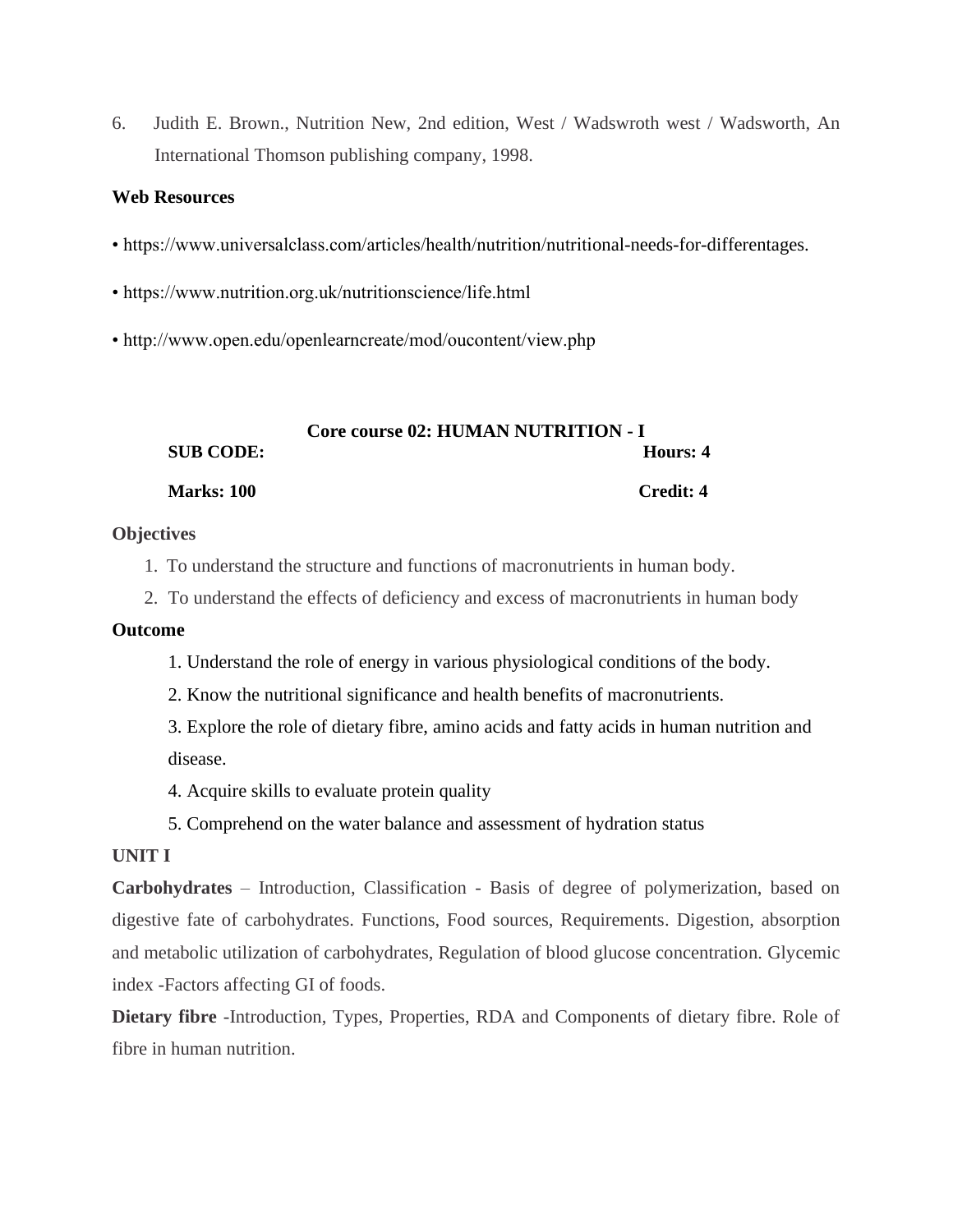#### **UNIT II**

**Lipid**-Introduction, Classification, Function, Food sources, Requirements, RDA, digestion, absorption, transport and storage. Lipids and gene expression. Dietary fat and coronary heart disease. Fatty acid- Types, Functions, Requirements, food sources and deficiency.

**Omega fatty acids** – Classification, role in good health, daily values, food sources, fortification of omega fatty acids.

# **UNIT III**

**Proteins-** Introduction, Classification, Functions, Requirements and RDA, Food sources, Digestion, absorption and metabolic utilization of protein, Quality of proteins.

**Amino acid** - Types, functions, food sources, requirements, deficiency. Therapeutic applications of specific amino acids. Peptides of physiological significance. Proteins, amino acids and gene expression.

#### **UNIT IV**

**Energy** – Introduction, Units, determination of energy value of food, physiological fuel value, Benedict's Oxy-calorimeter, relation between oxygen required and calorimeter value. Basal Metabolic rate – Introduction, measurement of basal metabolism determination of basal metabolic rate by calculation energy requirement, during work, Thermic effect of food, Total energy requirement – Meaning, Measuring total energy requirement. Factors affecting physical activity, basal metabolic rate and thermic effect of food, Dietary source, RDA.

#### **UNIT IV**

**Water and electrolytes** – Introduction, water, electrolytes and body composition, body water distribution, body electrolyte content: Distribution and exchangeable fractions, Intracellular water and the body cell mass concept, regulation of body water compartments, metabolic links: glucose, water and sodium. Body water compartments in chronic starvation, Impact to acute pathological conditions on the ICW, Body water in acute illness, water and electrolyte metabolism during refeeding, Implications of water and sodium metabolism in nutrition therapy for specific clinical condition.

#### **References**

- 1. Michael. J. Gibney etal; Clinical Nutrition, Blackwell Science, 2005.
- 2. Shubhangini. A. Joshi; Nutrition and Dietetics III edition, McGraw Hill Education (India) private limited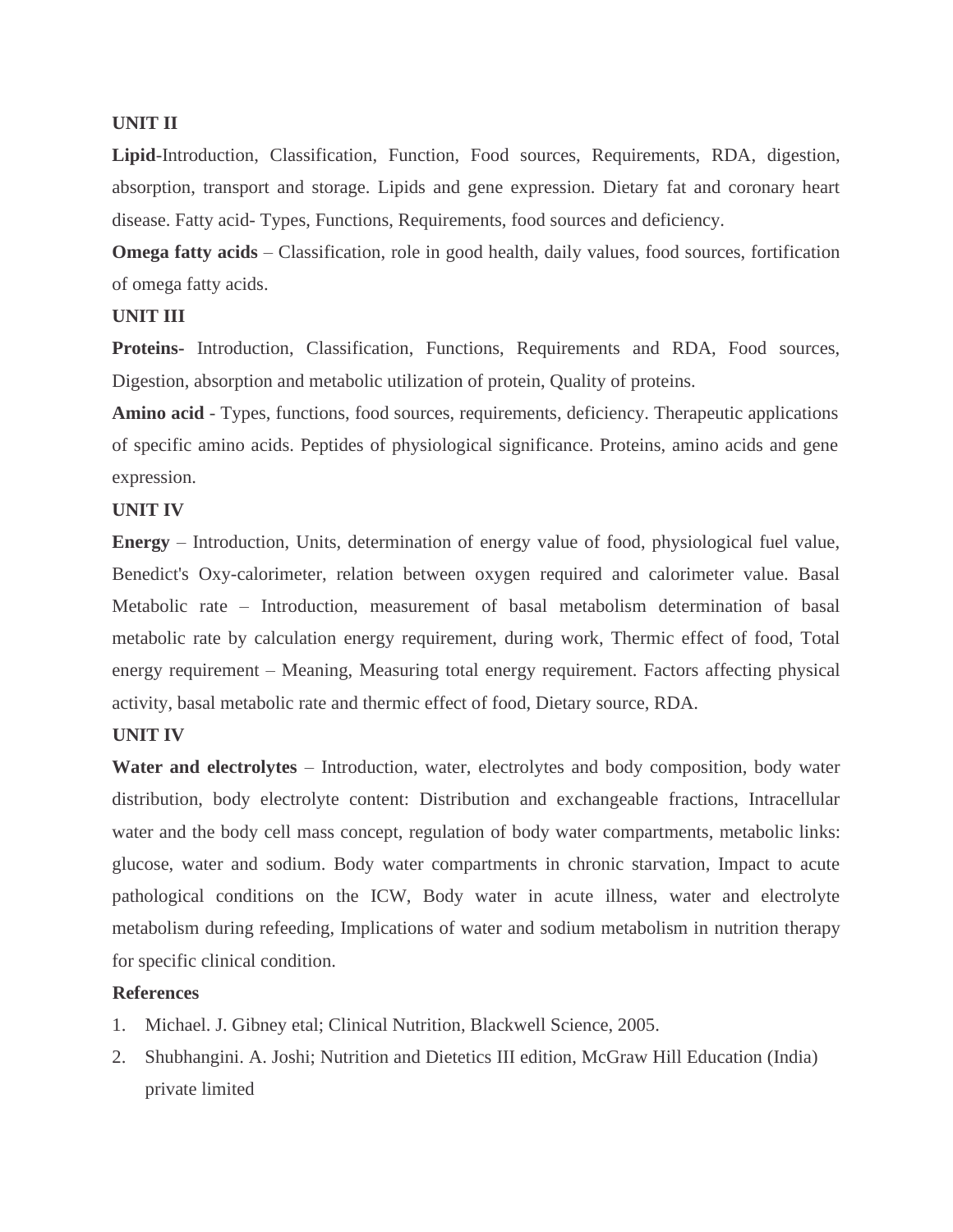- 3. Srilakshmi.B; Nutrition Science, 15<sup>th</sup> edition, New Age International (P) Limited, Publishers, 2016.
- 4. Swaminathan. M; Advanced Text-Book on Food and Nutrition, Volume I 2<sup>nd</sup> edition. The Bangalore Printing and Publishing Co., LTD, Reprint 2015.
- 5. Sunetra Roday; Food Science and Nutrition, 2<sup>nd</sup> edition, Oxfore University Prerss, 2013
- 6. Carol Byrd Bredbenner; Wardlaw's perspeccetives in Nutrition,  $9<sup>th</sup>$  edition MCGraw Hill International Edition 2013

# **Web Resources**

- http//www.nutritionfoundationindia.res.in
- nhp.gov.in/healthyliving/healthydiet
- http//www.nin.res.in

# **Core course 03: NUTRITIONAL BIOCHEMISTRY**

| <b>SUB CODE:</b>  | Hours: 5         |
|-------------------|------------------|
| <b>Marks: 100</b> | <b>Credit: 4</b> |

# **Objectives**

1. To develop students' knowledge, understanding and skills in nutritional biochemistry

2. To understand the role of metabolism in human nutrition

# **Outcome**

1. The students understand the principles of biochemistry and apply the knowledge to human nutrition.

2. Describe the biochemical and physiological functions of the nutrients and their integrated role.

3. Evaluate the therapeutic role of key nutrients in maintaining health.

# **UNIT 1**

**Water & electrolytes:** Fluid comportments, distribution, water Intake & output, water balance, Composition of electrolytes in fluid compartments, buffer system, acid base balance-blood &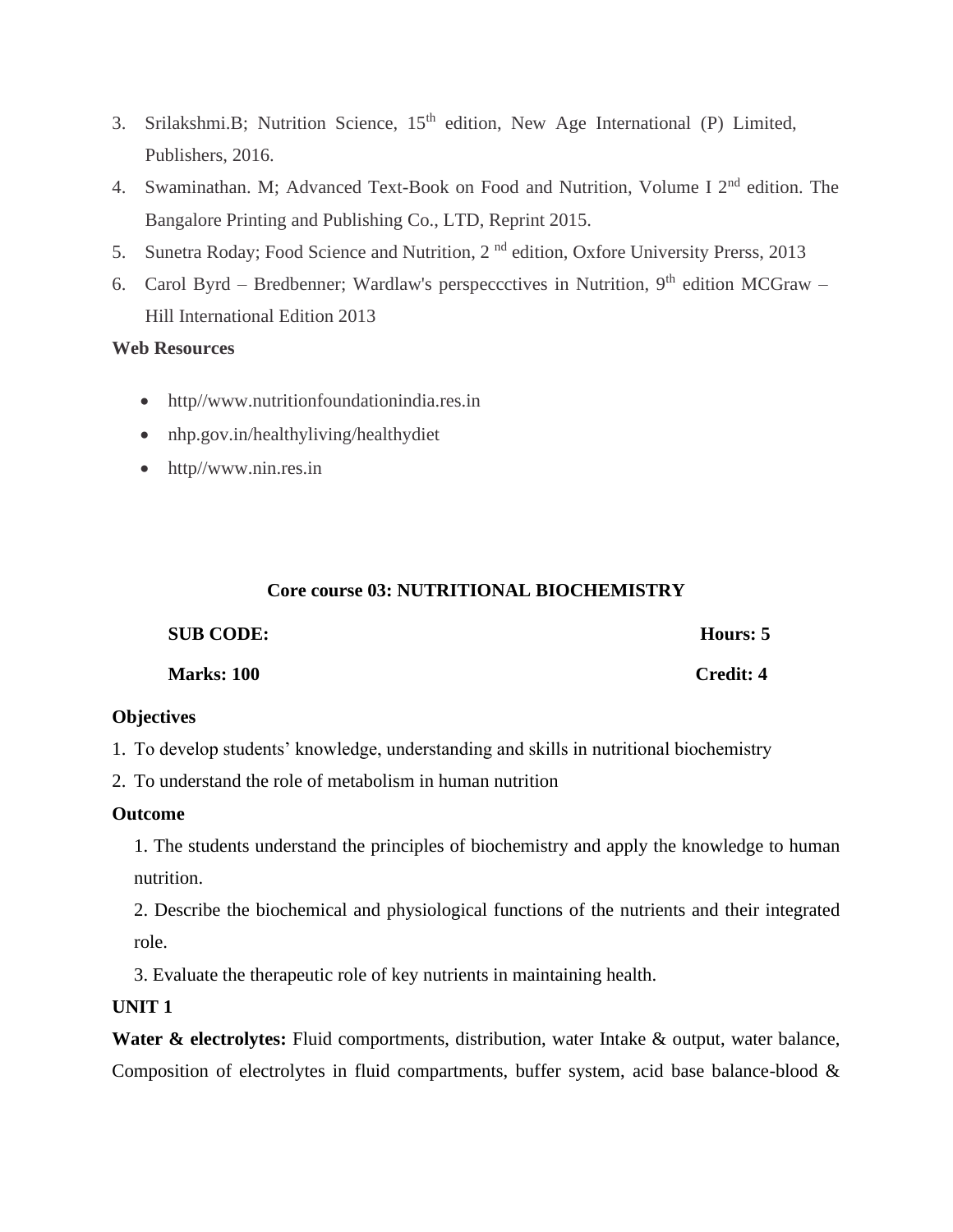kidney, imbalance disorders-dehydration & oedema. Enzymes – Classification and Role of Enzymes.

# **UNIT 2**

**Carbohydrate metabolism:** Classification, Review of digestion and absorption. oxidation of glucose – glycolysis, oxidative decarboxylation, citric acid cycle. Pentose phosphate pathway. Glycogen- Glycogenesis, Glycogenolysis. Gluconeogenesis. Inborn errors of metabolism. Glycogen storage diseases.

# **UNIT 3**

**Protein metabolism:** Classification of protein, Review of digestion and absorption. Deamination, transamination, trans-deamination, decarboxyalation, deamidation, Urea cycle, inborn errors of amino acid metabolism.

# **UNIT 4**

**Nucleic acid metabolism**: Classification, Biological oxidation, Electron transport chain, nucleic acid metabolism, structure of DNA & RNA, genetic code, DNA replication, bio synthesis of protein.

# **UNIT 5**

**Lipid metabolism**: Classification, Oxidation of fatty acid-  $\alpha$ ,  $\beta$ , & ω. Bio synthesis of fatty acid & TGL, Cholesterol synthesis & synthesis of bile acids & bile pigments, ketosis, ketone bodies, acidosis & fatty liver.

# **References**

1. Deb. A.C., Fundamental of Biochemistry, New Centruy Book Agency (P) Ltd, Reprint 2004.

2. Ambika Shanmugam, Fundamentals of biochemistry for Medical students, Karthik Pprinters, 7thedition, 1992.

3. U.Sathyanarayana and U.Chakrabani, Biochemistry, Third Edition, Uppala- Author Publishers, 2007.

4. Mahtab. S.Bamji, Kamala Krishnaswamy and G.N.V Brahmam, Text Book of Human Nutrition, Oxford and IBH Publishing Company, Third Edition.2009

# **Web Resources**

- www.virutal library biochemistry
- http:// themedicalbiochemistrypage.org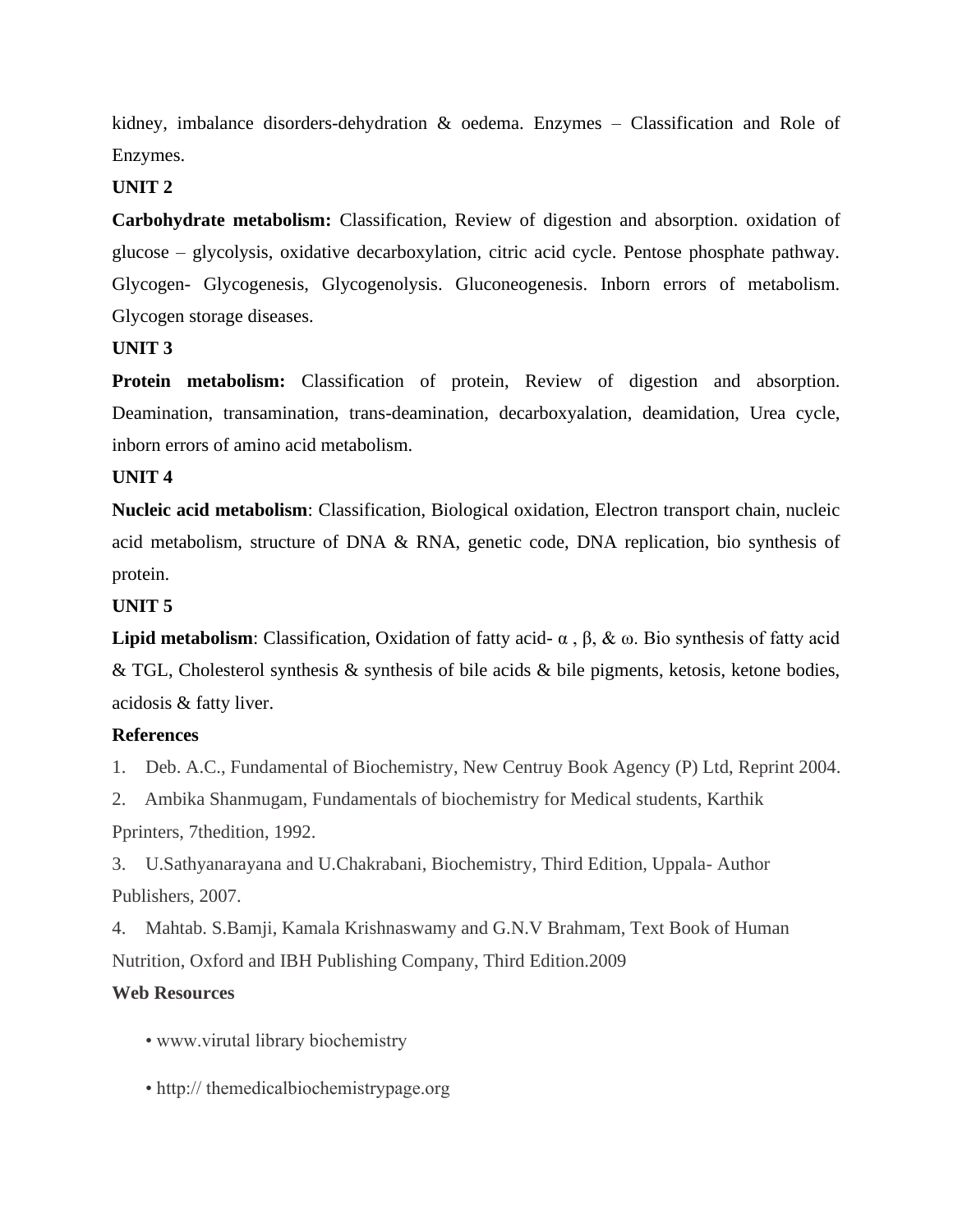# **Core course 04: DIET IN DISEASE - I**

# **SUB CODE: Hours: 4**

**Marks: 100 Credit: 4**

# **Objectives**

- 1. To understand the etiology, physiological, metabolic anomalies, nutritional management of acute and chronic disorders / diseases
- 2. To understand the effect of various disorders / diseases on nutritional status, nutritional and dietary requirements

# **Outcome**

1. Know the importance and principles of dietetics as a distinct therapy for diseases

- 2. Gain knowledge on the types and role of dietitians
- 3. Understand the different therapeutic diets
- 4. Learn the dietary management for gastrointestinal, liver and gall bladder diseases.
- 5. Relate dietary management for eating disorders, fever and food allergy

# **UNIT-I**

**Principles of clinical nutrition** – Introduction, the spectrum of nutritional problems and management pathways. Perspectives on the future. Diet therapy and types of therapeutic diets, Role of dietitian and Indian Dietetic Association. Special Feeding Method: Intravenous feeding, tube feeding, gastrostomy, jejunostomy – Meaning, objectives, Technique, Nutrients and Diet.

# **UNIT-II**

**Nutritional therapy during energy Imbalance**: Over nutrition and under nutrition - Introduction, etiology, clinical assessment, treatment approaches – general principles, lifestyle changes and nutritional management.

**Eating disorders**: Anorexia nervosa, bulimia nervosa, binge eating disorder – History, etiology, clinical features, epidemiology and nutritional management.

# **UNIT-III**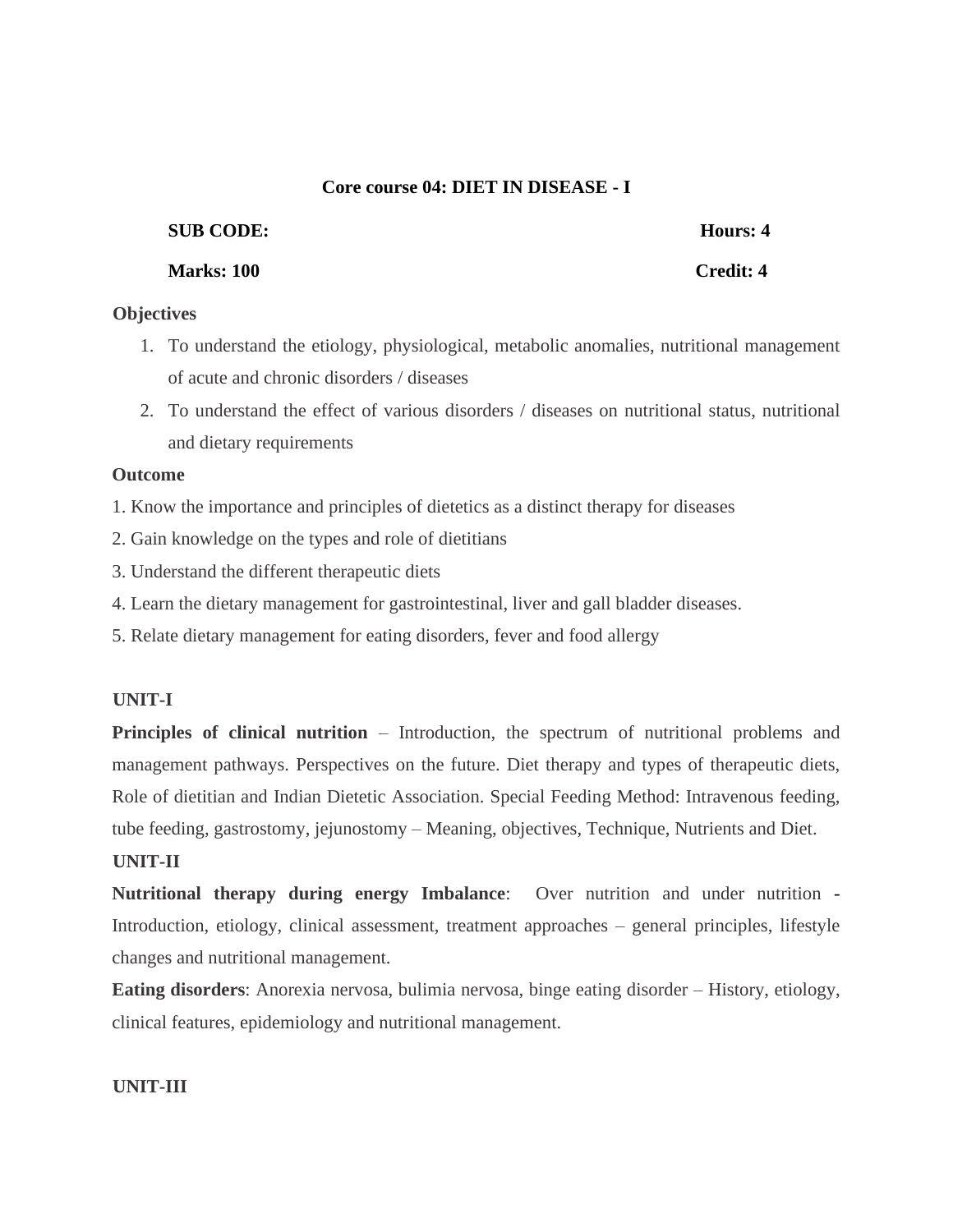**Adverse reaction to foods**; Introduction, food intolerance, food allergy, types of food allergy, patterns of food allergic responses, diagnostic criteria for food allergy, specific food allergies, multiple food allergy, scientific background: The basic mechanisms of immune response to dietary antigen.

**Infection and fevers** – Defence mechanisms in the body, Role of Nutrition in Infections, effects of infection on body mechanisms, effects of infection on nutrition, definition of fever, nutritional modification in infection and fever.

# **Unit –IV**

**Metabolic disorder: Diabetes Mellitus** – Introduction, types, pathophysiology of insulin resistance, symptoms, biochemical tests, complications, hypoglycemic drugs, dietary management, patient education, the diabetic association of India.

**Unit –V**

**Gastro intestinal tract disorders**: Dyspepsia, peptic ulcer, diarrhoea, constipation, inflammatory bowel disease – definition, epidemiology, pathogenesis, clinical features and diagnosis, dietary management.

**Diseases of Liver** - Hepatitis, (A, B, and C), Cirrhosis - Causes, symptoms, dietary management and Prevention.

#### **References**

- 1. Michael. J. Gibney etal; Clinical Nutrition Blackwell Science, 2005.
- 2. Shubhangini. A. Joshi; Nutrition and Dietetics, 3rd edition, McGraw Hill Education (India) Private Limited.
- 3. Srilakshmi . B; Nutrition Science, 15th edition, New Age International (p) Limited, publishers, 2016.
- 4. Swaminathan. M; Advanced Text-Book on Food and Nutrition, Volume I and 11 2nd Edition, The Bangalore printing and publishing co., LTD, Reprint 2015.
- 5. Sunetra Roday; Food Science and Nutrition, 2nd edition, Oxford University press, 2013.
- 6. Carol Byrd Bredbenner; Wardlaw's perspectives in Nutrition, 9th edition McGraw Hill International Edition, 2013.

#### **Web Resources**

• www.anme.com.mx/libros/PrinciplesofNutrition.pdf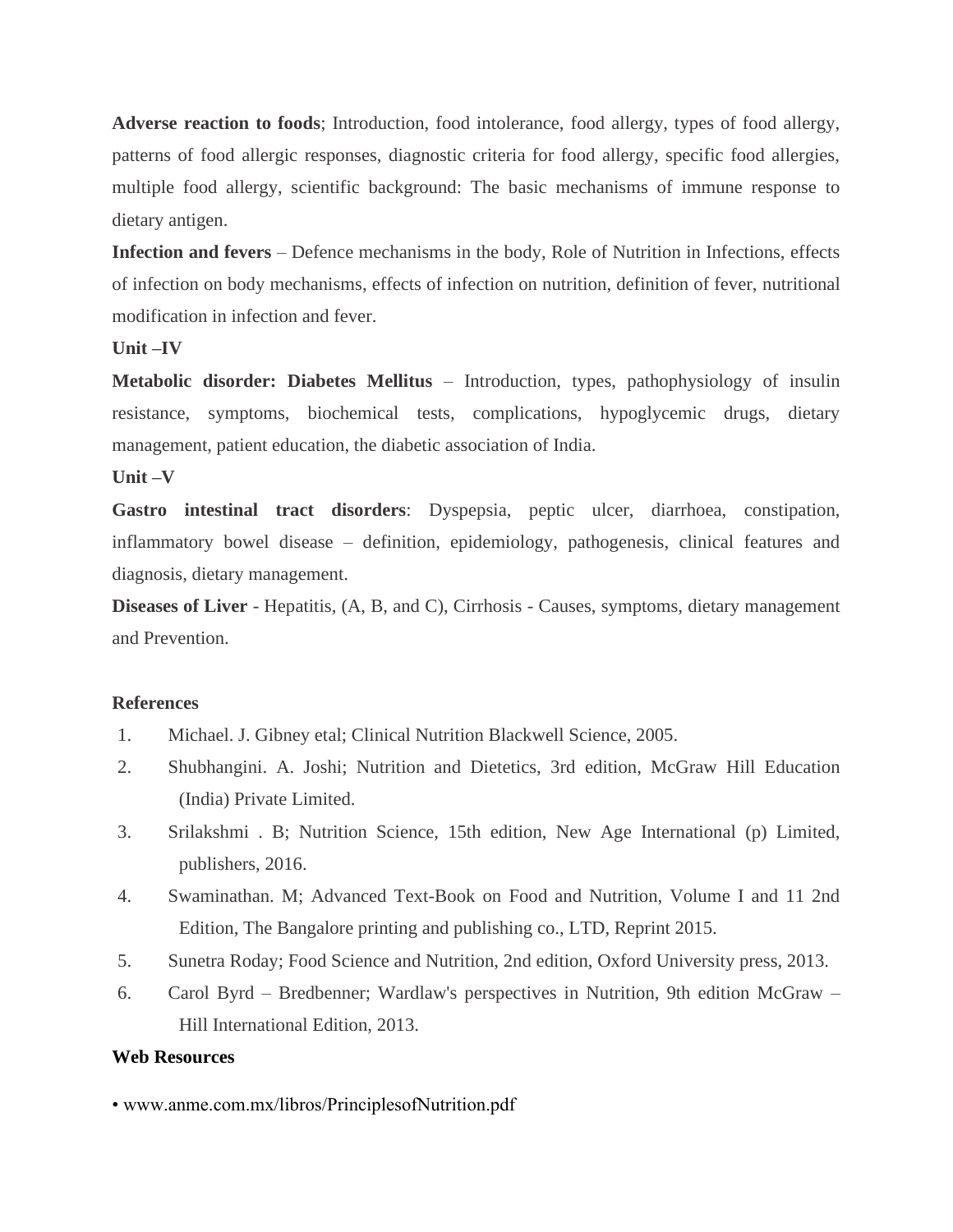- https://2012books.lardbucket.org/pdfs/an-introduction-to-nutrition.pdf
- krishikosh.egranth.ac.in

# **Core course 05: NUTRITION MANAGEMENT PRACTICAL SUB CODE: Hours: 4 Marks: 100 Credit: 2**

### **Objectives**

1. To impart learning on menu planning strategy, nutrient intake analysis and analysis on sufficiency of food intake.

# **Outcome**

- 1. Construct a balanced meal
- 2. Comprehend and relate the physiological changes and nutritional requirements in pregnancy and lactation meal planning.
- 3. Suggest infant supplementary feeds and plan meal for preschool children.
- 4. Understand nutrient needs and demonstrate food choices for school going children and adolescents
- 5. Develop suitable menus for geriatric population and nutritional deficiencies

# **Exercises**

- 1. Weights and Measures
- 2. Food Exchange list
- 3. Menu plan for pregnancy
- 4. Menu plan for lactation
- 5. Menu plan for infants
- 6. Menu plan for preschool children
- 7. Menu plan for school children
- 8. Menu plan for adolescent boys and girls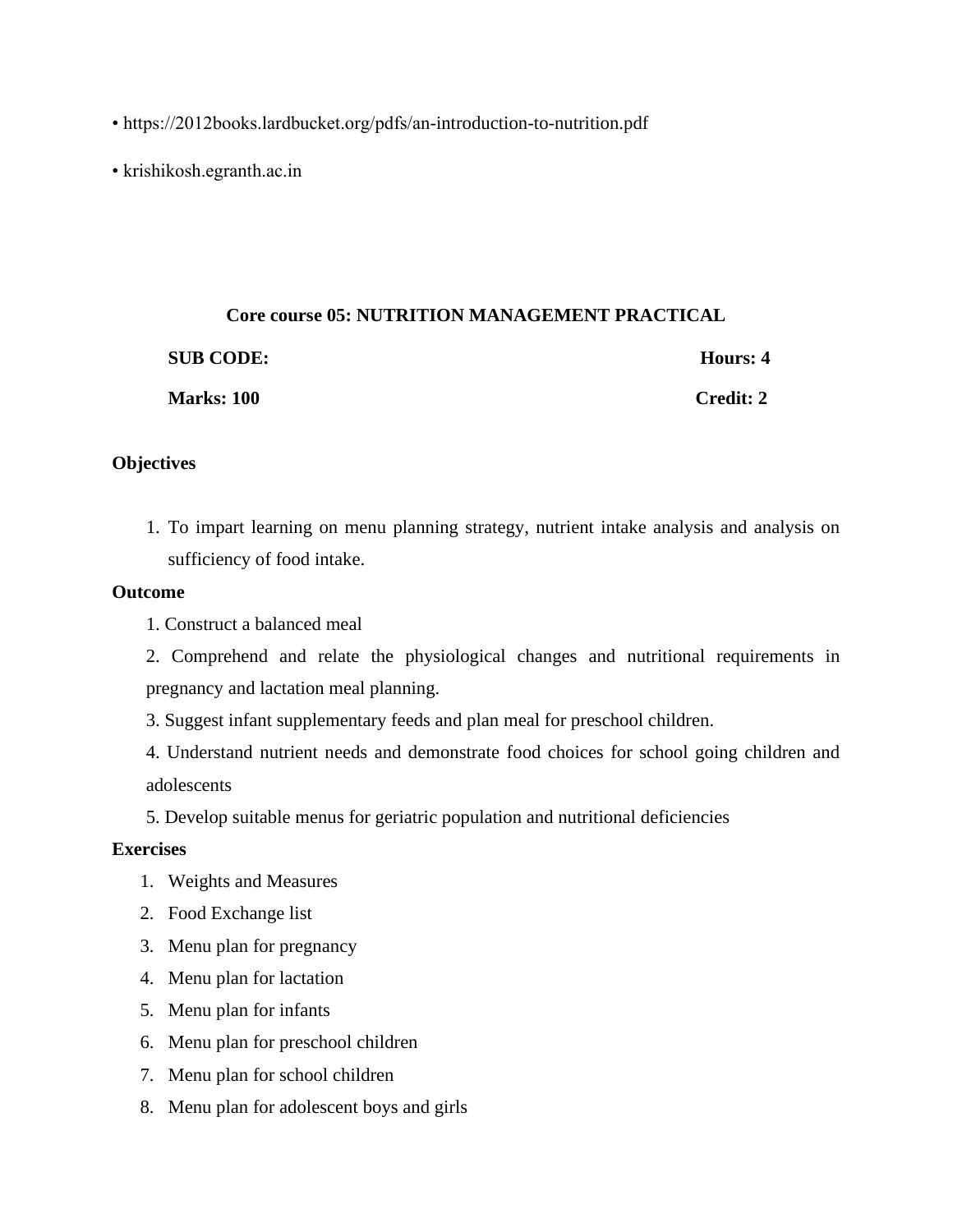- 9. Menu plan for an adult
- 10. Menu plan for Nutritional Deficiencies
	- a. Protein Calorie Malnutrition
	- b. Anaemia
	- c. Iodine Deficiency
	- d. Flourosis
	- e. Vitamin A Deficiency
	- f. Scurvy
	- g. Angular Stomatitis
	- h. Calcium Deficiency

The above mentioned exercises will provide learning on planning a menu, collection of basic information of a person, portion size, amount of nutrients required, food plan, meal distribution, menu plan, nutrient calculation and matching with requirement, preparation and display of a meal.

#### **References**

- 1. Amy E. Galena, Msh Rd. 2013. Eat to Your Good Health: Exchange Lists and Meal Planning for Eating Disorders. USA
- 2. Peggy S. Stanfield, Peggy Stanfield, Y. H. Hui. 2010. Nutrition and Diet Therapy: Self-Instructional Approaches. 5<sup>th</sup> edition. Jones and Bartlett publishers. Canada.
- 3. B Srilakshmi. 2014. Dietetics. New Age International publishers.
- 4.

# **Core course 06: DIET IN DISEASE - I PRACTICAL**

| <b>SUB CODE:</b>  | Hours: 4         |
|-------------------|------------------|
| <b>Marks: 100</b> | <b>Credit: 2</b> |

# **Objectives**

1. To impart learning on dietary management for various diseases.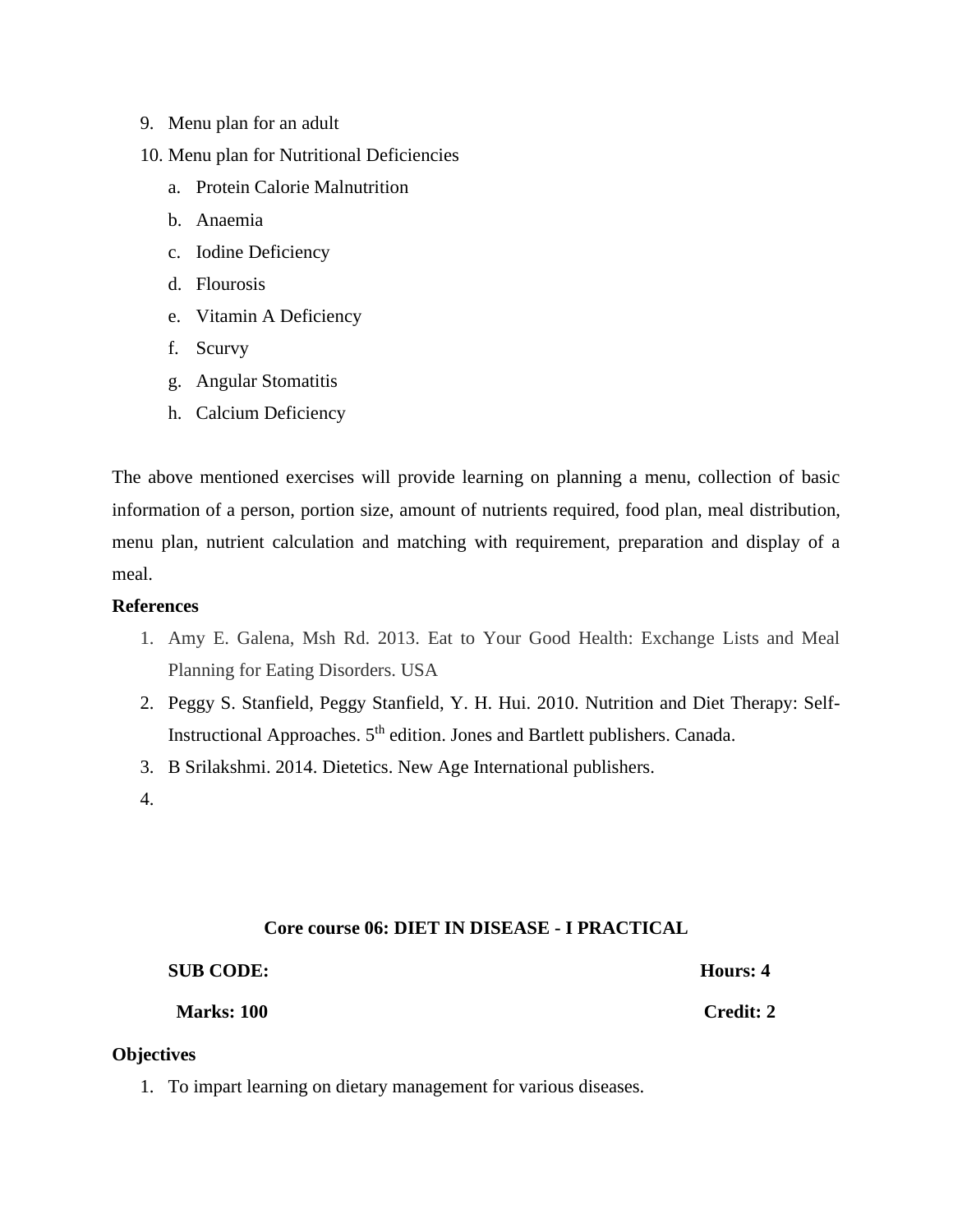# **Outcome**

- 1. Learn to prepare hospital diets
- 2. Plan diets based on dietary principles
- 3. Set up diet trays and calculate nutrients
- 4. Plan and prepare appropriate diets for therapeutic conditions
- 5. Apply knowledge in counseling for disease conditions

# **Exercises**

- I. Standardization of common food preparations.
- II. Planning, preparation and calculation of nutritive value for the following diets (SOAP Format)
	- 1. Normal diet.
	- 2. Liquid diet
	- 3. Soft diet
	- 4. Enteral formulas
	- 5. High fibre and low caloric diet
	- 6. Diet for Energy imbalance
	- 7. Diet for Diabetes Mellitus
	- 8. Diet for Gastrointestinal diseases
	- 9. Diet for Liver diseases
		- 10. Diet for Infections and fevers.

# **References**

- 1. Amy E. Galena, Msh Rd. 2013. Eat to Your Good Health: Exchange Lists and Meal Planning for Eating Disorders. USA
- 2. Peggy S. Stanfield, Peggy Stanfield, Y. H. Hui. 2010. Nutrition and Diet Therapy: Self-Instructional Approaches. 5<sup>th</sup> edition. Jones and Bartlett publishers. Canada.
- 3. B Srilakshmi. 2014. Dietetics. New Age International publishers.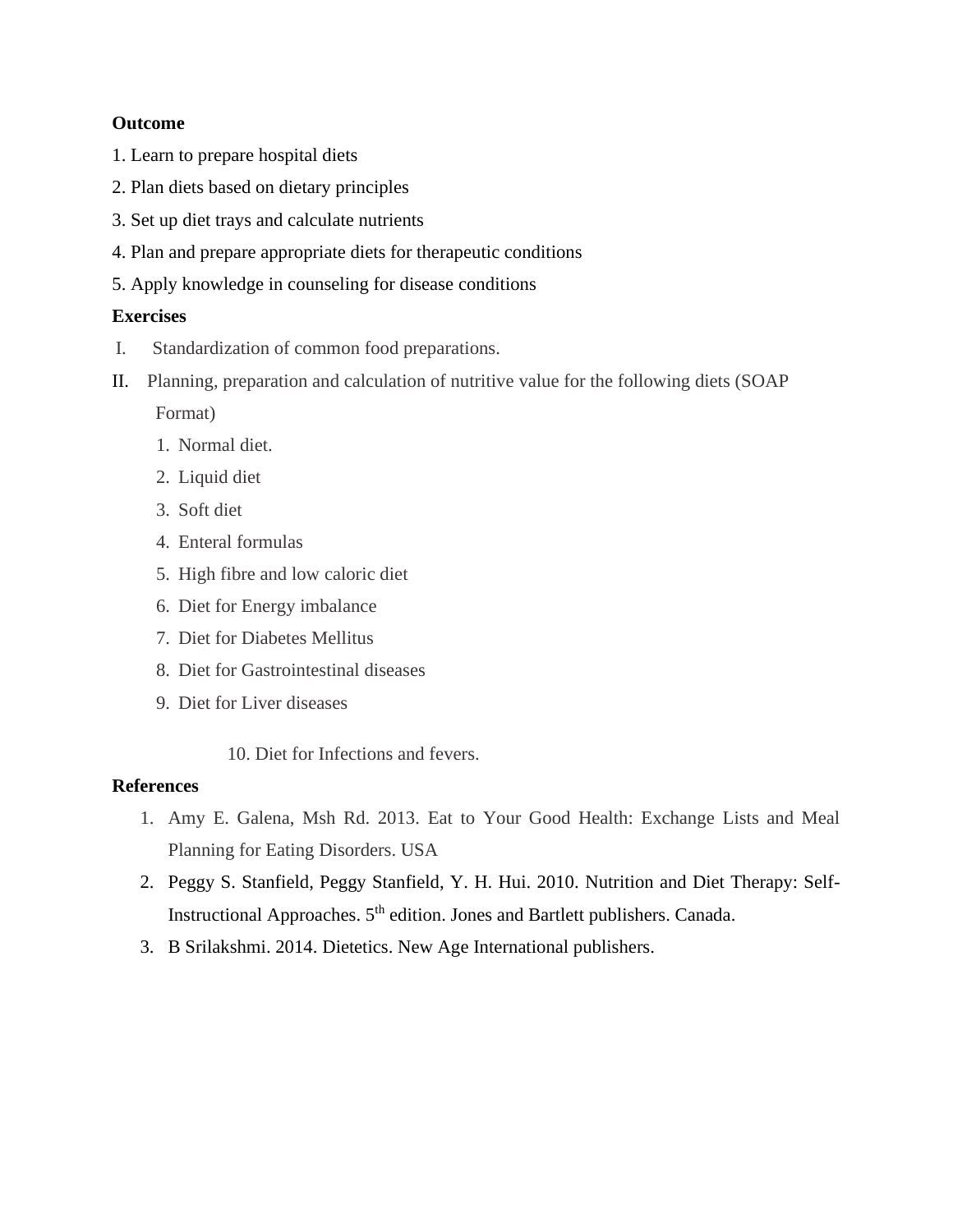### **Elective course 01: FOOD SCIENCE**

### **SUB CODE: Hours: 4**

### **Marks: 100 Credit: 4**

# **Objectives**

#### Study of this paper will enable the students to

1. Understand the composition and nutritive value of cereals, pulses, milk and milk products, vegetables, fruits, fats, oils, nuts and spices.

2. Understand the changes that are taking place in cereals, pulses and milk during cooking.

# **Outcome**

1. Distinguish and relate the characteristics and properties of foods

2. Comprehend the knowledge gained on characteristics and properties of foods during cooking

3. Apply the properties of food in various food processing and preparations

4. Analyze the factors affecting cooking quality of foods

5. Develop appropriate food preparation and processing methods to ensure quality standards.

# **UNIT –I**

Definition of Food Science, Food, **Colloids** – Types and Properties; Sols – Properties; Gels – Properties and factors influencing gel formation; Emulsion – Types, formation, properties and stability of emulsions; Foams – formation, Stability and anti-foaming agents.

**Cereals:** General structure, composition, Nutritive value of rice, wheat, maize, oats and jowar. Cereal cookery: Cereal protein- Gluten formation and factors affecting; Cereal starch, effect of moist heat – Gelatinisation, factors affecting gelatinisation Changes in cooked starches- Gel formation, Retrogradation and syneresis; Effect of dry heat- Dextrinisation; Effect of cooking on nutritive value.

**Millets:** Composition, Nutritive value and uses of pearl millet, finger millet, proso millet.

# **UNIT-II**

**Pluses:** Composition and nutritive value, Digestibility of pulses and factors affecting the digestibility of pulse proteins, Toxic constituents in pulses and their elimination; commonly used pulses. Pulse cookery: Effect of cooking, Factors affecting cooking quality.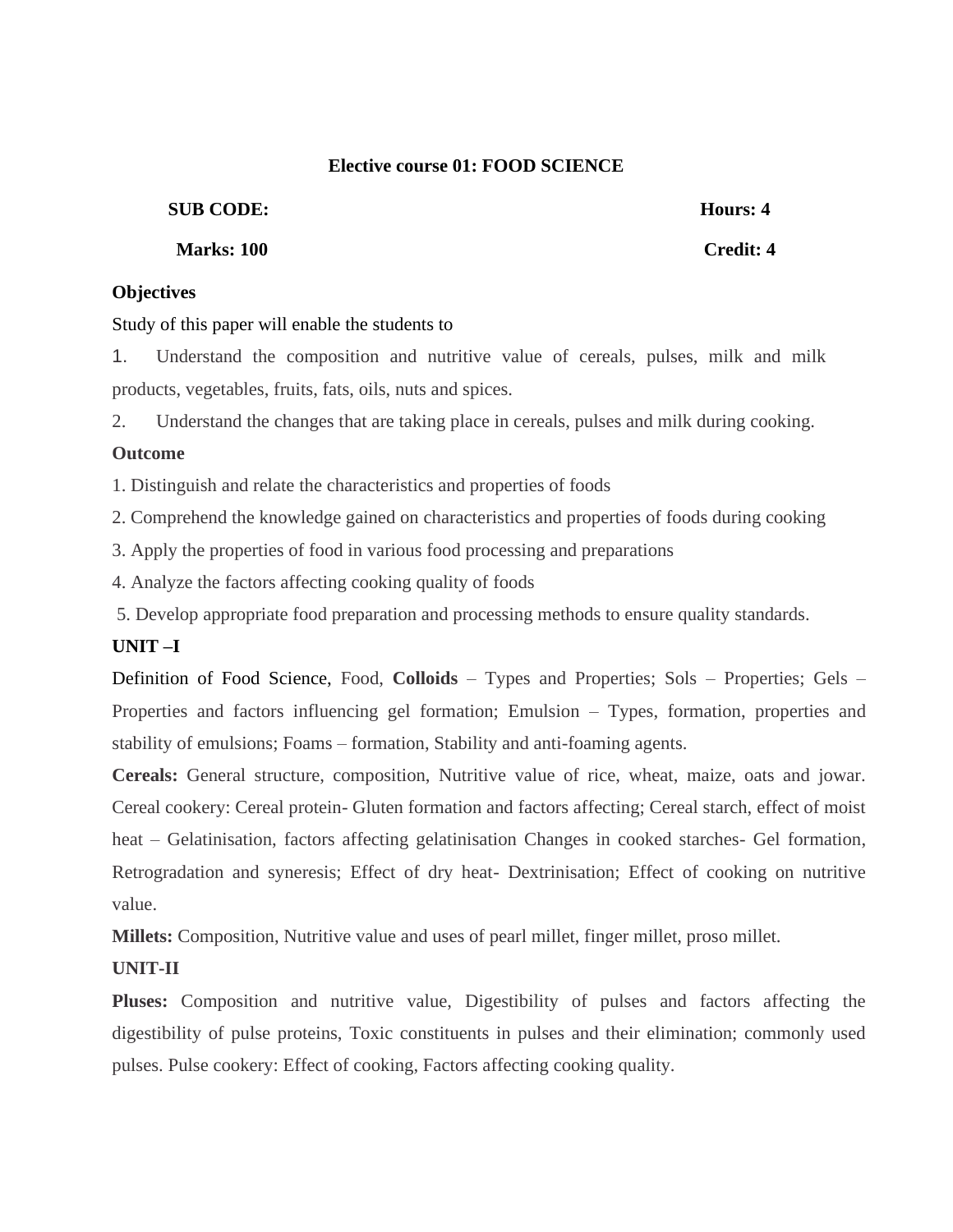**Milk and Milk products:** Composition of milk, Nutritive value of milk and milk products, Physical and chemical properties of milk, Types of milk available in the market.

### **UNIT-III**

**Meat:** Classes of meat, structure, composition and nutritive value; post-mortem changes in meat, ageing, tenderising, curing; cuts and grades of meat. Meat cookery: Factors affecting cooking quality, changes in meat on cooking, tenderness and juiciness of meat.

**Fish:** Classification, composition and nutritive value, selection. Fish cookery: Principles and methods.

**Poultry:** Classification, composition and nutritive value, processing and cooking.

**Egg:** Structure, composition and nutritive value, quality of egg – factors determining and evaluation. Egg cookery: Effect of cooking on nutritive value, effect of heat on egg protein, factors affecting coagulation of egg proteins, effect of other ingredients on egg proteins.

#### **UNIT-IV**

**Vegetables:** Classification, composition and nutritive value, pigments, organic acids, enzymes, flavour compounds, bitter compounds, selection of vegetables. Vegetables cookery: Changes during cooking, loss of nutrients during cooking, effect of cooking on pigments.

**Fruits:** Classification, composition and nutritive value, pigments, cellulose and pectic substances, changes during cooking, flavour constituents, polyphenols, bitterness, post-harvest changes and ripening. Browning: Types and prevention.

#### **UNIT-V**

**Nuts and Oilseeds:** Classification, composition and nutritive value, toxins present in nuts, role in cookery. Fats and oils: Nutritional importance of fats and oils, functions of oils and fats in foods, flavour changes – Rancidity – types and prevention, reversion.

**Sugar:** Sources, properties, types, forms, liquid sweeteners, reactions of sugar Crystallisation: Factors affecting, role of sugar in cookery, stages of sugar cookery, crystalline and non-crystalline candies.

**Spices:** Classification, general functions, commonly used spices and herbs, role of spices in cookery. **Aromatics** – Composition and uses.

**Beverages:** Classification and points to be considered while preparing beverages.

#### **References:**

1. Srilakshmi. B; Food Science, 6th edition New Age International (p) Limited Publishers 2015.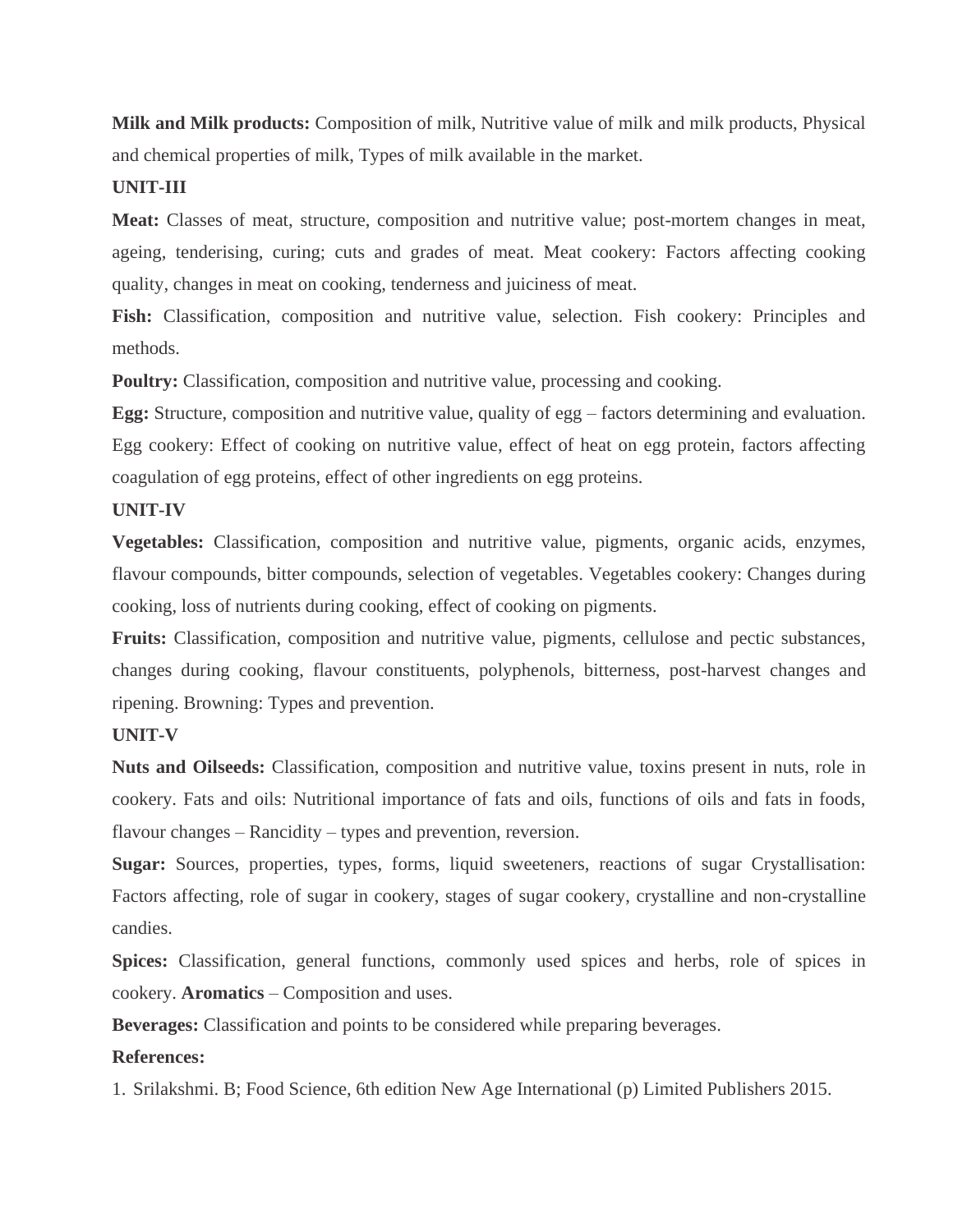2. Shakunthala manay N; Shadakshara swamy. M; Foods Facts and Principles, Third edition, New Age International (p) Limited Publishers, 2014.

3. Lillian Hoagland meyer, Food chemistry, CBS Publishers and distributors, 2004.

4. Arindam Ramaswamy, Elements of Food Science, Oxford book company, 2010.

5. Norman N. Potter, Joseph H. Hotehkiss, and food science, fifth edition, CBS publishers and distributors, 1996.

6. B. Sivasankar, Food Processing and Preservation, PHI Learning Private Limited, 2011.

# **Web Resources**

• https://guides.libraries.psu.edu/foodscience

- https://www.nal.usda.gov/fnic/food-science-and-technology
- https://foodinfo.ifis.org

# **SEMESTER - II**

# **Core course 07: HUMAN NUTRITION - II**

| <b>SUB CODE:</b>  | Hours: 4  |
|-------------------|-----------|
| <b>Marks: 100</b> | Credit: 4 |

# **Objectives:**

- 1. To understand the basis of RDA for micronutrients
- 2. To understand the effects of deficiency and excess of micro nutrients in human body.

# **Outcome**

- 1. Gain in depth knowledge on the physiological and metabolic role of Vitamins.
- 2. Outline the role of vitamins in health and disease.
- 3. Assess the physiological action of vitamins and minerals.

4. Acquire in depth knowledge of macro and micro minerals and their role in human health and diseases.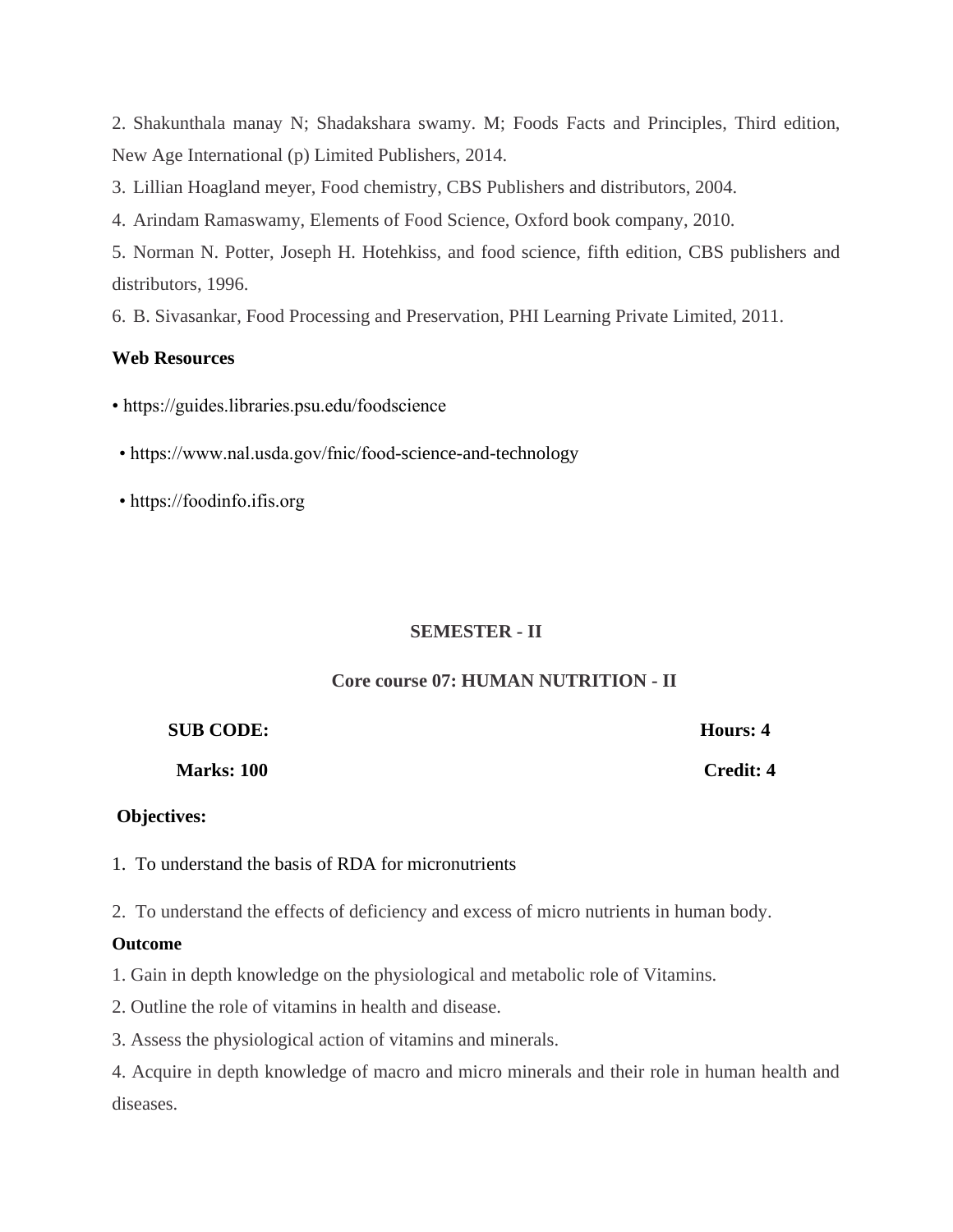5. Enable to understand the inter relationship between vitamins, minerals and immunity

#### **UNIT-I**

 **Fat soluble Vitamins:** Introduction, functions, digestion, absorption, transport, storage, bioavailability, requirements, food sources, deficiency and toxicity. Interactions with other nutrients.

#### **UNIT-II**

 **Water soluble Vitamins :** Thiamin, Riboflavin, Niacin, Pyridoxine, Folic acid, Vitamin-B12, Biotin, Pantothenic acid, Vitamin-C- Introduction, functions, absorption, transport, storage, bioavailability, requirements, food sources, deficiency and toxicity. Interactions with other nutrients.

# **UNIT-III**

 **Major minerals:** Calcium, Phosphorus and Magnesium **-** Introduction, functions, absorption, transport, storage, bioavailability, requirements, food sources, deficiency and toxicity. Interactions with other nutrients.

**Electrolytes**: Sodium, Potassium and Chloride- Sources, functions, deficiency and toxicity. **UNIT-IV**

 **Trace Minerals:** Iron, Copper, Fluride, Selenium, Manganese, Zinc, Iodine**-**Introduction, functions, absorption, transport, storage, bioavailability, requirements, food sources, deficiency and toxicity. Interactions with other nutrients.

#### **UNIT-V**

 **Interaction of Nutrition, Immunity and Infection:** Host defence mechanisms and nutrients essential in the development of immune system. Effect of infections on the nutritional status of an individual.

Nutrition for space, mines and underwater.

Role of free radicals and antioxidants in health and disease.

#### **REFERENCE:**

1. Michael. J. Gibney etal; Clinical Nutrition Black well Science, 2005.

2. Shubhangini. A. Joshi; Nutrition and Dietetics, 3rd edition, McGraw Hill Education (India) Private Limited.

3. Srilakshmi . B; Nutrition Science, 15th edition, New Age International (p)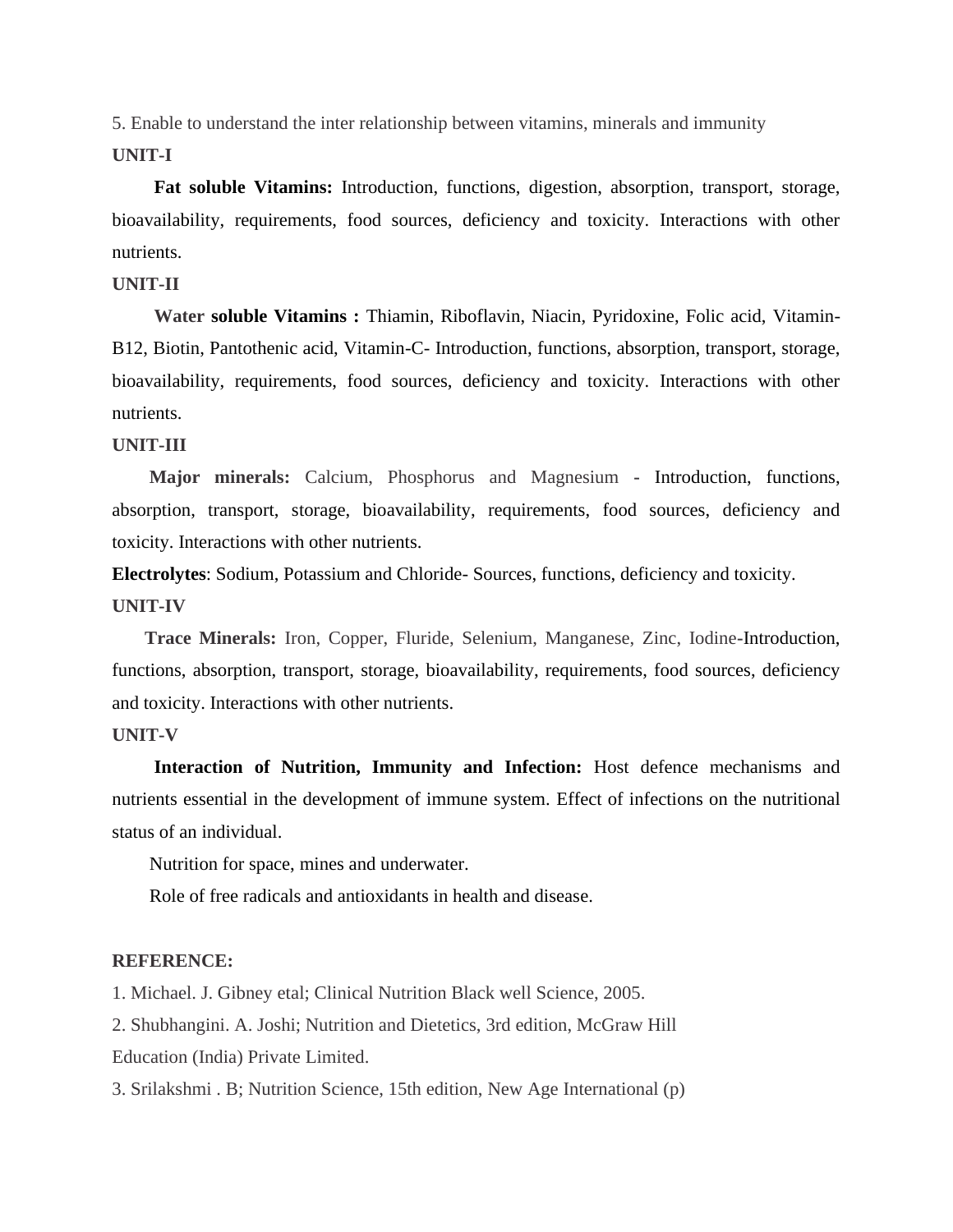Limited, publishers, 2016.

4. Swaminathan. M; Advanced Text-Book on Food and Nutrition, Volume I and 11

2nd Edition, The Bangalore printing and publishing co., LTD, Reprint 2015.

5. Sunetra Roday; Food Science and Nutrition, 2nd edition, Oxford University press, 2013.

6. Carol Byrd – Bredbenner; Wardlaw's perspectives in Nutrition, 9th edition McGraw – Hill International Edition, 2013

7. Bamji, M.S., Krishnaswamy K. Brahmam G.N.V. (Eds.) (2017). Textbook of Human Nutrition. 4th Edition. New Delhi : Oxford and IBH Publishing Co. Pvt. Ltd.

8. Chadha R., Mathur P. (Eds.) (2015). Nutrition: A Lifecycle Approach. New Delhi: OrientBlackswan

9. FAO/WHO. (2004). Vitamin and Mineral Requirements in Human Nutrition. Report of a Joint Expert Consultation.

10. FSSAI (2016). Food Safety and Standards (Food or Health Supplements, Nutraceuticals,

11.Foods for Special Dietary Uses, Foods for Special Medical Purpose, Functional Foods and Novel Food) Regulations. http://www.fssai.gov.in/home/fss-legislation/fssregulations.

12. Simopoulos A.P., Ordovas J.M. (Eds.) (2004). Nutrigenetics and Nutrigenomics. USA:Karger.

# **Web references**

http//www.nutritionfoundationindia.res.in

nhp.gov.in/healthyliving/healthydiet

http//www.nin.res.in

# **Core Paper 08: PHYSIOLOGICAL ASPECTS OF NUTRITION**

| <b>SUB CODE:</b>  | Hours: 4         |
|-------------------|------------------|
| <b>Marks: 100</b> | <b>Credit: 4</b> |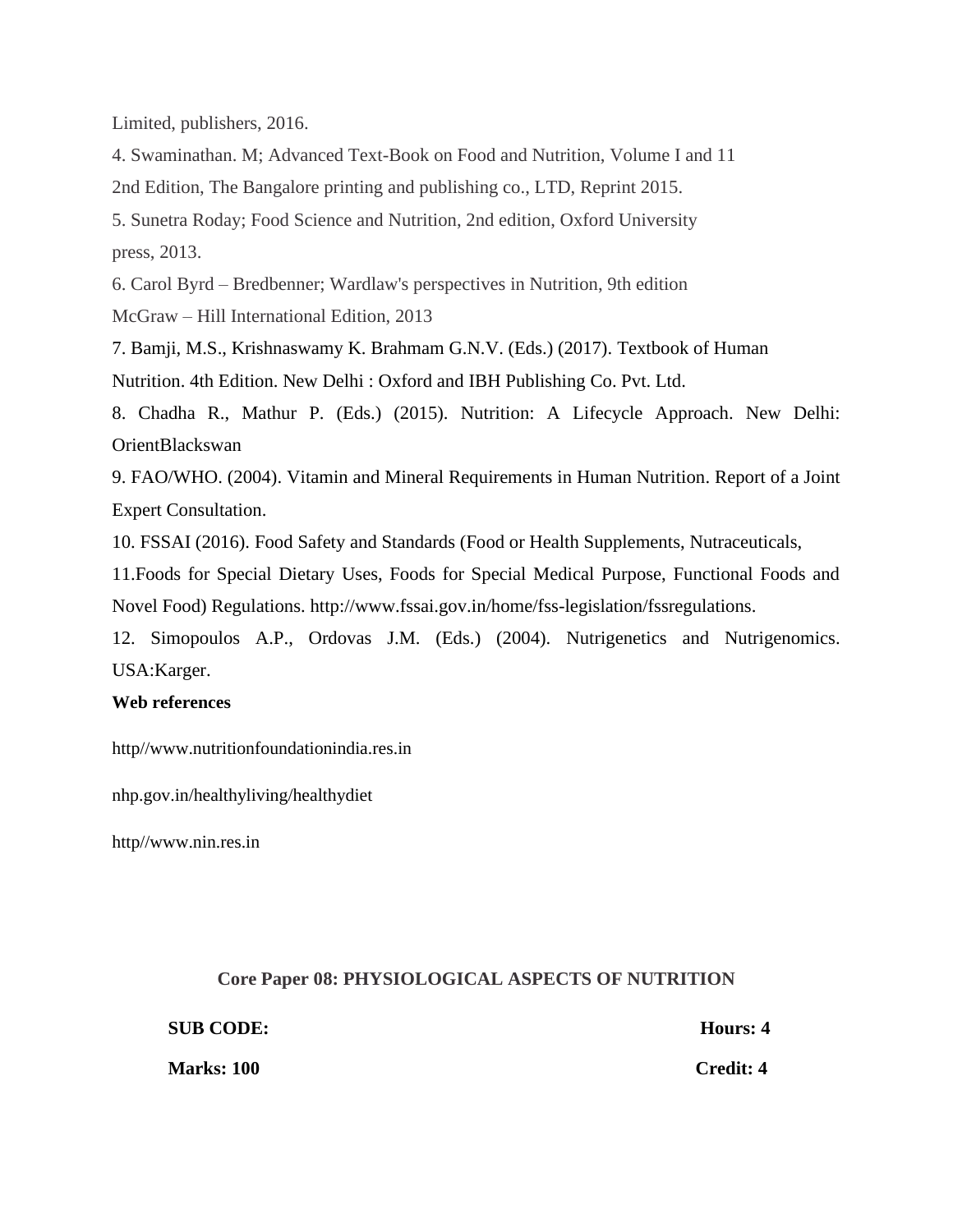#### **Objectives:**

Study of this paper will enable the students to

- 1. Advance their understanding of some of the relevant issues and topics of human physiology.
- 2. Understand the integrated functions of all systems and the grounding of nutritional science in Physiology.

#### **Outcome**

1. Understand the basic tenets of human physiology

2. Comprehend the role and secretion of digestive juices and hormones

3. Enumerate the process of gaseous exchange and urine formation

4. Understand the structure and functions of nerves and cardio vascular system

5. Apply knowledge gained in physiology to nutrition and health

# **UNIT-I**

 **Digestive system:** Structure and functions of gastrointestinal tract and gastrointestinal secretions. Role of enzymes in digestion and role of prebiotics and probiotics in the maintenance of health of digestive system. Regulation of food intake –hunger, appetite and satiety.

**Liver:** Structure and functions of liver.

# **UNIT-II**

**Respiratory system:** Structure of lungs and gaseous exchange (transport of oxygen and carbon-di-oxide).

 **Nervous system:** Structure and functions of brain (briefly) and spinal cord; structure and functions of neuron; conduction of nerve impulse, role of neuro transmitters; blood brain barriers, CSF, hypothalamus and its role in various body functions.

**Musculo skeletal system:** Structure and functions of bone; physiology of muscle contraction.

#### **UNIT-III**

 **Cardio vascular system:** Blood composition and functions, structure and function of heart and blood vessels, regulation of cardiac output and blood pressure, heart failure and hypertension.

 **Excretory system**: Structure and functions of kidney, structure of nephron, physiology of urine formation, micturition.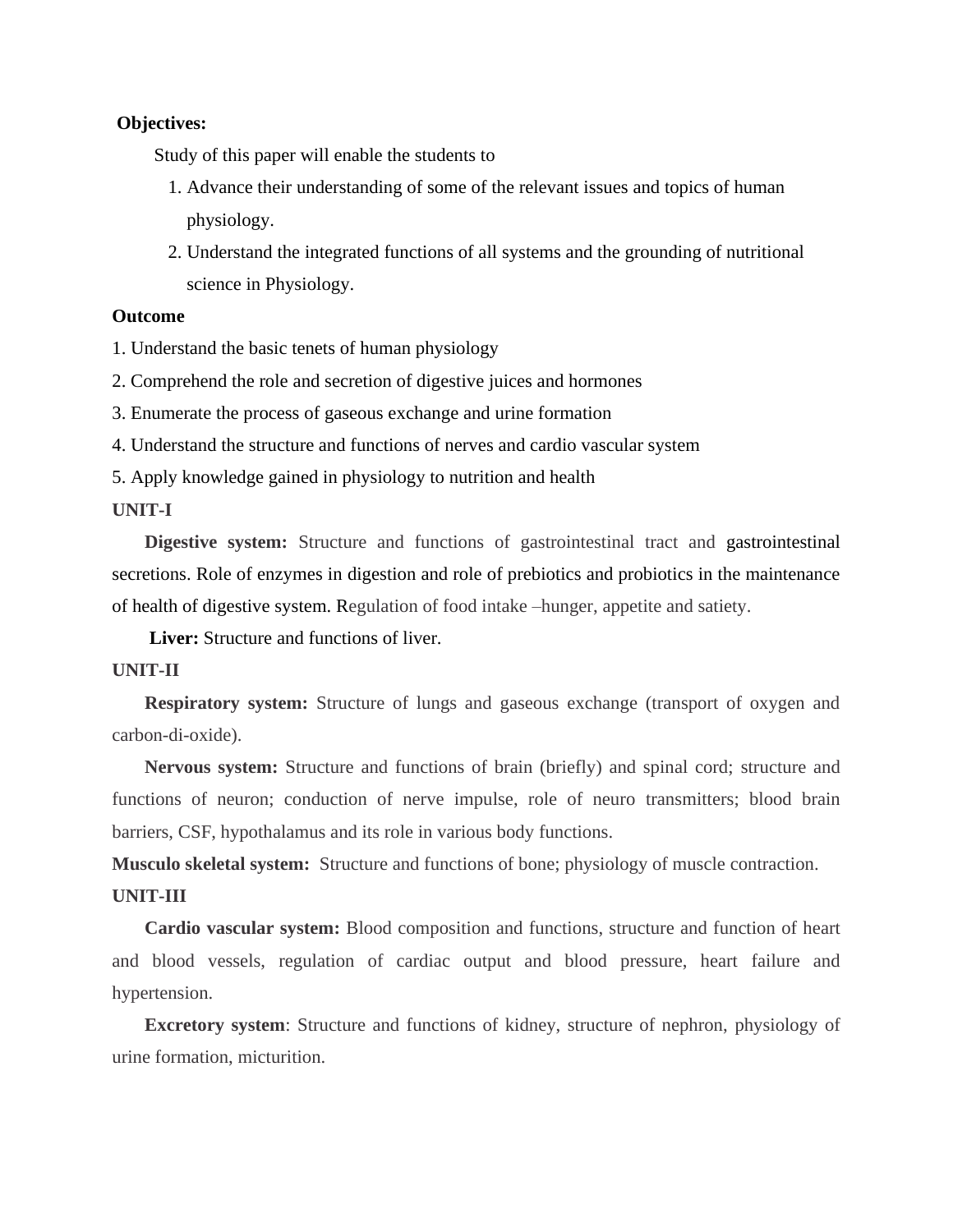#### **UNIT-IV**

 **Endocrine system:** Structure, function, role of hormones, regulation of hormone secretion and disorders – pituitary, thyroid, adrenal, pancreas and parathyroid glands. Functions and deficiency of insulin.

#### **UNIT-V**

 **Reproductive system:** Ovaries- Structure of ovaries, functions of oestrogens and progesterone. Function of Uterus, Hormonal control of menstrual cycle, physiological changes in pregnancy, parturition, lactation and menopause.

Testes: Structure of Testes, functions of testosterone, deficiency of testosterone.

### **REFERENCE:**

- 1. Ganongs. W.F; Review of medical physiology, 1985.
- 2. Campbell. E.J et al; Clinical and applied physiology,1984.
- 3. Guyton AC and Hall JB; Textbook of medical physiology, 1996.
- 4. Guyton AC; Functions of human body, 1985.
- 5. Wilson KJW and Waugh A; Ross and Wilson. Anatomy and Physiology in health and illness, 8th edition, 2003.
- 6. Judith E. Brown., Nutrition New, 2nd edition, West / Wadswroth west / Wadsworth, An International Thomson publishing company, 1998.

#### **Web Resources:**

- •<http://physiology.forumshealth.com/>
- https://www.pdfdrive.com/physiology-books.html

#### **Core Paper 09: DIET IN DISEASE - II**

| <b>SUB CODE:</b>  | Hours: 4         |
|-------------------|------------------|
| <b>Marks: 100</b> | <b>Credit: 4</b> |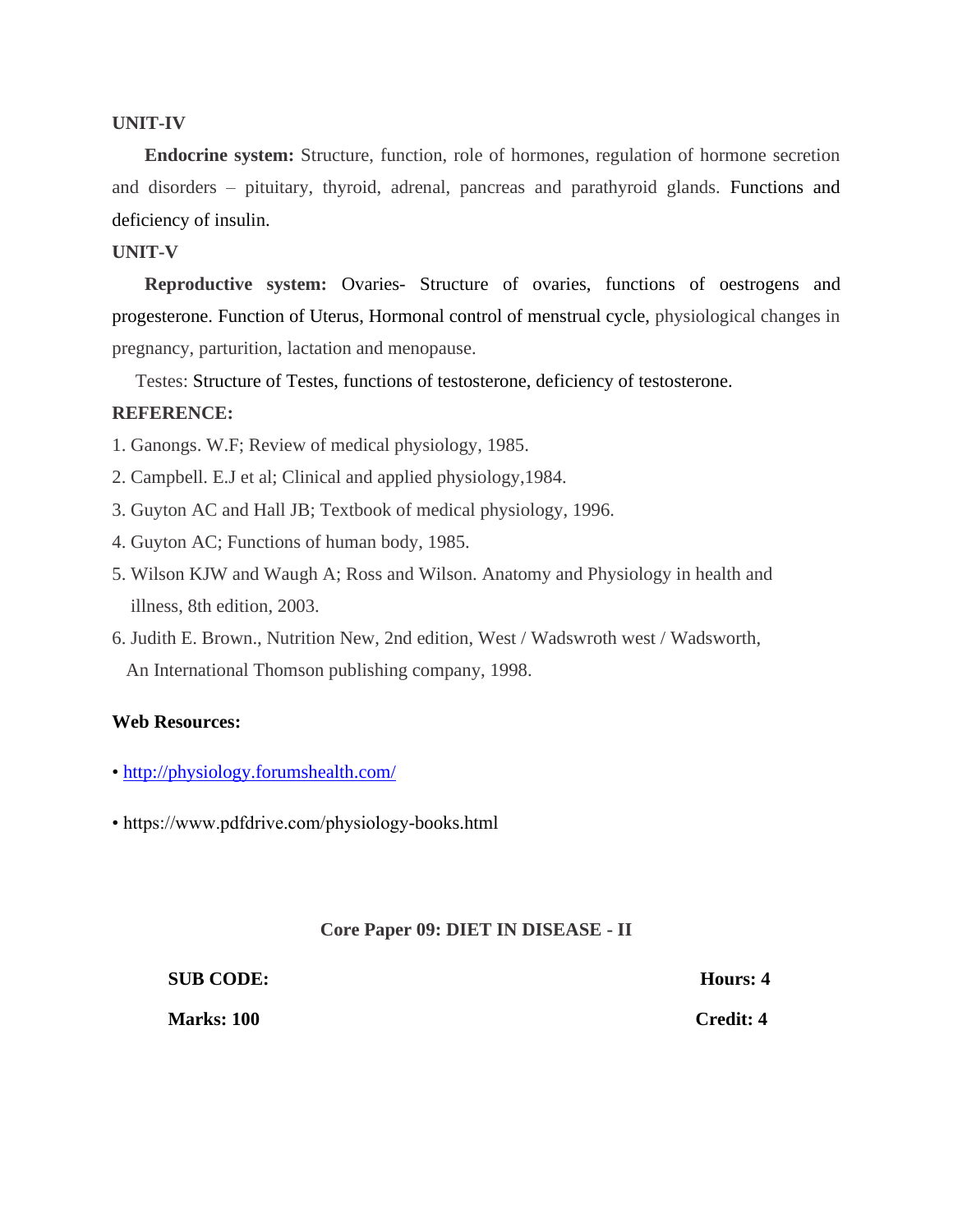#### **Objectives:**

1. To enable the students to remain updated on recent advances in diet therapy for various diseases.

2. To gain knowledge to recommend nutritional care for prevention treatment of various diseases.

#### **Outcome**

1. Understand the etiology and pathophysiology of metabolic and degenerative diseases.

2. Gain knowledge on the role of diet therapy during the various diseases

3. Apply the knowledge in planning diets for the disease conditions

4. Counsel on the dietary management

5. Equip to become a dietitian

#### **UNIT-I**

 **Diet for kidney diseases:** Etiology, symptoms, diagnosis and dietary management: Glomerulonephritis, Nephrotic Syndrome, Acute and chronic renal failure and Urinary calculi.

 **Dialysis:** Hemodialysis and Peritoneal dialysis- Advantages, disadvantages and Dietary management.

**Kidney Transplant:** Diagnosis and dietary management.

# **UNIT-II**

 **Diet for pulmonary diseases:** Etiology, symptoms, diagnosis and dietary management of Chronic Obstructive Pulmonary disease, asthma, pneumonia, and tuberculosis.

 **Rheumatoid Arthritis:** Types, etiology, symptoms and dietary management

**Osteoarthritis:** Types, etiology, symptoms and dietary management

**Gout:** Etiology, symptoms and dietary management.

#### **UNIT-III**

 **Dietary management for cardio-vascular diseases:** Atherosclerosis, coronary heart disease, hypotension, hypertension, stroke, cardiac arrest- Risk factors, definition, epidemiology, pathogenesis, clinical features, diagnosis and dietary management.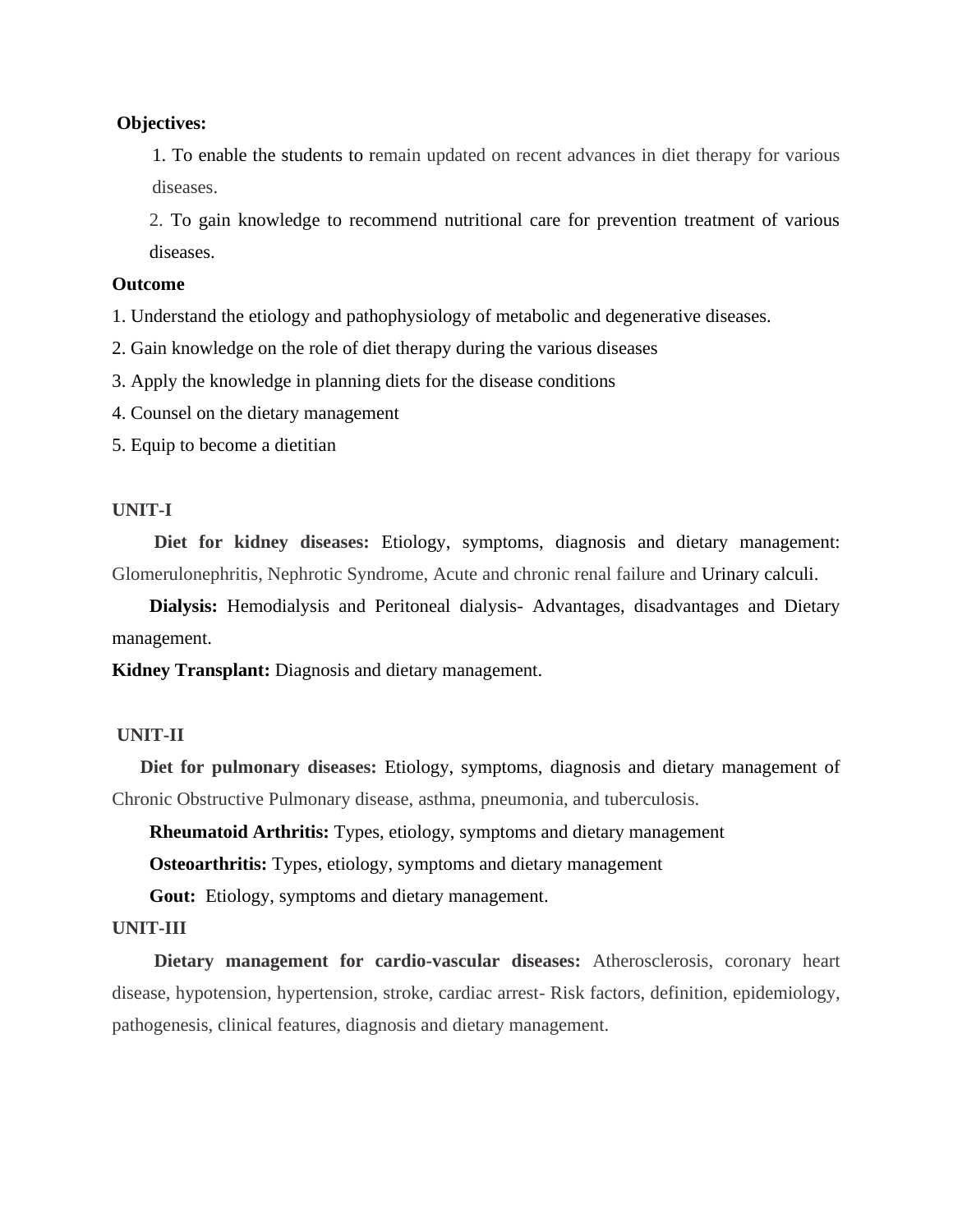#### **UNIT-IV**

 **Cancer:** Types, mechanism, etiology, metabolic changes and dietary management during cancer treatment (drugs, chemotherapy and radio therapy).

 **AIDS:** Causes, symptoms, metabolic changes, diagnosis, treatment and dietary management

 **Nutrition for children with special needs:** Ketogenic diet – Epilepsy. Neutropenic diet – Marrow transplant and Nutrition for Autism.

#### **UNIT-V**

 **Surgery and Critical Care:** Metabolic & clinical aberrations, diagnosis, complications, treatment, dietary management of Surgery, Burns, Sepsis, Trauma and Critical care.

Nutrient – Drug interactions.

#### **REFERENCE:**

1. Ganongs. W.F; Review of medical physiology, 1985.

2. Campbell. E.J et al; Clinical and applied physiology,1984.

- 3. Guyton AC and Hall JB; Textbook of medical physiology, 1996.
- 4. Guyton AC; Functions of human body, 1985.
- 5. Wilson KJW and Waugh A; Ross and Wilson. Anatomy and Physiology in health and illness, 8th edition, 2003.
- 6. Judith E. Brown., Nutrition New, 2nd edition, West / Wadswroth west / Wadsworth, An International Thomson publishing company, 1998.
- 7.Clinical Dietetics and Nutrition F P Anita and Philip Abraham.
- 8. Food, Nutrition and Diet Therapy Kathleen Mahan & Krause, Sylvia EscottStump.

9. Normal and Therapeutic Nutrition – Robinson & Lawler, 17th edition, Mac MillanPublishers.

- 10. Clinical Nutrition Ed Michael J Gibney, MarinosElia, OlleLjungqvist and JulieDowsett.
- 11. Nutrition in Clinical Practice David L. Katz, Lippincott, Williams & Wilkins.
- 12. Text Book of Human Nutrition Mahtab S Bamji, N PrahladRao, Vinodini Reddy, 2nd edition, Oxford & IBH Publishing Co. Pvt. Ltd.
- 13. Modern Nutrition in Health & Disease Eds Maurice E. Shils, James A.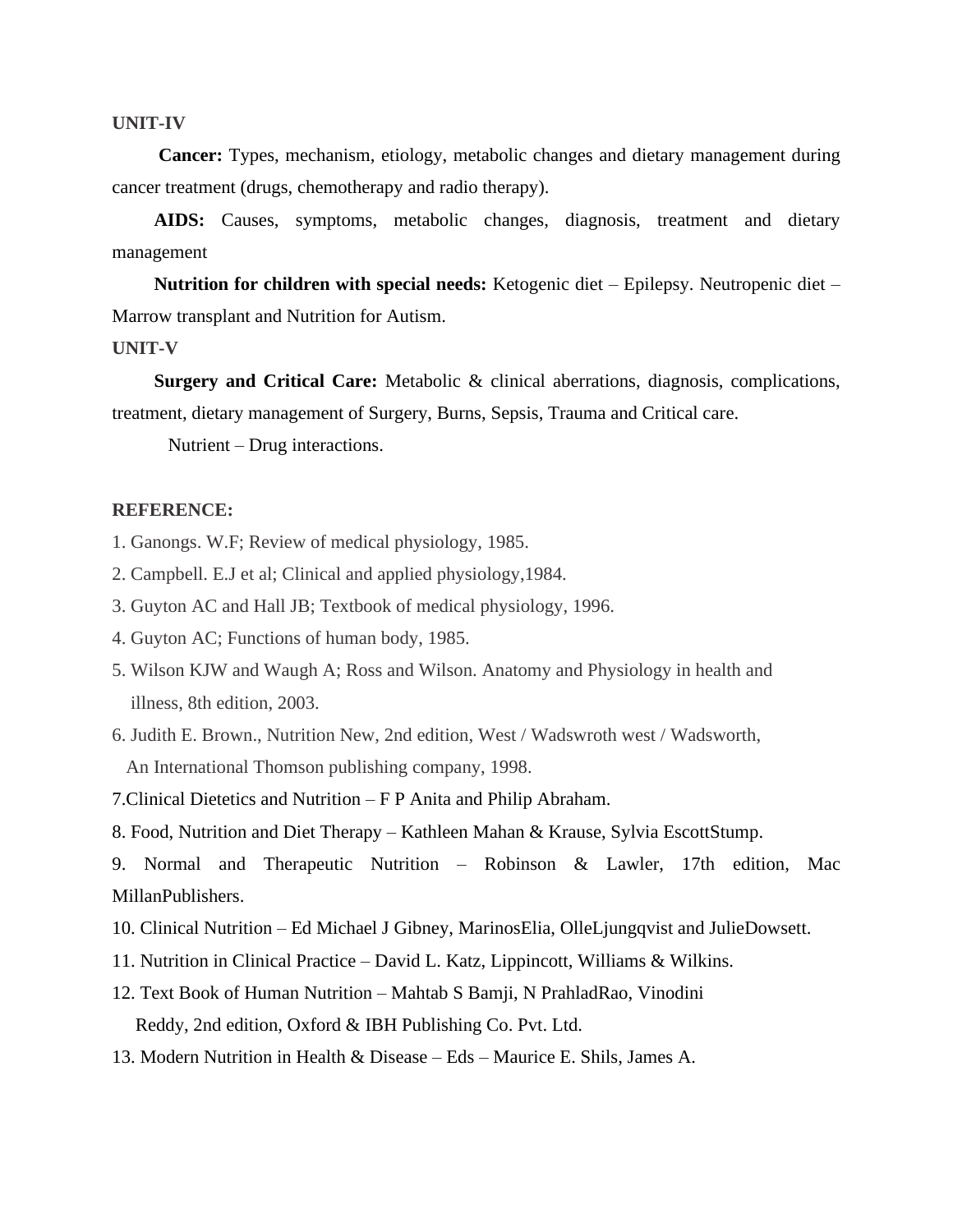#### **Web Resources:**

- www.anme.com.mx/libros/PrinciplesofNutrition.pdf
- https://2012books.lardbucket.org/pdfs/an-introduction-to-nutrition.pdf
- krishikosh.egranth.ac.in

|                  | Core Paper 10: DIET IN DISEASE – II (Practical) |                  |
|------------------|-------------------------------------------------|------------------|
| <b>SUB CODE:</b> |                                                 | Hours: 4         |
| Marks: 100       |                                                 | <b>Credit: 2</b> |

# **Objectives**

 To enable students to develop skill in nutritional diagnosis, planning and providing suitable therapeutic diets for various diseases

# **Outcome**

- 1. Develop skills in planning therapeutic diets
- 2. Analyze the disease condition and plan appropriate menus
- 3. Calculate nutrient content of diet plans
- 4. Prepare the various types of diets
- 5. Learn techniques in diet tray arrangement and assess patient compliance

#### **\*\*\*\*\*\***

Planning & preparation of diets for the following conditions: (Using SOAP format)

- 1. Nephritis
- 2. Nephrosis
- 3. Renal Failure
- 4. Renal calculi
- 5. Dialysis
- 6. Pulmonary diseases –TB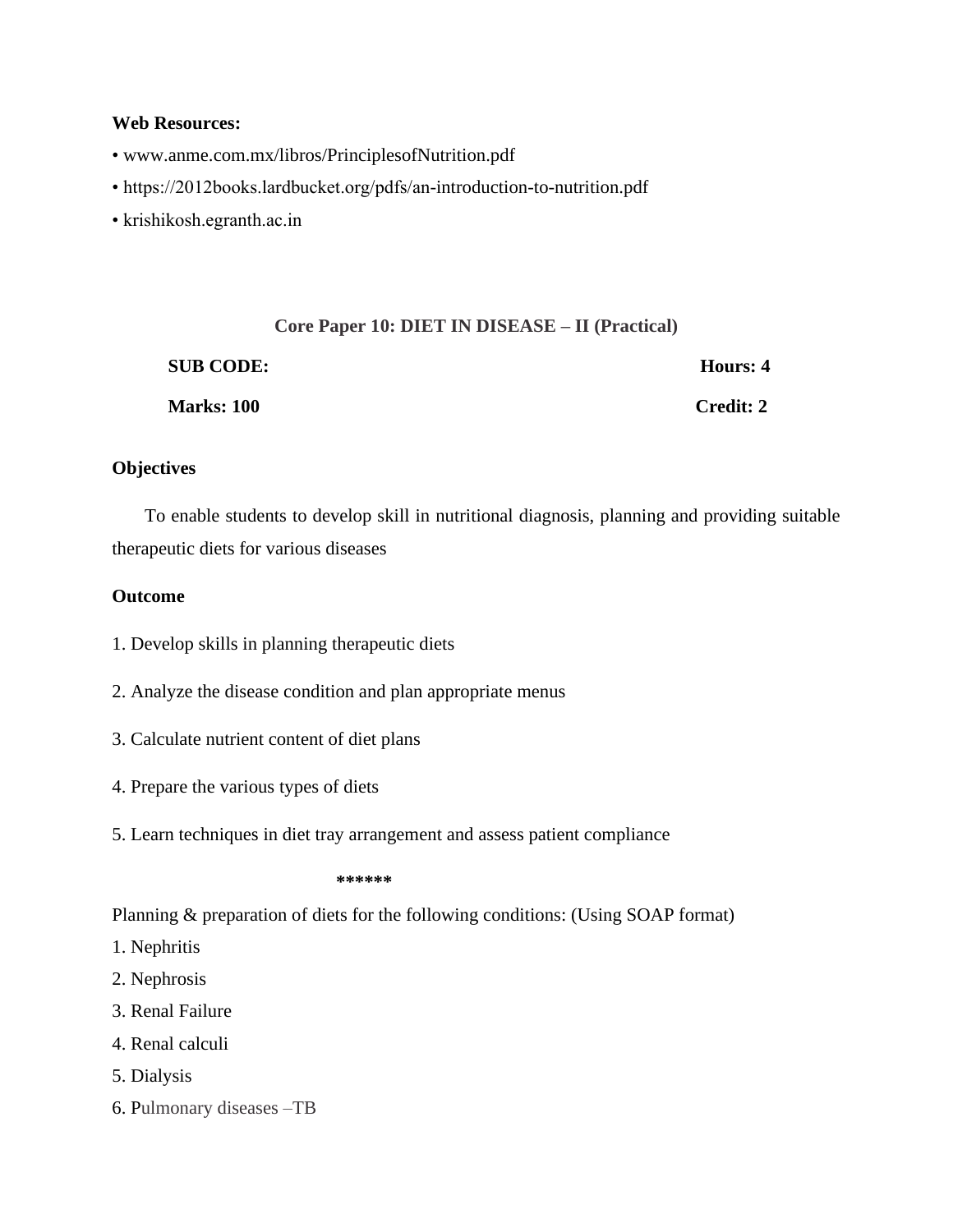#### 7. Asthma

- 8. Rheumatoid Arthritis
- 9. Hypo/Hyper tension
- 10. Atherosclerosis
- 11. Burns
- 12. Cancer
- 13. AIDS

# **REFERENCE :**

- 1. Vimala(2012) Advanced diet therapy, New age international.
- 2. Escott-Stump, S. (2002) Nutrition and Diagnosis Related Care. 5th ed. Williams.

| Core Paper 11: NUTRITIONAL BIOCHEMISTRY PRACTICAL |                  |           |
|---------------------------------------------------|------------------|-----------|
|                                                   | <b>SUB CODE:</b> | Hours: 4  |
|                                                   | Marks: 100       | Credit: 2 |

# **Objective**

To enable students to understand the role of nutrients in the body.

# **Outcome**

- 1. Acquire skills to analyse various blood parameters using different methods.
- 2. Ability to relate the theoretical knowledge with the biomarkers for CVD & diabetes
- 3. Ability to relate the theoretical knowledge with the biomarkers for liver & kidney functions
- 4. Apply the techniques to estimate the urine for various parameters.
- 5. Understand and examine the urine by qualitative methods
- **I. Analysis of Blood / Serum**
- 1. Blood glucose
- 2. Serum iron
- 3. Serum cholesterol
- 4. Serum protein
- 5. Blood Haemoglobin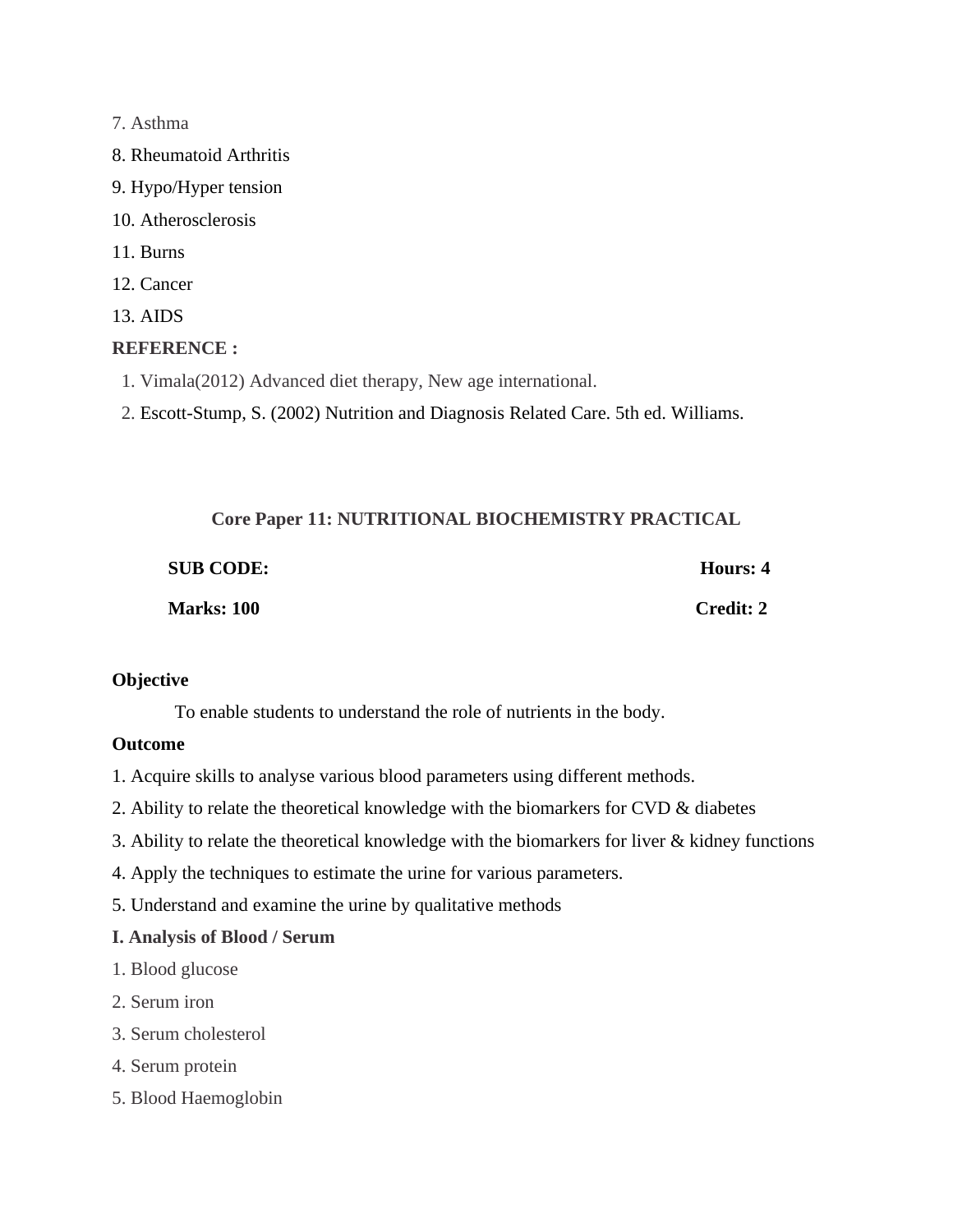# **II. Analysis of urine**

- 1. Creatinine
- 2. Urea
- 3. Total nitrogen
- 4. Calcium
- 5. Phosphorus

# **III. Qualitative Analysis**

# *A. Qualitative analysis of sugars*

- 1. Reactions of Monosaccharide (Glucose, fructose, galactose, mannose and ribose
- 2. Reactions of disaccharides (Maltose and lactose)
- 3. Reactions of polysaccharides (Starch and dextrin)
- 4. Analysis of unknown sugar

# *B. Qualitative analysis of amino acids*

1. Reactions of individual amino acids (Tyrosine, tryptophan, arginine, histidine,

cystine and methionine)

2. Analysis of unknown amino acids

# **REFERENCE :**

**1.** Raghuramulu N., Madhavan Nair K., Kalyanasundaram S.(2003). *A Manual of Laboratory Techniques*. Hyderabad: National Institute of Nutrition.

# **Core Paper 12: FOOD ANALYSIS PRACTICAL**

| <b>SUB CODE:</b>  | Hours: 4         |
|-------------------|------------------|
| <b>Marks: 100</b> | <b>Credit: 2</b> |

# **Objective**

This course will enable students to determine nutrient content in food materials.

# **Outcome**

- 1. Understand the need for analysis and instrumentation
- 2. Identify an appropriate technique for analysing specific substances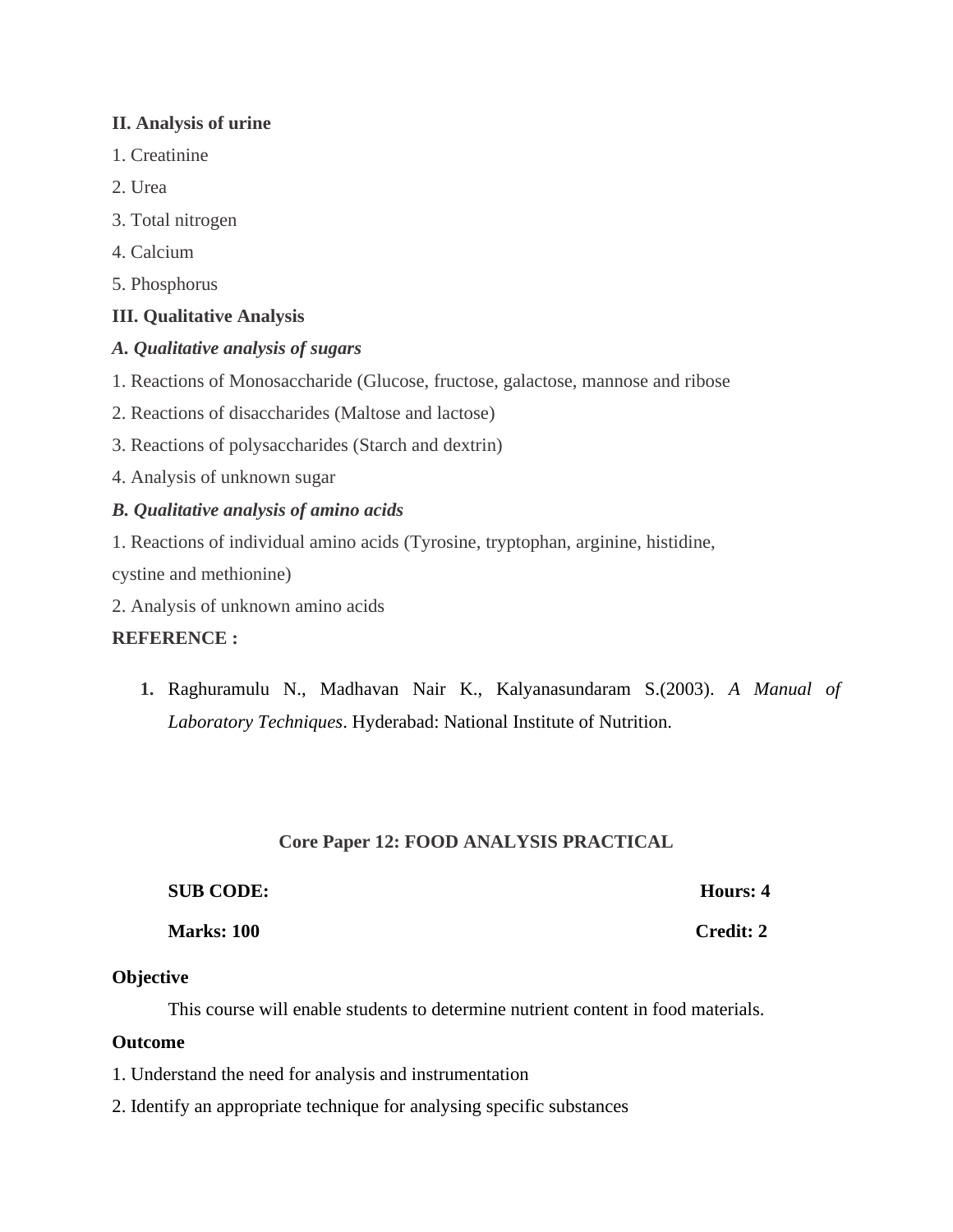- 3. Learn the principles of different instruments used for analysis
- 4. Have an insight into the advanced techniques in food and nutrient analysis

\*\*\*\*\*\*\*\*\*\*\*\*\*\*\*

#### **I. Quantitative Analysis**

- 1. Protein by Lowry's method
- 2. Nitrogen by Kjeldahl method
- 3. Iodine Number of oil
- 4. Saponification/ Acid number of oil
- 5. Fat by Soxhlet method
- 6. Ash content
- 7. Iron
- 8. Phosphorus
- 9. Calcium
- 10. Vitamin –C
- 11. Crude fibre
- 12. Moisture by hot air oven method
- 13. Energy value by Bomb calorimeter (Demo)

#### **REFERENCE :**

**1.** Raghuramulu N., Madhavan Nair K., Kalyanasundaram S.(2003). *A Manual of Laboratory Techniques*. Hyderabad: National Institute of Nutrition.

# **SEMESTER-III**

#### **Core paper 13: COMMUNITY AND PUBLIC HEALTH NUTRITION**

# **SUB CODE: Hours: 4**

**Marks: 100 Credit: 4**

#### **Objectives**

Study of this paper will enable the students to

1. Remain updated on recent advances in policies and program.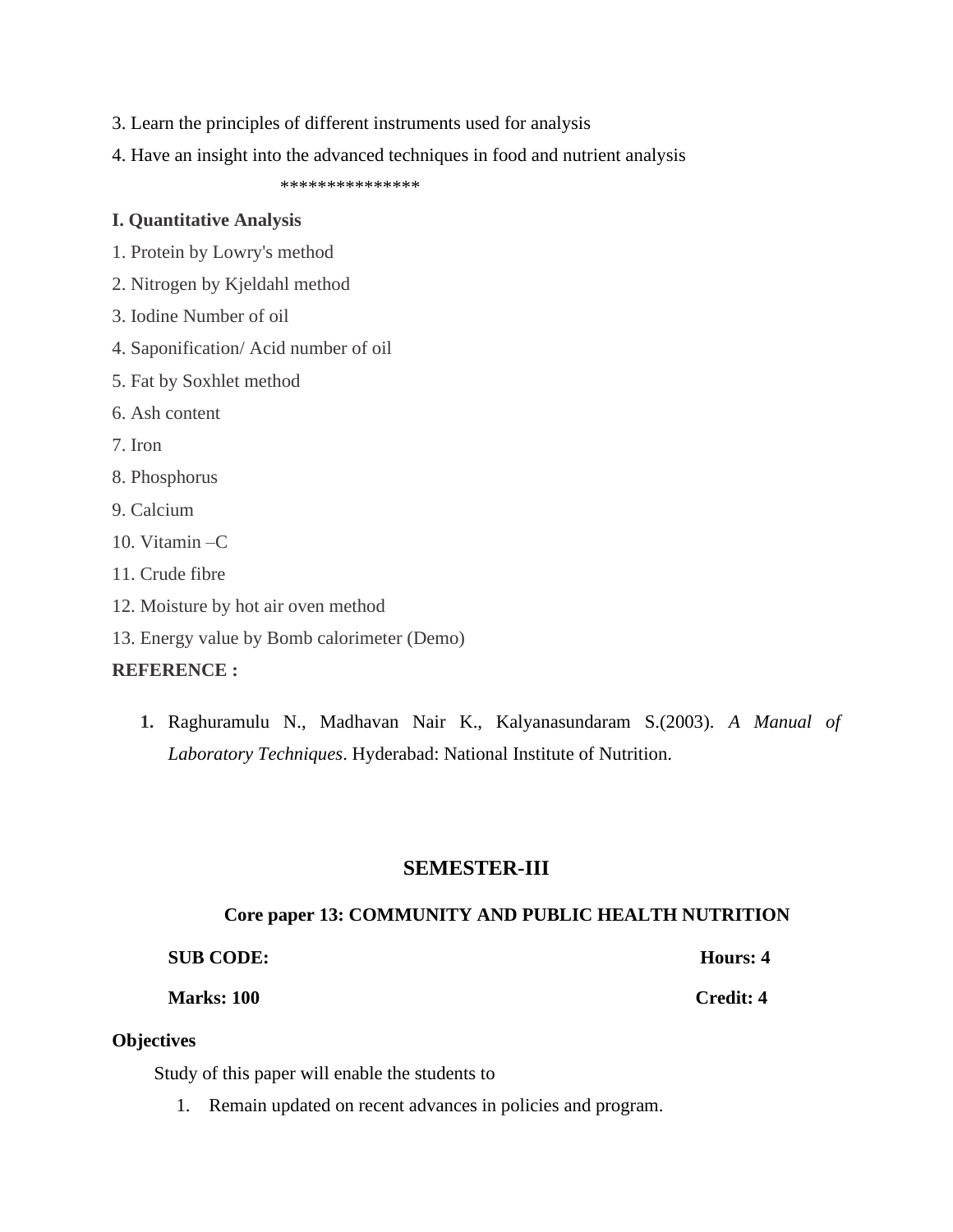2. Develop an understanding about various programs and agencies involved for the improvement of nutritional status of the community.

#### **Outcome**

1. Gain knowledge on nutritional programmes and policies to overcome malnutrition

2. Understand the role of national, international and voluntary nutritional organizations to combat malnutrition

3. Able to organize community nutrition education programme with the application of computers.

4. Apply immunological intervention programmes to overcome epidemic of communicable diseases.

5. Application of the principles of massive supplementary feeding and food safety during unforeseen disasters

#### **UNIT – I**

 Nutrition and national development: National Nutrition Policy – aims and objectives; Demographic Profile: Population trends in India, density of population, age structure, sex ratio, family size, literacy and education, life expectancy. Nutrition and Infection: Vicious cycle of malnutrition and infection, effect of malnutrition on immunity.

#### **UNIT – II**

 Nutrition education: Scope of nutrition education, steps in planning, conducting and evaluating nutrition and health education programmes; methods of imparting nutrition education; monitoring and evaluation of effectiveness of nutrition and health education programmes.

#### **UNIT – III**

National and International Organisations: Engaged in food and nutrition activities – ICMR, NIN, NNMB, ICAR, CFTRI, FAO, WHO, UNICEF, UNESCO.

#### **UNIT – IV**

Community health care centre (CHC) - Objectives and service delivery in CHCs.

 Non-communicable disease control programme-Diabetes, cardiovascular disease and cancer- Objects, program component strategies and management structure.

#### **UNIT- V**

 National vector borne disease control: Malaria, Japanese encephalitis, Dengue and Chikungunya- An overview of programme.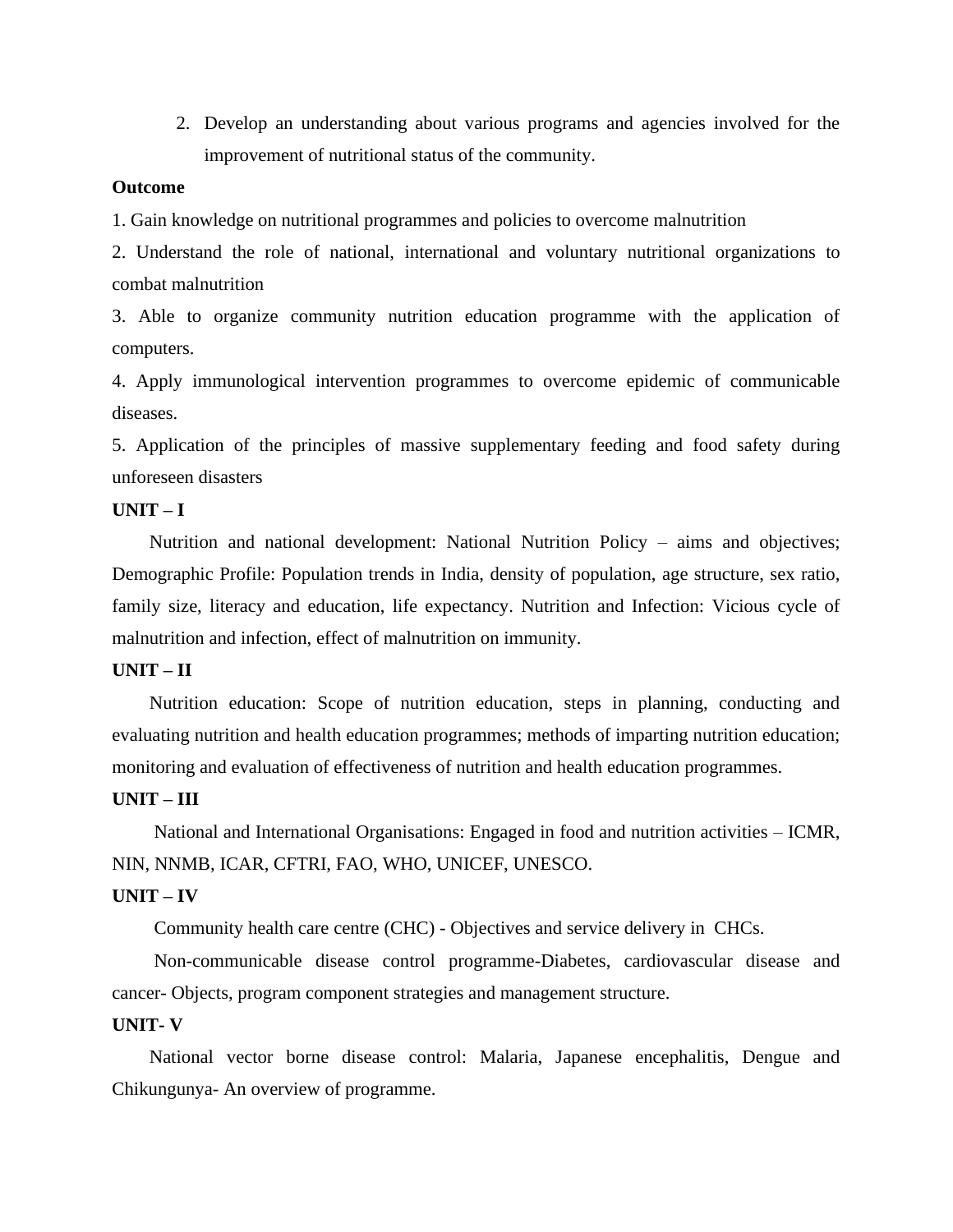National Aids control programme – Goal, objectives, package of services, organization structure and management system.

 National programme on occupational diseases- Occupational injuries and illness in India, National occupational safety and health systems and programmes.

# **REFERENCE:**

- 1. Park K., Preventive and social medicine, Bamarasidas Bahnot Publishers, Jabalpur.
- 2. Jellilfe D. B., Infant nutrition in tropics and subtropics, WHO, 1965.
- 3. Bamji M. S., Prahalad Raov, Reddy V, Text book on human nutrition, Oxford and IBM publishing co. Pvt. Ltd.
- 4. Proceeding of Nutrition Society of India, NIN.
- 5. Technical reports of ICMR .
- 6. P.K. Shukla, Nutritional problems of India, Prentice Hall, India.
- 7. Sabarwal B., Applied Nutrition and Health education, common wealth publishers, New Delhi.

# **Web Resources**

- https://www.nutrition.gov
- http://www.ninindia.org/community.htm
- <https://www.nhp.gov.in/healthlyliving/healthy-diet>
- [www.government](http://www.government/) national policies.

#### **Core paper 14: NUTRITION IN EXERCISE AND SPORTS**

#### **SUB CODE: Hours: 4**

#### **Marks: 100 Credit: 4**

#### **Objectives**

Study of this paper will enable the students to

 1. Understand the characteristics, physiology, body composition and nutritional needs for health and sports.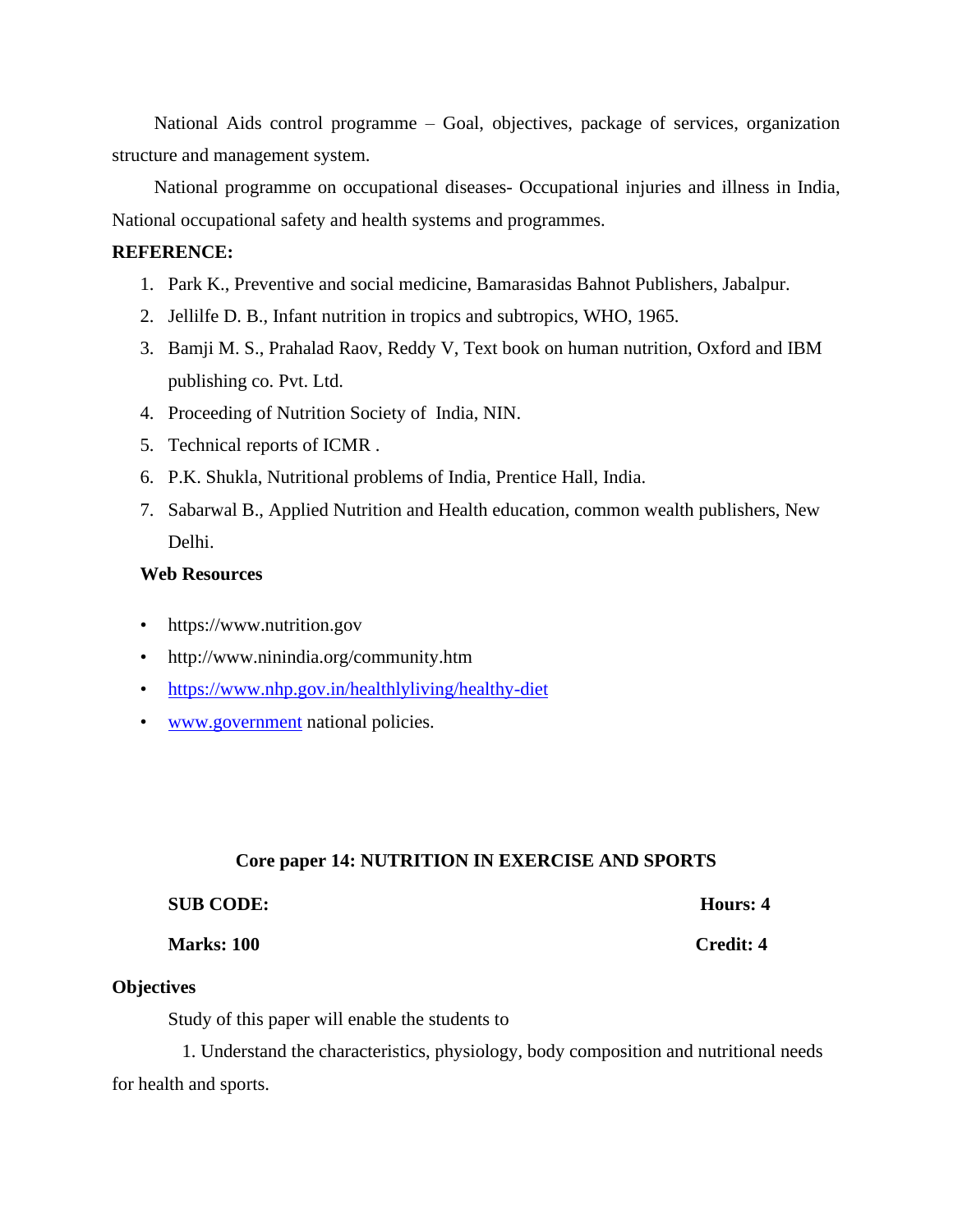2. Imbibe knowledge of sports specific nutrition guidelines.

#### **Outcome**

1. Understand concept of fitness training

- 2. Foster fitness skills
- 3. Prevent and manage lifestyle related disorders
- 4. Utilize exercise in stress and health management
- 5. Gain the technical ability to run fitness centers
- 6. Understand the nutritional needs of athletes and plan diet for them

# **UNIT – I**

 Overview of nutrition for fitness and sports - Exercise for health promotion of Exercise guidelines Human energy requirements for exercise. Major human energy systems - Components of energy expenditure, Fatigue during exercise.

 Carbohydrates and exercise - Role of CHO in energy systems during exercise, Dietary CHO recommendations and strategies for exercise performance

# **UNIT – II**

 Fats and exercise - Role of lipids in energy systems during exercise , Dietary fat recommendations and strategies for exercise performance.

 Protein and exercise- Role of protein in energy systems during exercise o Dietary protein recommendations and strategies for exercise performance.

Energy, Fluid, electrolytes, temperature regulation and exercise

#### **UNIT – III**

Nutrition for child, adolescent and master athletes- -Process of growth and development during childhood and adolescence, Factors influencing with special emphasis of exercise -Physiology of ageing and factors influencing; -Nutritional problems of younger and master athletes -Nutritional guidelines and Nutritional Requirements for younger and older athletes. Nutritional concerns of travelling and vegan athletes; Athletes performing under altered climatic conditions-High altitude, Mountaineers, High and low climatic temperature etc.

#### **UNIT – IV**

Nutritional Management of clinical conditions among sports – Diabetes Mellitus - Etiology, Pathophysiology, metabolic alterations, Complications, Assessment and Management.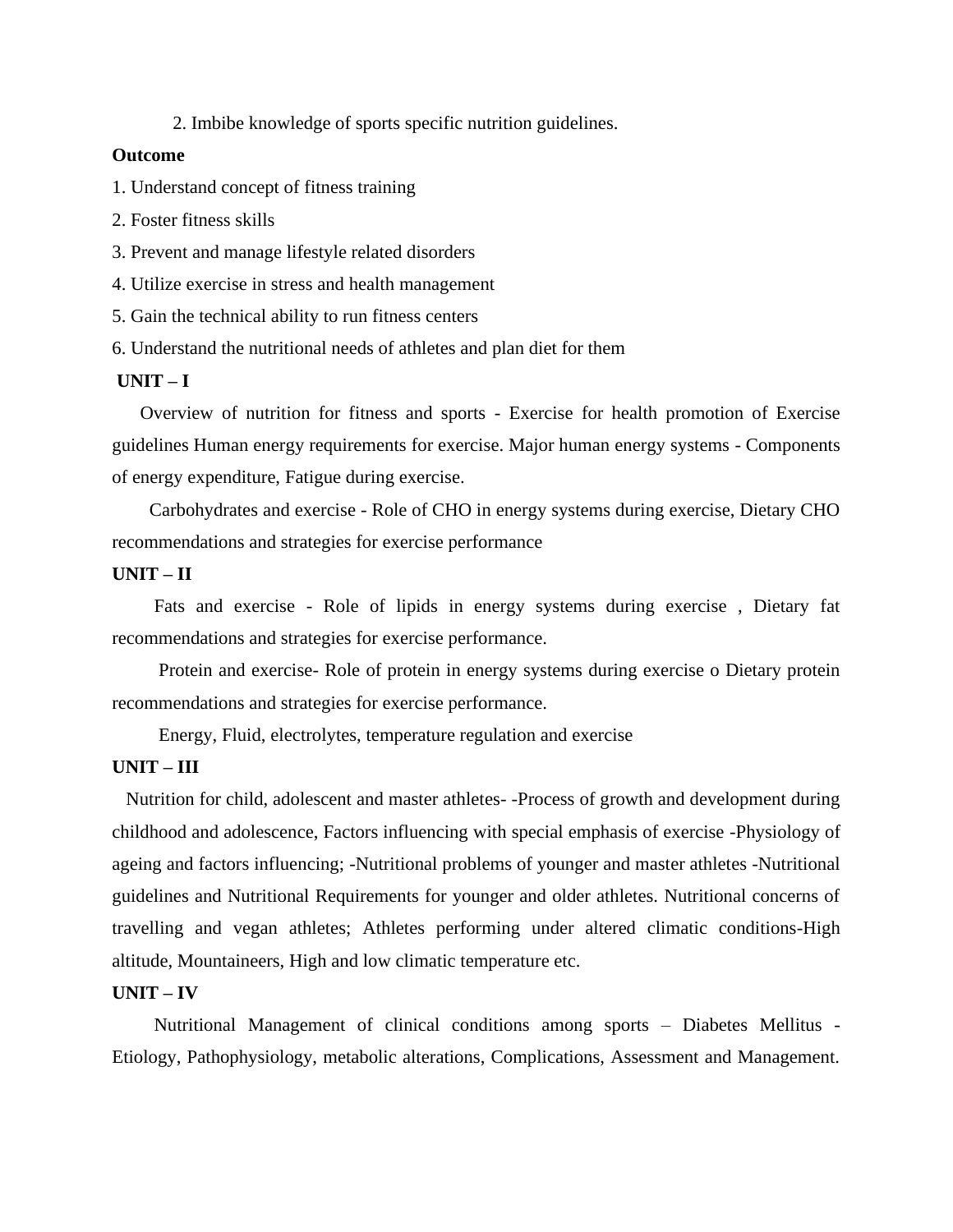-Hypertension and Heart disease -Prevalence, Pathophysiology, Role of Macro & Micronutrients.

# **UNIT- V**

 Planning and preparation of diets for team sports -Cricket, Hockey, Football, Kabbadi and Basketball.

#### **REFERENCE:**

1. Slater, G., & Phillips, S. M. (2011). Nutrition guidelines for strength sports: sprinting, weightlifting, throwing events, and bodybuilding. Journal of sports sciences, 29(sup1), S67- S77. 2. Helms, E. R., Aragon, A. A., & Fitschen, P. J. (2014). Evidence-based recommendations for natural bodybuilding contest preparation: nutrition and supplementation. Journal of the International Society of Sports Nutrition, 11(1), 20.

3. Maughan, R. J., & Burke, L. M. (2012). Practical nutritional recommendations for the athlete. In Sports Nutrition: More Than Just Calories-Triggers for Adaptation (Vol. 69, pp. 131- 150). Karger Publishers .

4. Jeukendrup, A., & Gleeson, M. (2010). Sport nutrition: an introduction to energy production and performance (No. Ed. 2). Human Kinetics.

### **Web Resources**

- http://www.aco.org.nz/pdf/nutrition-for-sports
- https://www.researchgate.net/publication/258630492\_Sports\_Nutrition\_Book\_2013
- http://themedicalbiochemistrypage.org

#### **Core paper 15: INSTITUTUIONAL FOOD MANAGEMENT**

| <b>SUB CODE:</b>  | Hours: 4  |
|-------------------|-----------|
| <b>Marks: 100</b> | Credit: 4 |

#### **Objectives**

Study of this paper will enable the students to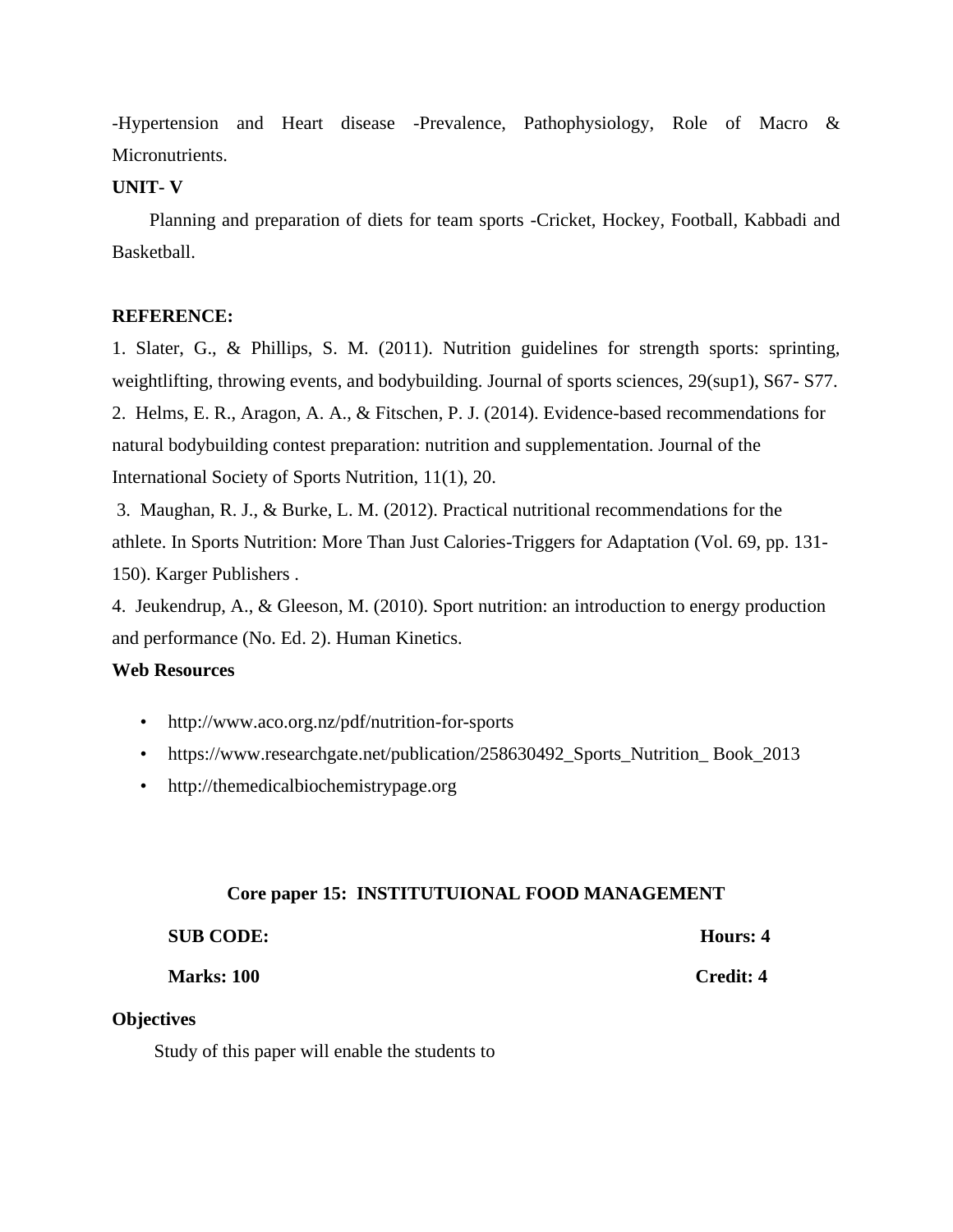- 1. Gain knowledge on requirements and management of various food service establishments.
- 2. Learn to purchase, receive and store different food

#### **Outcome**

1. Comprehend and apply theory and principles of management in achievement of objectives.

2. Establish a food service unit.

3. Manage human resources and solve problems with remedial measures.

4. Analyze and implement quality control in food service institution.

5. Promote the product in the market.

#### **UNIT – I**

 Food service orgnisation- Development of food service institution, objectives and classification.

Food service management- Principles and functions

# **UNIT – II**

Spaces: Planning and Oraganisation-Kitchen spaces, storage spaces and services areas.

 Equipment- Catering equipment, selection equipment, equipment design, purchasing equipment and care and maintenance of equipment.

#### **UNIT – III**

Food Management-Food purchasing, Menu planning, Food production and cleaning and waste management.

#### **UNIT – IV**

Finacial management – Costing and budgeting, pricing and accounting.

Personnel management- Concepts, staff employment and employment benefits

### **UNIT- V**

Hospital food service – Objectives and Classification.

Industrial food service- Objectives and Cassification**.**

#### **REFERENCE:**

 1. Sethi M and Mahan S (Revised 2nd edition, 2007)). Catering Management, An Integrated Approach. New Age International (P) Ltd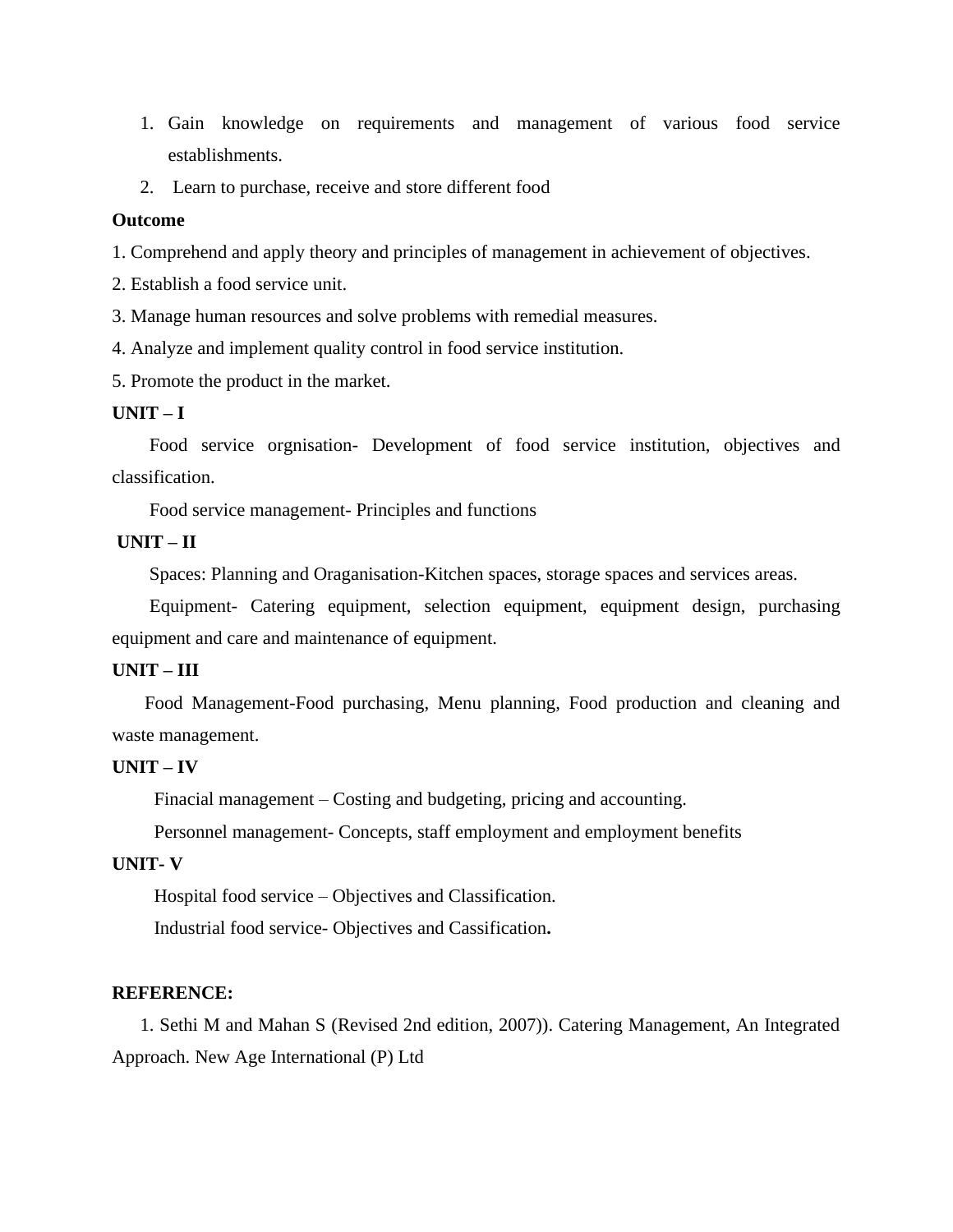2.Andrews S (2009) Food and beverage service : Training Manual 2nd edition. New Delhi Tata McGraw Hill.

 3.Bessie Brooks West and Levelle Wood MS (1988). Food Service in Institutions (6th ed.). John MacMillan Publishing Co., New York

4.Harris N (1984) Meal management (6th ed.). New York : Mac Mill

### **Web Resources**

- https://theicn.org/management-and/inventory-tracking-and-managment-guide.pdf
- https://www.scribd.com/document/119449120/History-of-Food-Service-Industry
- cte.sfasu.edu > Hospitality and Tourism > Practicum in Culinary Arts

# **Core course 16: RESEARCH METHODOLOGY AND STATISTICS SUB CODE:** Hours: 4  **Marks: 100 Credit: 4**

# **Objectives**

Study of this paper will enable the students to

- 1. Understand the methods of researches that can be applied in the field of food and nutrition.
- 2. Understand the application of statistical calculations in the interpretation of results of research problems.

# **Outcome**

1. Design the tools for collection, identification and interpretation of data with the use of tables and pictorial representations.

2. Assess the numerical data for providing statistical evidences to support the research results.

3. Enable to become a qualified researcher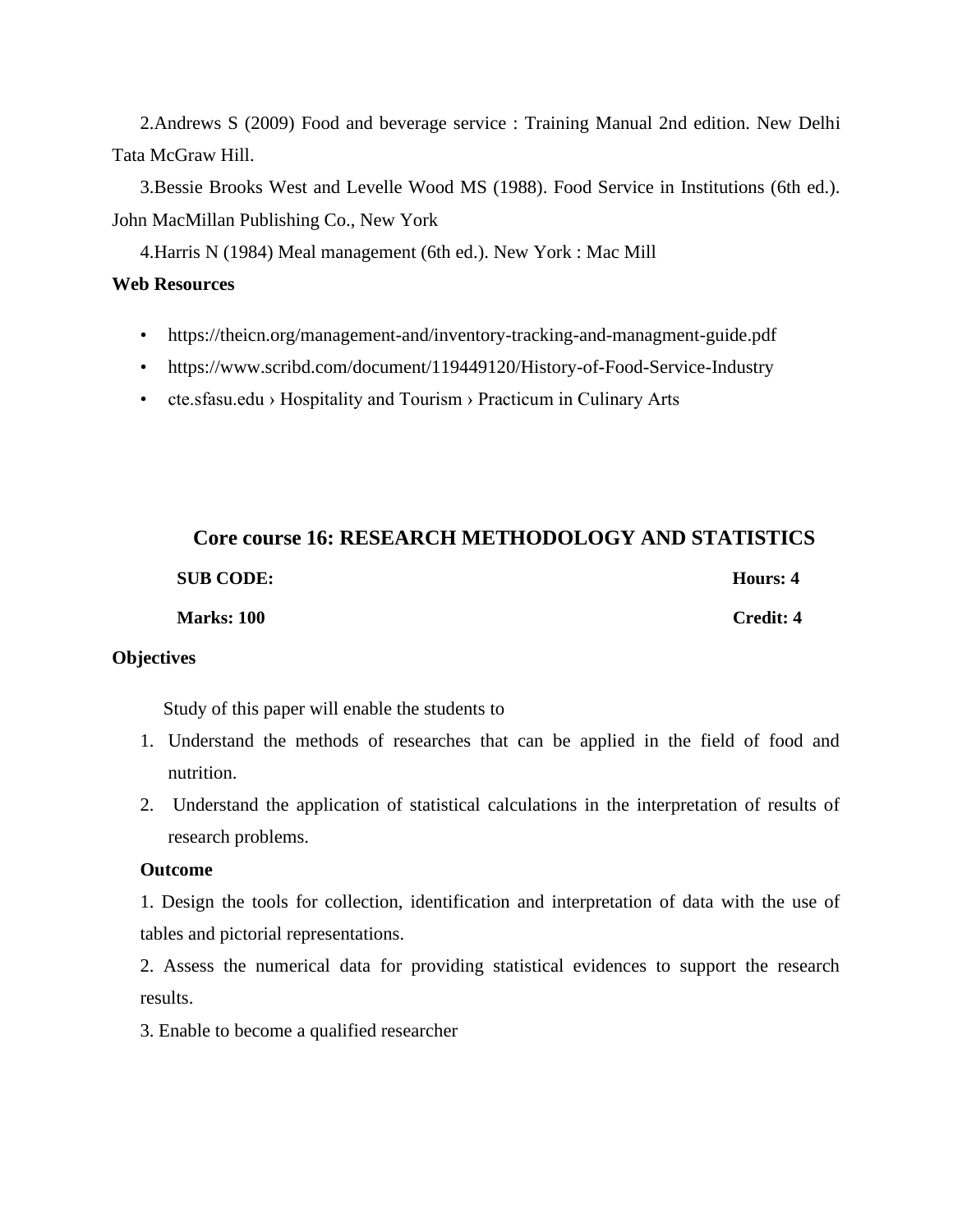#### **UNIT I**

Research methodology: An introduction- Meaning, Objectives, Motivation, Types and Significance of research, Research methods versus methodology, Research and scientific method, Research process. Defining the research problem- Selecting, Necessity, Technique and An Illustration in defining the problem. Research design- Meaning, Need, Features, Important concepts and different research designs. Sampling design- Census, Sample survey, Steps, Characteristics and Types of sampling design.

# **UNIT II**

Methods of collecting primary data- Questionnaire, preparation of schedules, Interview method, case- study method, Experimentation method, Data Collection – Primary and secondary data, Sources of secondary data, precautions while using secondary data. Editing and coding the data, Organization of data- Classification – meaning and objectives, types of classification, formation of discrete and continuous frequency distribution, Tabulation – Role, parts of a table, general rules of tabulation, Types of tables.

# **UNIT III**

Representation of data – Diagrammatic and graphical representation , Significance of diagrams and graphs, General rules for constructing diagrams, Types of diagrams, graphs of Time series, graphs of frequency distribution. Interpretation and Report writing-Meaning of interpretation technique, precautions, Format of research report, types, steps and stages, mechanism and style, precautions and essential for good report, footnotes and bibliographical citations.

# **UNIT IV**

Measures of central Tendency – Mean, Median, Mode, their relative advantages and disadvantages, Measures of dispersion- Mean deviation, standard deviation, quartile deviation. Co-efficient of variation, percentile and percentile ranks. Association of attributes, contingency tables, correlation, coefficient of correlation and its interpretation, rank – correlation, regression equations and predictions. Scales of measurement and the appropriate statistical techniques.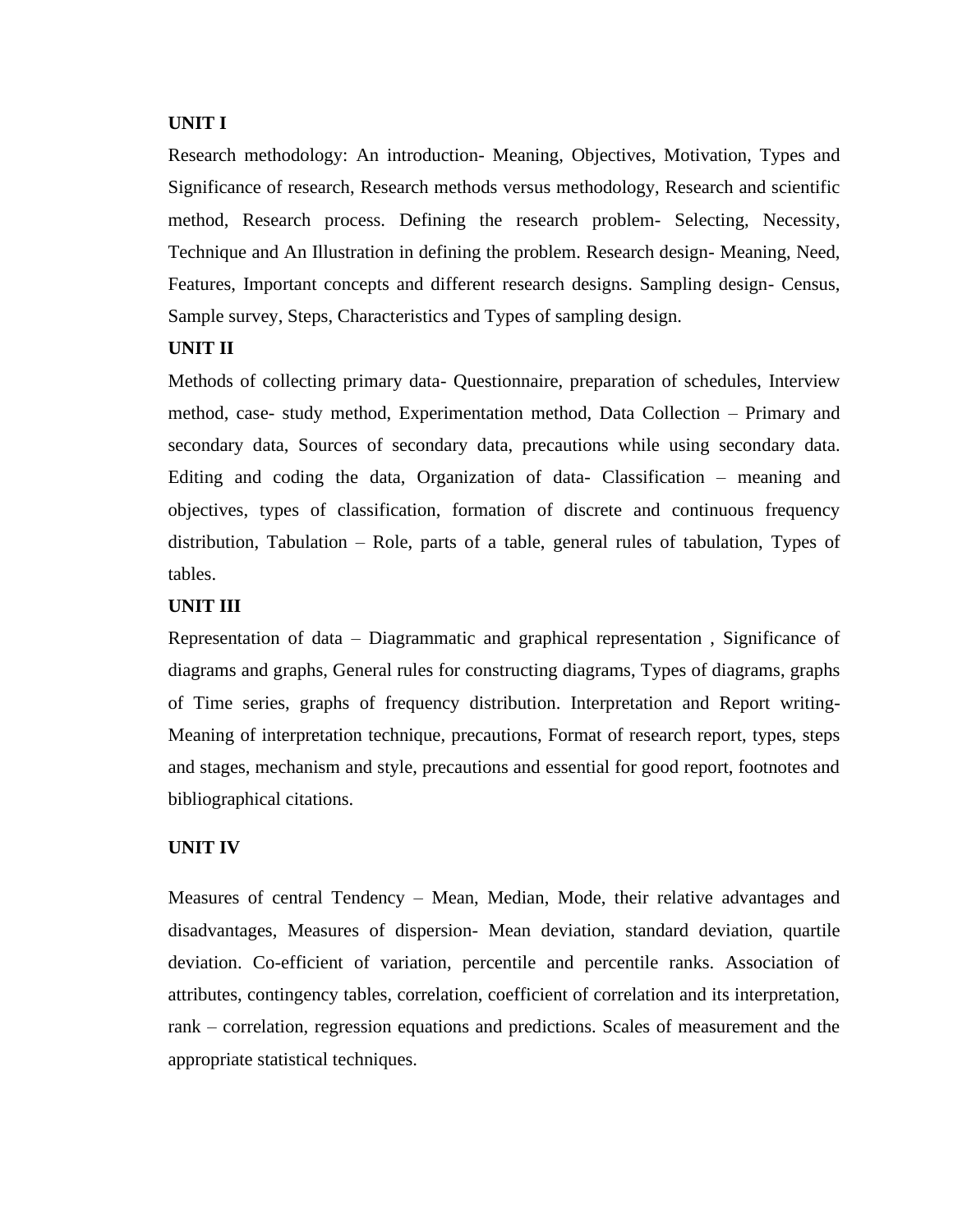#### **UNIT V**

Probability - Rules of probability and its applications. Distribution - Normal, binomial, their properties, importance of these distributions in statistical studies. Tests of significance, large and small samples, "t" and F test, tests for independence using chisquare test. Analysis of variance- One – way and two way classification.

### **REFERENCES**

- 1. Kothari, C.R; Research Methodology,  $2<sup>nd</sup>$  edition, New Age International Publishers,2004.
- 2. Gupta, S.P; Statistical Methods, 31<sup>st</sup> revised edition, Sultana Chand and Sons, 2002.
- 3. Devadas, R.P; A Handbook on Methodology of Research, Sri Ramakrishna Vidhyalaya, Coimbatore, 1989.
- 4. Donald, H.M.C. Burney; Research Methods, fifth edition, Thomson and Wadsworth Publications, 2002.
- 5. Pillai,R.S.N and Bagavathi,V , Statistics, Chand and company limited, 2001 .

# **Web Resources:**

- https://explorable.com/research-methodology
- https://www.mbaknol.com/research-methodology/the-basic-types-of-research

# **Core course 17: ASSESSMENT OF NUTRITIONAL STATUS OF THE COMMUNITY (PRACTICAL)**

| <b>SUB CODE:</b>  | Hours: 5         |
|-------------------|------------------|
| <b>Marks: 100</b> | <b>Credit: 2</b> |

#### **Objectives**

 1. To empower the learners on assessing their nutritional status, planning balanced meal and conservation of nutrients

2. To give an insight into the various low cost ingredients available in market and develop low cost nutritious recipes for vulnerable segments of the community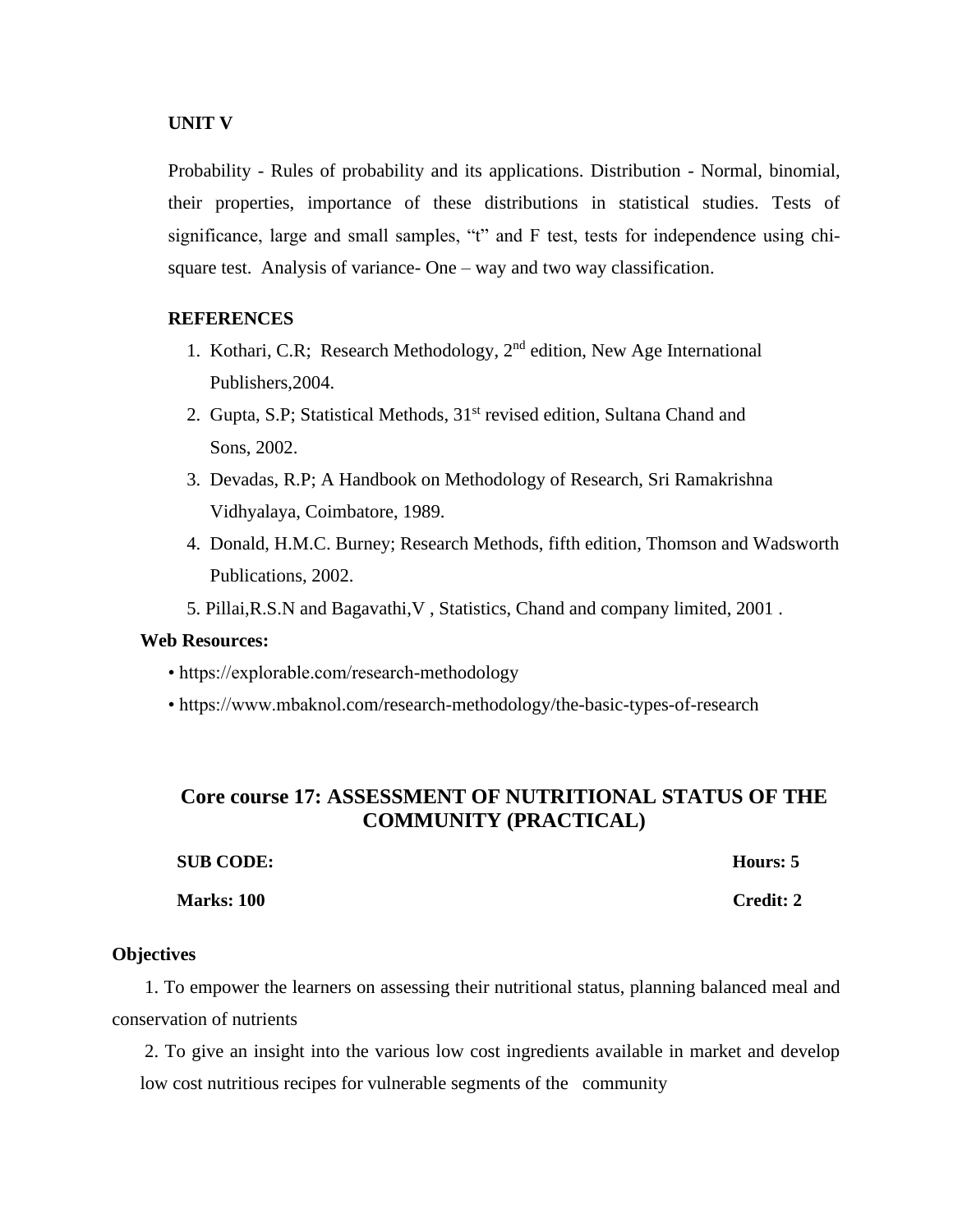#### **Outcome**

1. Understand the common health problems of the community

- 2. Acquire skills to overcome nutritional deficiency diseases
- 3. Understand the reasons for mal nutrition and under nutrition
- 4. Develop the skills in educating healthy dietary practices for pregnancy and lactation

#### **Course outline**

#### **Module: 1**

A. Assessment of nutritional status: General information, Anthropometry, Identification of clinical signs of common nutritional disorders, Dietary assessment – FFQ and 24 hour diet recall B. Planning of low cost nutritious recipes for infants, preschoolers, pregnant/nursing mothers for nutrition education

C. Teaching aids for nutrition education.

D. Development of low cost nutritious recipe, Standardization of Recipe, Calculation of cost and Nutritive Value

# **Core course 17: ASSESSMENT OF FOOD MANAGEMENT IN THE ORGANIZATION (PRACTICAL)**

| <b>SUB CODE:</b>  | Hours: 5  |
|-------------------|-----------|
| <b>Marks: 100</b> | Credit: 2 |

# **Objectives**

1. To develop skill in organizing and establishing food service institution.

2. To gain knowledge in menu planning, preparation of recipes in large scale and serving and also in food costing.

3. To enable students get practical experience in evaluating the management of human, material and financial resources.

#### **Outcome**

1. Know the different cuisines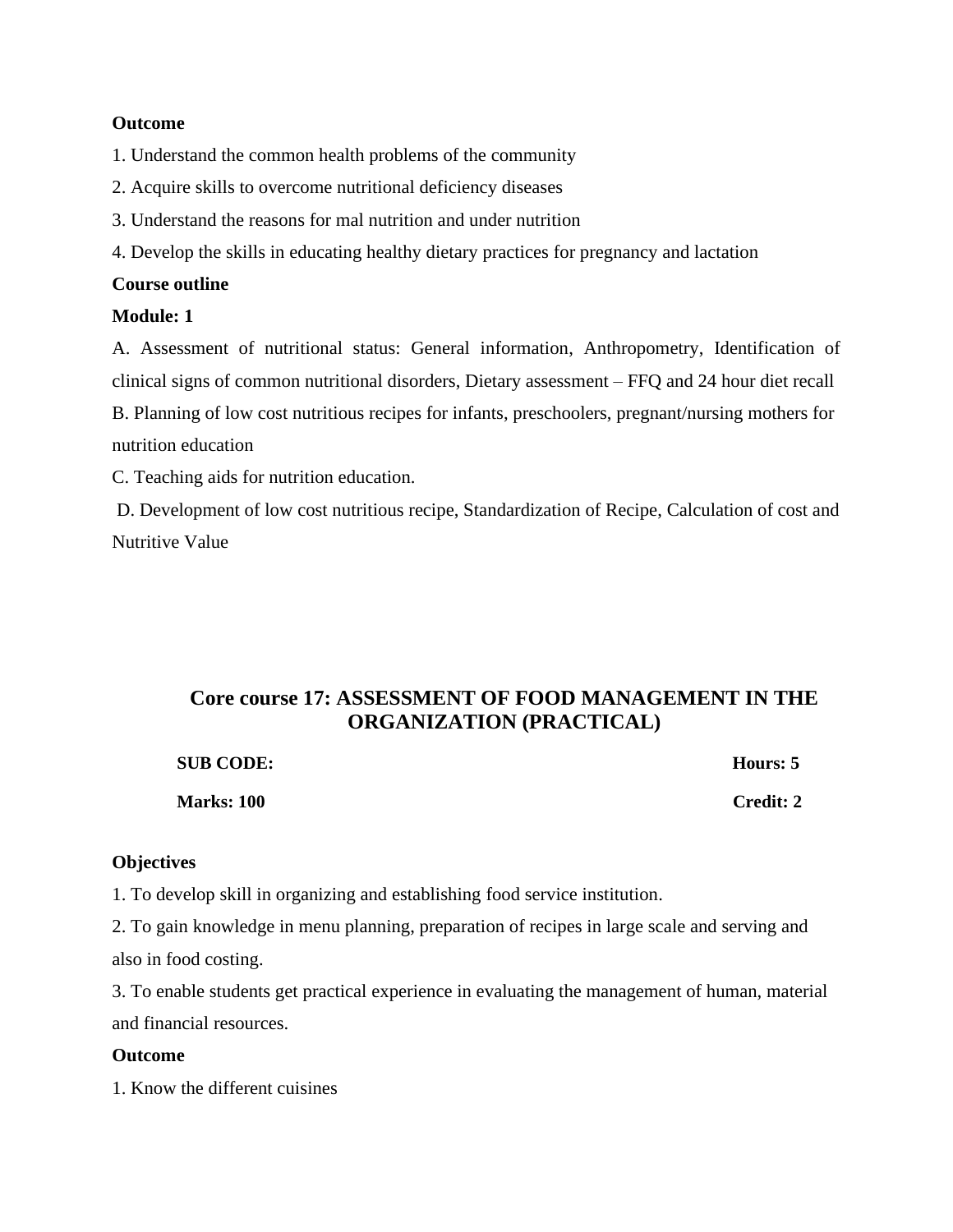- 2. Know how to select and use equipment in food preparation
- 3. Gain skill in pre preparation methods
- 4. Learn the various types of cooking methods
- 5. Acquire skills in table setting

# **Course outline**

# **Module :1**

Food Production

- A. Selection of recipes suitable for various types of institutional food service management.
- B. Five value added recipes (Standardisation of recipes).
- C. Cost and profit analysis.

# **Module :2**

Field study on any one of the following aspects

- A. Food purchasing, receiving, storage, preparation, service and washing area in institutional food service organization.
- B. Planning, interior designing, equipment design, costing, profit calculation, sanitation and hygiene practices and staff strength and salary in institutional food service organization.

# **Core course 19 : HOSPITAL INTERNSHIP**

**SUB CODE: Hours:** 

**Marks: 100 Credit: 4**

# **AIM:**

Internship is a phase of training wherein a graduate is expected to conduct actual practice of diet management and health care and acquire skills under supervision of a Practicing dietician so that he/she may become capable of functioning independently.

# **OBJECTIVES:**

At the end of the Internship Training, the student shall be able to: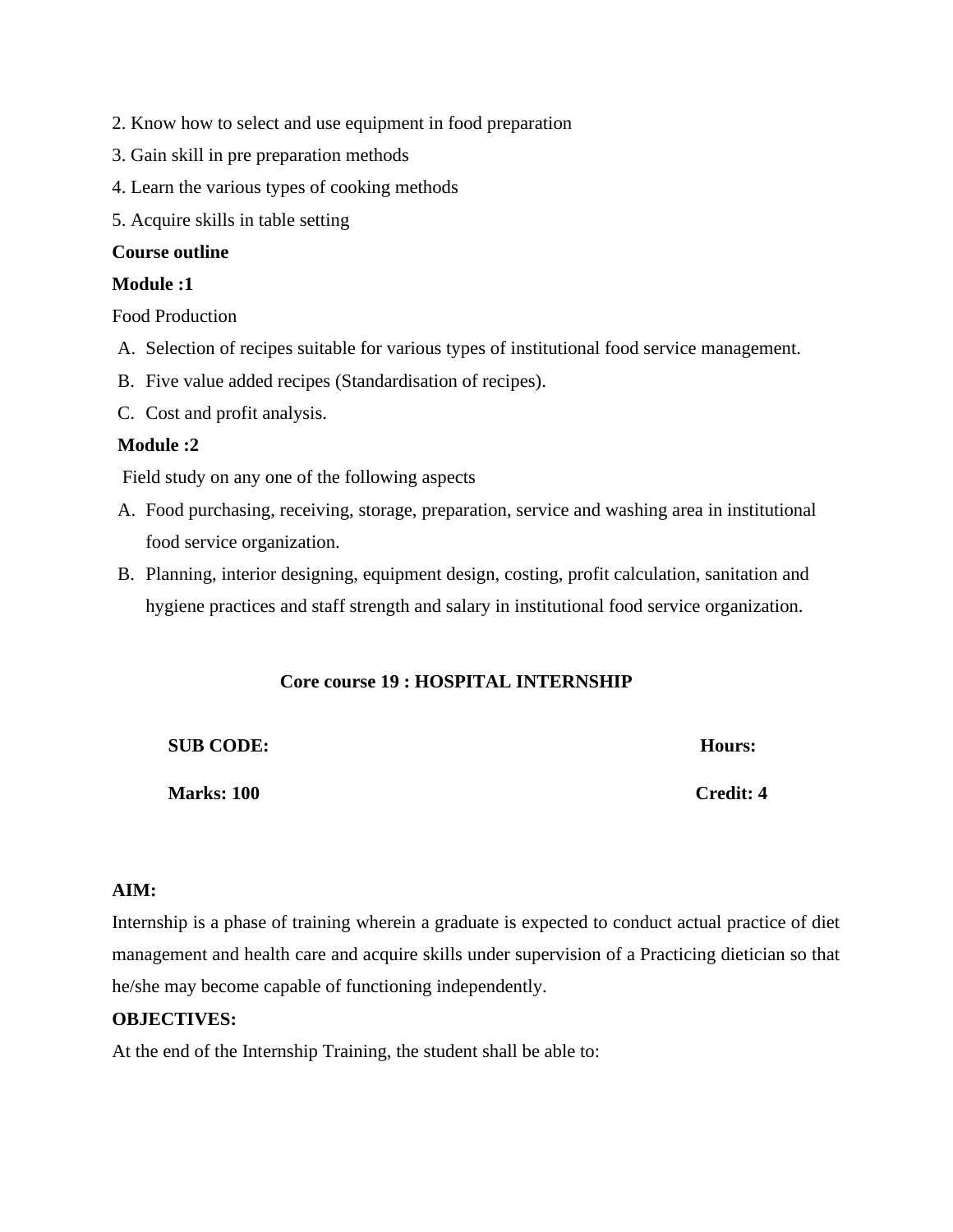1. Manage Diet prescription independently for clinically common disease conditions encountered to higher level.

### **Outcome**

- 1. Gain skill in planning therapeutic diets
- 2. Ability to be a health professional
- 3. Apply the knowledge for diet counseling
- 4. Competent to manage catering outlet

# **Period of Internship:**

One month internship in a multispecialty hospital with dietary department.

# **Case Studies:**

Five to ten case studies of different disease conditions have to be taken up during the internship. Report to be submitted in the hospital and institution.

# **INTERNSHIP REPORT: EVALUATION PATTERN**

Report on internship will be evaluated as stated below.

| Total marks         | $-100$ |
|---------------------|--------|
|                     |        |
| Internal marks - 40 |        |
| External marks - 60 |        |

# **Internal mark components**

Marks awarded by the training institution- 20 marks

Marks awarded by the guide - 20 marks

# **External mark components**

| Report preparation  | $-20$ marks |
|---------------------|-------------|
| Report presentation | - 20 marks  |
| Viva voce           | $-20$ marks |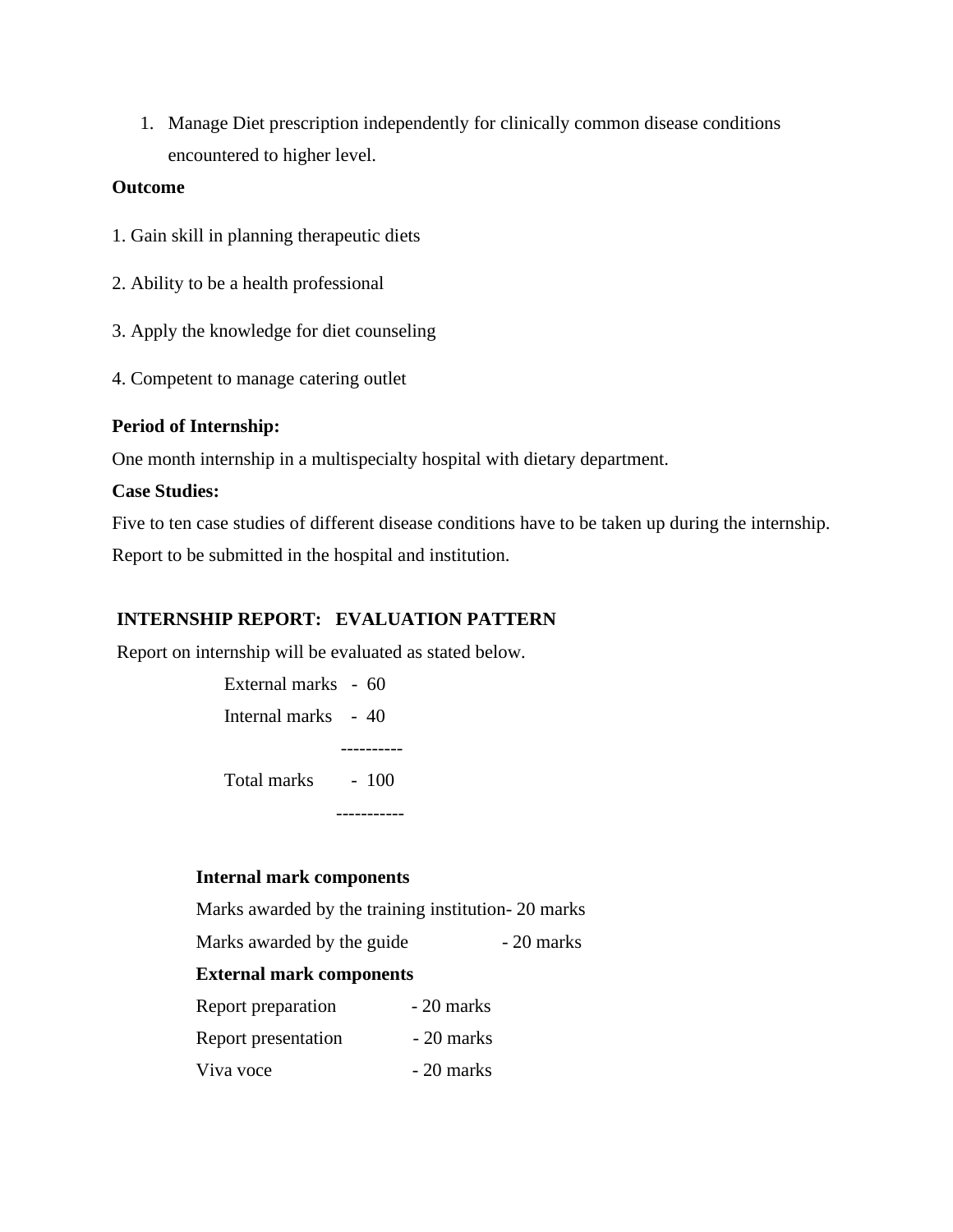#### **Elective paper 02: FOOD PROCESSING AND PRESERVATION**

**SUB CODE: Hours: 4**

**Marks: 100 Credit: 4**

# **Objectives**

Study of this paper will enable the students to

- 1. Understand and apply the food processing and preservation techniques.
- 2. Develop an understanding about the latest developments in techniques.

# **Outcome**

The students possess knowledge about various food processing methods and preservation techniques used in the food industry and apply the same in the relevant area.

1. Know the principles of preservation behind the methods of preservation.

2. Understand the stages of sugar cookery, quality of pectin and acidity in the development of preserved fruit products.

3. Acquire skills to formulate fruits based preserved products with value addition for nutritional benefits.

4. Explore the principle of preservation in vegetables based products with nutritive value.

5. Prepare cereals and pulses based preserved products focusing the principle of preservation.

# **UNIT I**

Scope of food processing in India with National and International perspectives, Food deterioration and control, Principles of food processing and preservation. Cereal technology: Rice- Milling, parboiling: Methods, advantages and disadvantages, byproducts of rice milling and their utilization. Wheat: Milling process, byproducts of wheat milling. Millets: Milling of major and minor millets. Manufacturing of breakfast cereals: Extruded products, puffing, flaking.

Pulse technology: Milling of soya bean and Bengal gram and their byproducts, germination, fermentation, parching, popping, processed soya products.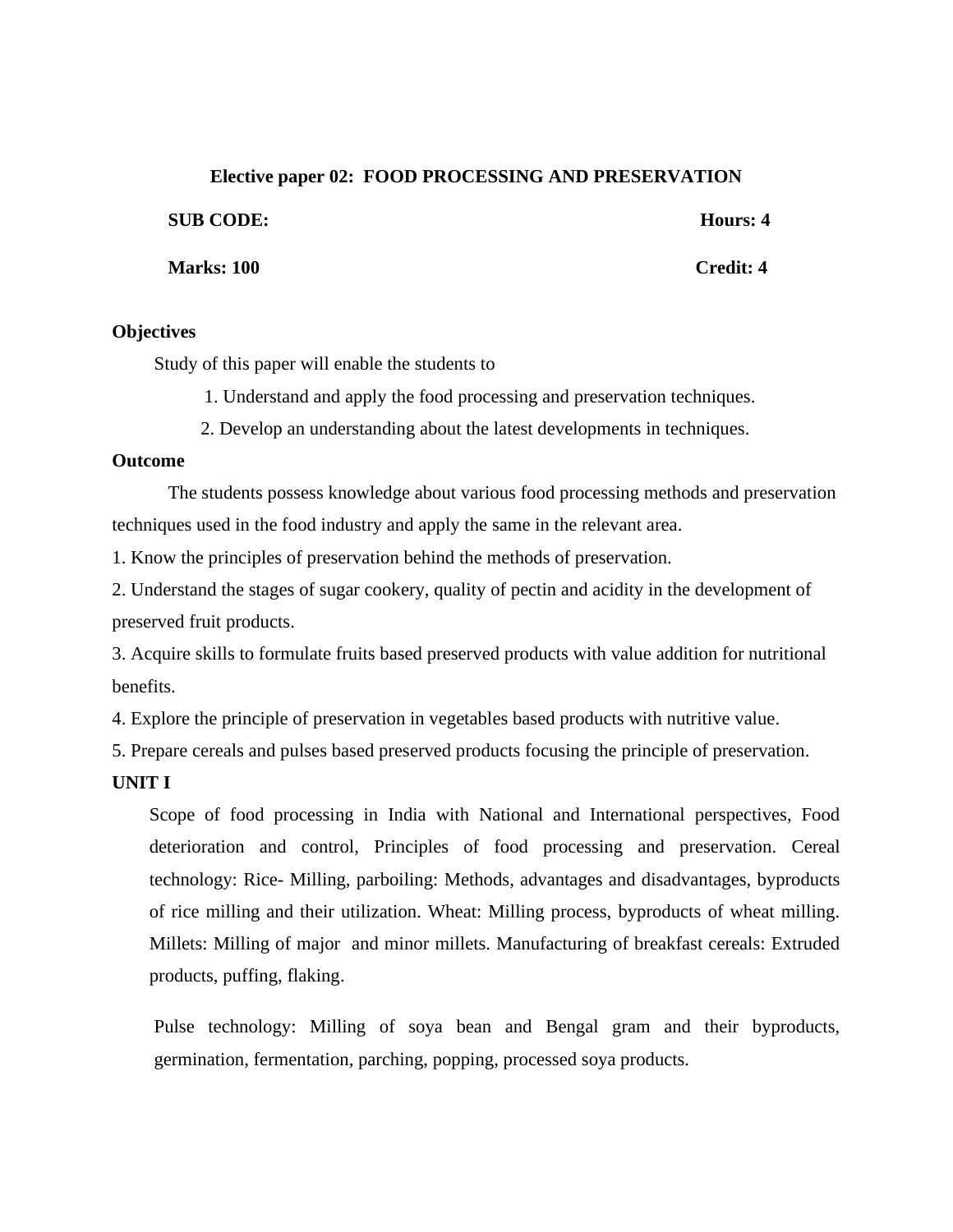Nuts and oil seeds processing: Milling, techniques in extraction of oil, byproducts- Meal concentrates, isolate. Speciality fats, hydrogenation, production of MCT. Fat replaces and their uses.

# **UNIT II**

Dairy technology: Milk processing: Seperation, standardization, pasteurization, homogenization, sterilization, evaporation, drying, membrane fractionation. Manufacturing of cheese, butter, khoa, yoghurt, srikhand, ice cream, condensed milk and dry milk. Milk substitutes- Lactone, infant formula. Byproducts: Skimmed milk, lassi, butter milk, whey, ghee residue.

Fruits and vegetable technology: Dehydration, juice concentrate, canning of fruits and vegetables. Potato processing and its products (wafers and French fries). Fleshy food technology: Processing of fish for smoking, canning and freezing. Curing of meat, Poultry processing, Pasteurization of egg, manufacture of egg powder and frozen egg products.

# **UNIT III**

Preservation by use of High temperatures- Factors affecting heat resistance, heat resistance of microorganism and their spores, determination of heat resistance, thermal-death-time curves,12D concept, heat penetration, determination of thermal processes, heat treatments employed in processing foods.

Preservation by use of low temperatures- Low-temperature methods- Refrigeration, cool storage and freezing. Low- temperature-Microbial activity, characteristics, factors affecting the quality of foods and packaging requirements for foods.

# **UNIT IV**

Preservation by drying and dehydration- Methods, advantages and disadvantages. Factors in the control of drying, treatments of food before drying, procedures after drying, microbiology of dried foods.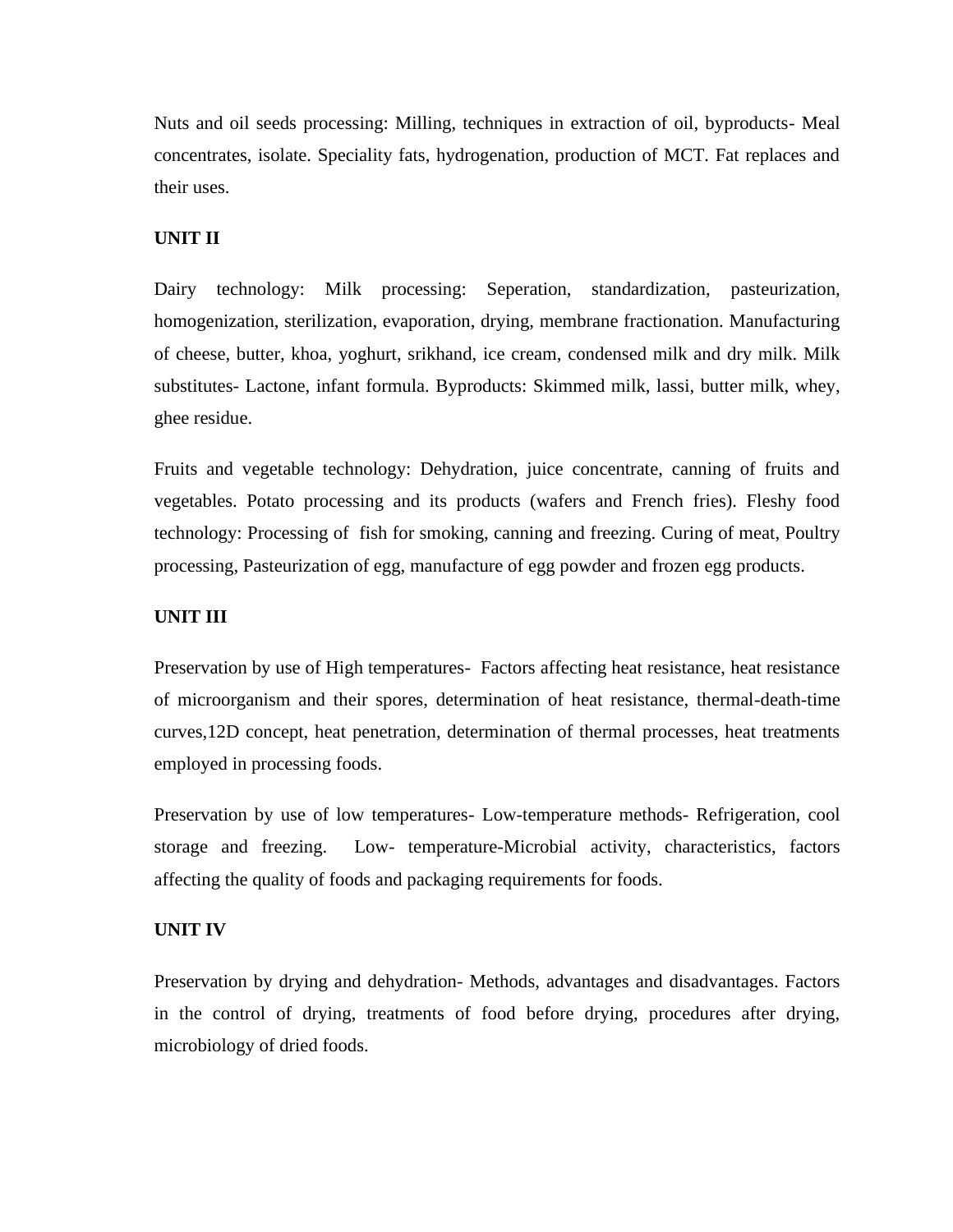Food irradiation- Introduction, electromagnetic energy, ionizing radiation, kinds of ionizing radiation and their applicability on food processing, mode of action, potentialities for radiation processing of foods, effects of food irradiation, safety of irradiated foods.

#### **UNIT V**

Fermentation of foods - advantages and disadvantages, types, factors controlling fermentation, commonly fermented foods- sauerkraut, wine, vinegar, beer, temph, soya sauce.

Food additives- Introduction, classification of food additives – Preservatives, antioxidants, emulsifiers, stabilizers and thickeners, sequestering and buffering agents, bleaching and maturing agents, food colours, flavouring agents and flavor boosters, nutrient supplements, non-nutritive and special dietary sweeteners, anti-caking agents, foaming and anti-foaming agents, leavening agents, firming agents, humectants and texturisers and clarifying agents: Nature, characteristics and use of additives in foods.

# **REFERENCE:**

1. Srilakshmi. B; Food Science, 6<sup>th</sup> edition, New Age International (P) Limited Publishers, 2015.

2. Shakunthala Manay. N; Shadakshara Swamy.M; Foods Facts and Principles, 3<sup>rd</sup> edition, New Age International (P) Limited Publishers, 2014.

3.Lillian Hoagland Meyer, Food chemistry, CBS Publishers and Distributors, 2004.

4.Subbulakshmi. G and Shobha. A.U; Food processing and preservation, New Age International (P) Limited Publishers, 2014.

5.Norman. N Potter, Joseph H. Hotchkiss, Food Science, 5<sup>th</sup> edition, CBS Publishers and Distributors, 1996.

6.Sivasankar. B; Food Processing and Preservation, PHI Learning Private Limited, 2011.

#### **Web resources**

http://www.foodsafe.ca http://www.bclaws.ca/civix/document/id/complete/statreg/08028\_01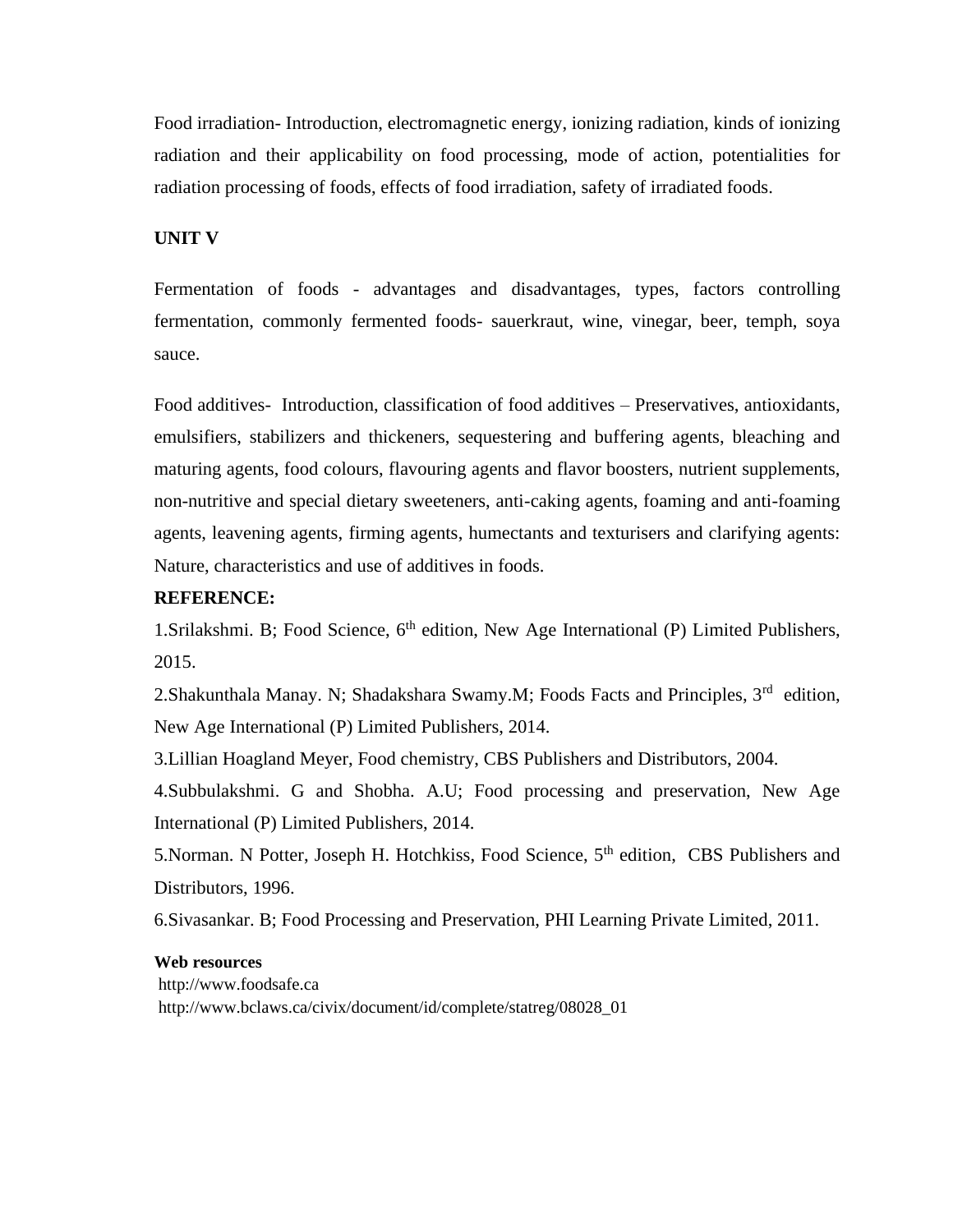# **SEMESTER - IV**

# **Core Paper- 20 DIET COUNSELLING**

#### **SUB CODE: Hours: 5**

**Marks: 100 Credit: 4** 

#### **Objectives**

To enable students to

- 1. Know the importance of counselling skills.
- 2. Knowledge about dietary concepts of different diseases.

#### **Outcome**

- 1. Know the importance and principles of dietetics in the management of diseases
- 2. Gain knowledge on the role of dietitian in disease management
- 3. Understand the etiology, management and prevention
- 4. Relate dietary management and lifestyle counselling.

# **UNIT-I**

Counselling: Introduction, definition and Importance. Types of counselling, advantage and disadvantage. Principle of counselling, the process of counselling, qualities of an effective counselling.

# **UNIT-II**

Counselling skills for dietician: Introduction, dietician using counselling skills, qualities of a dietician, developing a counselling approach, different approaches to counselling.

Diet counselling steps: Assessment components, planning components, Implementation components and evaluation components.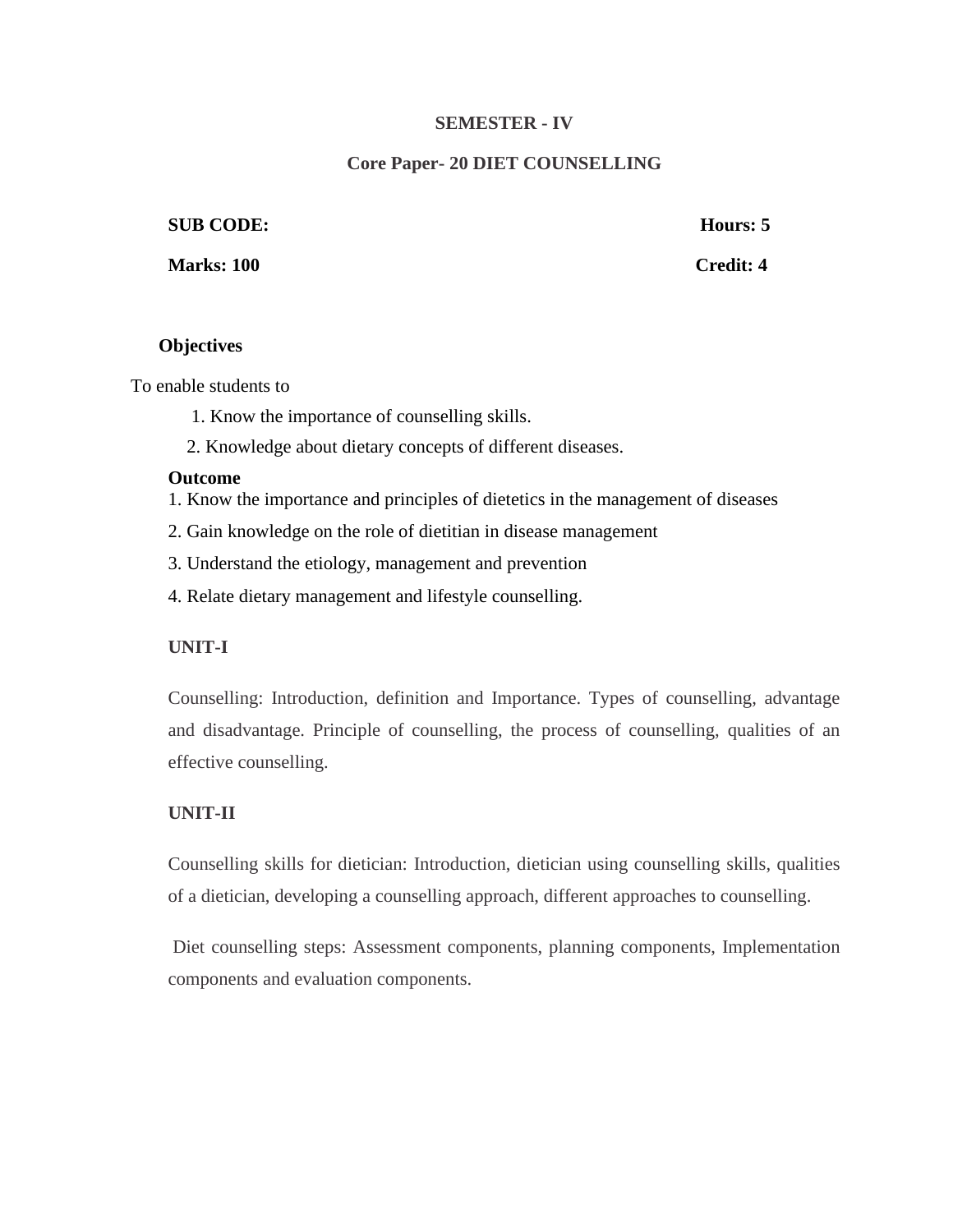#### **UNIT-III**

Role of counselling in hospital, Role of counselling in community, Organizing health camps -hospital level and community level, Diet counselling for pregnancy, lactation and child care , Patient follow up / home visits.

#### **UNIT-IV**

Diet counselling for adolescent, adults and old age. Diet counselling for obese people, Infectious diseases, and AIDS

#### **UNIT-V**

Diet counselling for Diabetics, CVD, Gastrointestinal diseases, liver diseases and cancer.

#### **REFERENCES:**

1. Gibson, R.L., Mitchell, M.H.(2005). Introduction to counselling and guidance (6th Ed).

2. Judey gable,  $(2005)$ . Counselling skills for dietitians,  $2<sup>nd</sup>$  edition, black publishing.

3. WHO, (2014). NACS, A programme guide.

4. WHO, (2018). NACS, module 3 counselling guide.

#### **Core Paper: 21 NUTRACEUTICALS AND FUNCTIONAL FOODS**

#### **SUB CODE: Hours: 5**

# **Marks: 100** Credit: 4

#### **Objectives:**

To enable students to:

- 1. Know the importance of Nutraceuticals and Functional Foods
- 2. Impart knowledge on the health benefits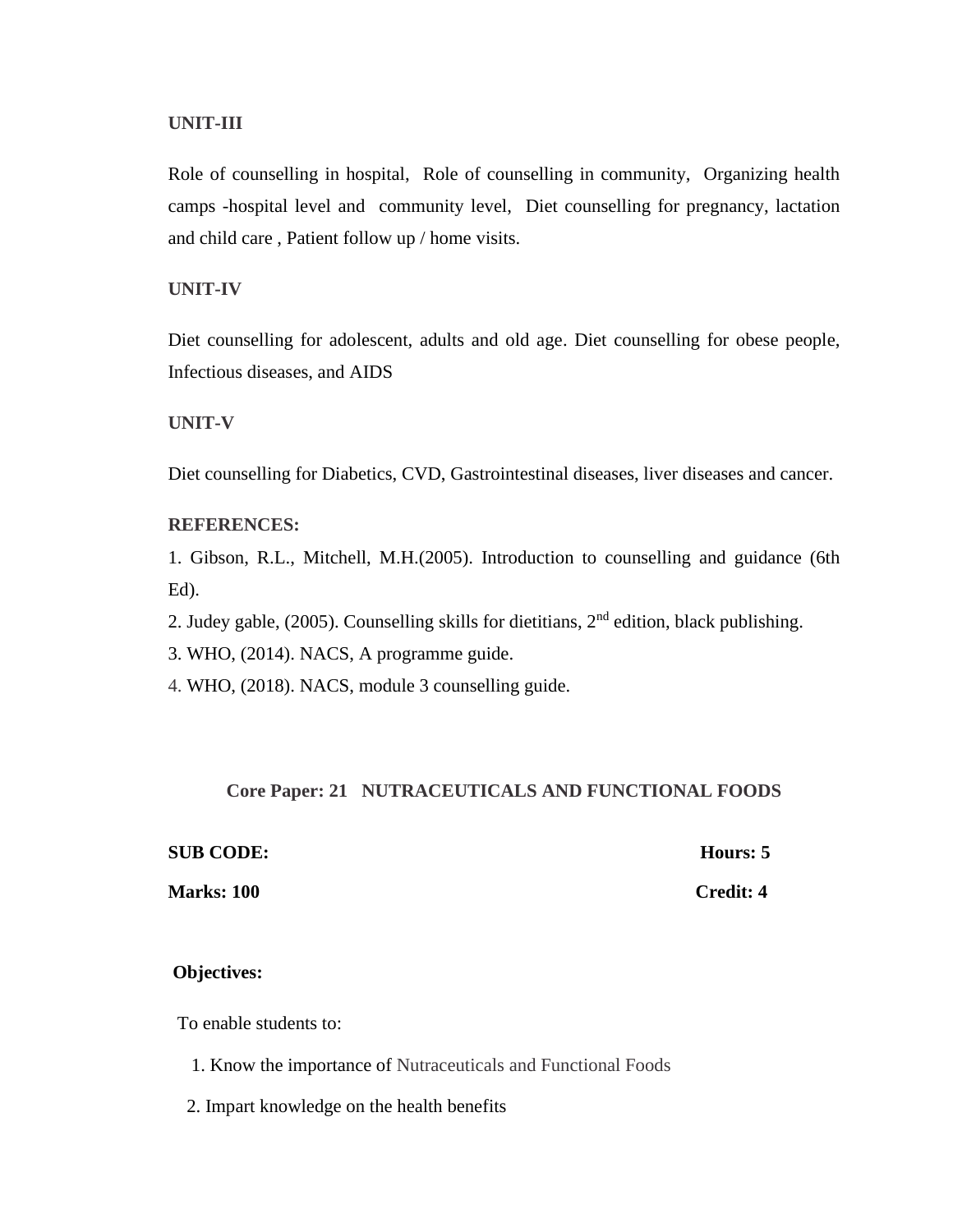#### **Outcome**

1. Understand the developments in the field of nutraceuticals and nutrigenomics.

2. Comprehend the components of functional foods and foods containing nutraceuticals

3. Know the importance of probiotics and prebiotics in human health

4. Understanding the effects of nutrients in molecular level process in the body and the effect of phytochemcials in disease conditions.

# **UNIT-I**

Nutraceuticals : Definition, history, classification, market trends, sources. Demand drivers for health supplements and nutraceuticals in India. Development of nutraceuticals incorporated food products- Tailoring diets for special needs, critical steps , stability and bio availability of bio actives substances in food matrices.

# **UNIT-II**

Functional foods: Definition, history and types. Health benefits of functional foods and future promises in Indian diet. Future research and develop of functional foods-Qualified studies, modern technologies and appropriate consumer communication. Safety and Regulatory aspects of functional foods.

# **UNIT-III**

Probiotics and Prebiotics: Definition, types, source and Health benefits. Recent advances in probiotics and prebiotics. FAO/WHO Standards/ guidelines on probiotics and prebiotics .

# **UNIT-IV**

Caroteniods: beta carotene, lycopen and lutein – sources and uses.

Terpenes: terpenoids, saponin, tocotrials– sources and uses.

Allyl-s-compounds and phenolic compounds– sources and uses.

**UNIT-V**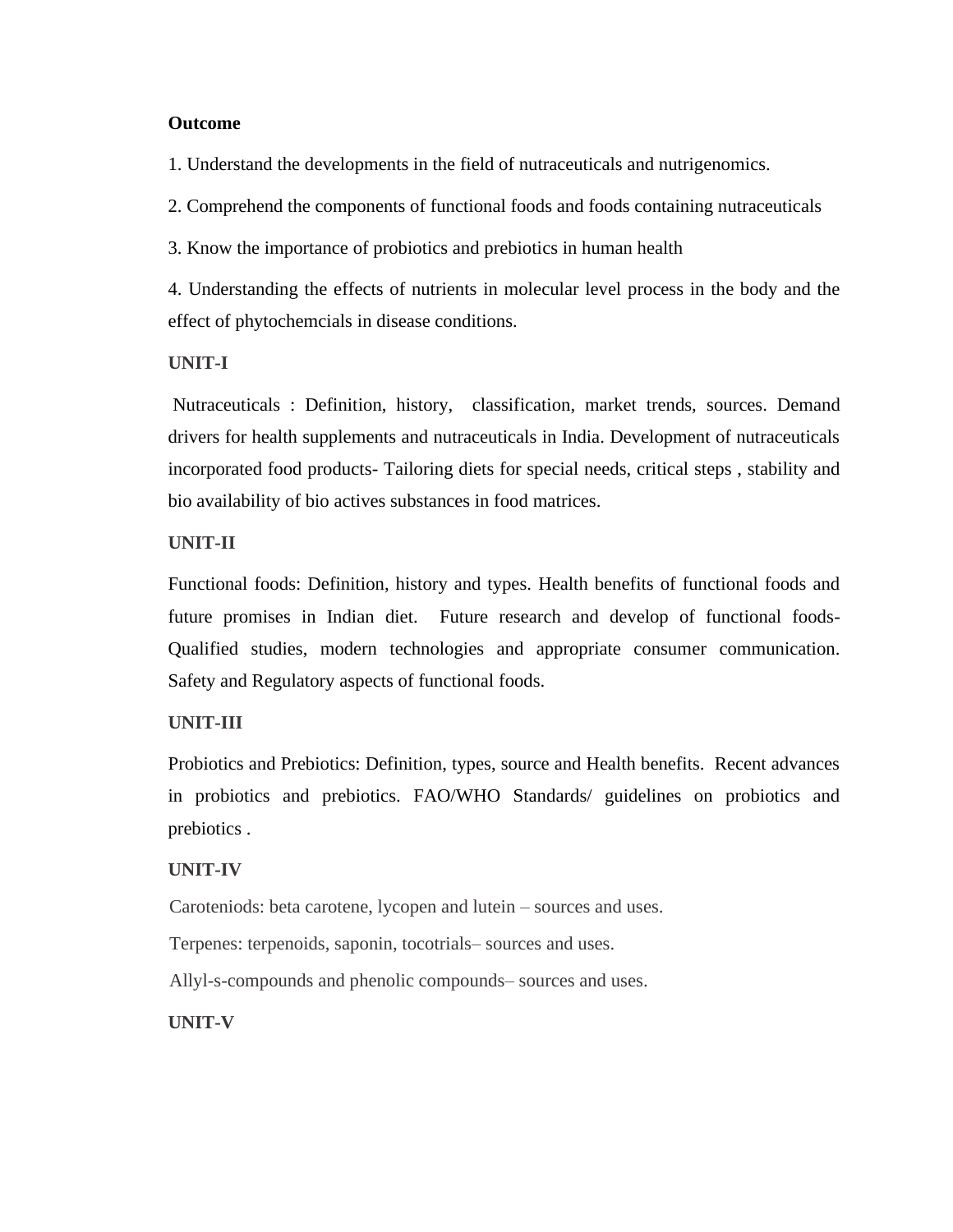Curcumin for prevention and treatment of chronic diseases- Introduction, mechanism of action of curcumin, role of curcumin in cancer, CVDs, neurological diseases, pulmonary diseases, diabetes, rheumatic diseases and infection diseases.

#### **REFERENCES:**

1. Dilip ghosh et al(2006). Clinical aspects of functional foods and nutraceuticals, CRC Press.

2. Mahtab S Bamj, N Prahlad Rao, Vinodini Reddy(2005). Text book of Human Nutrition

–, Second• Edition, Oxford and IBH Publishing Co.Pvt.Ltd.

3. Wilman(2007). Hand book of Nutraceuticals and functional foods, second editin.CRC press.

4. Gibson GR and Williams CM(2000). Functional Foods - Concept to Product.

#### **Core course-22 DISSERTATION AND VIVA VOCE**

#### **SUB CODE: Hours: 18**

#### **Marks: 100 Credit: 6**

An independent research project work undertaken by student under the guidance of a member of the teaching faculty of the concerned department. It can either be a survey or laboratory oriented research. The research should be submitted at the end of semester IV in the form of a thesis.

#### **EVALUATION PATTERN**

# **Internal examination: 40 marks**

 **40 marks** are based on day-to-day work of the concern student in terms of project designing, Practical performance in the laboratory, interpretation of the results obtained, regularity and any other criteria relevant to the study. Presentation of the work in front of the faculty of the department at least once during this project work is mandatory.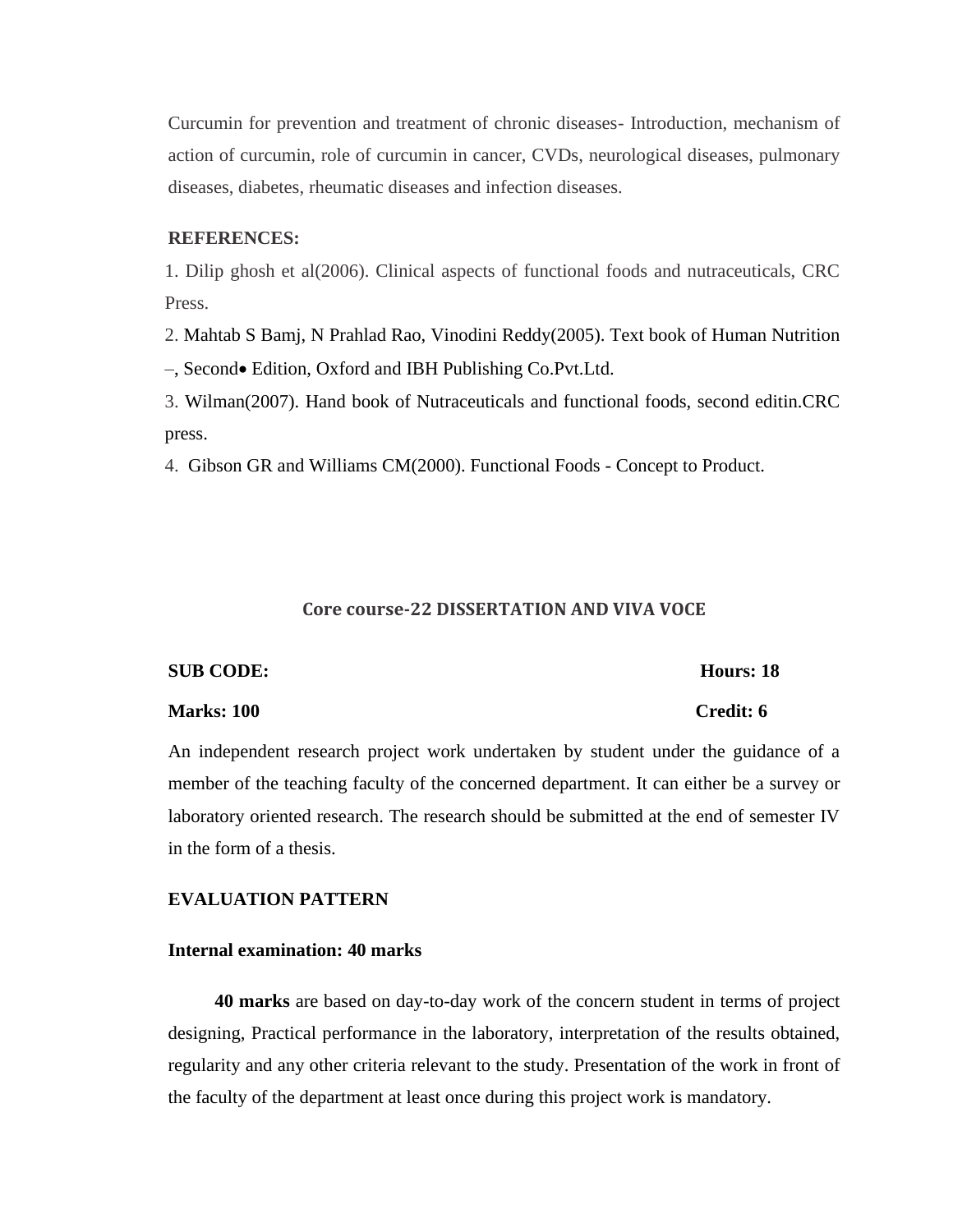## **External examination: 60 marks**

| Internal evaluation (40 marks) |            |  |
|--------------------------------|------------|--|
| Innovative idea                | - 10 marks |  |
| Performance evaluation         | - 10 marks |  |
| Report preparation             | - 20 marks |  |
| External evaluation (60 marks) |            |  |
| Report and presentation        | - 40 marks |  |
| Viva voce                      | - 20 marks |  |

# **Elective paper-03: FOOD SAFETY AND STANDARDS**

| <b>SUB CODE:</b>  | Hours: 5         |
|-------------------|------------------|
| <b>Marks: 100</b> | <b>Credit: 4</b> |

# **Objectives:**

To enable students to:

- 1. Know the importance of food safety and hygiene.
- 2. Knowledge about food standards.

#### **Outcome**

- 1. Learn about the applications of safety management in food industry.
- 2. Define different food laws and regulations for quality management in food industry.
- 3. Master the standards followed for food safety

# **UNIT-I**

Safe food: Introduction, definition and manufacture of hygienic food. Type of hazards. Factors affecting food safety and Importance of safe foods.

# **UNIT-II**

Relationship of microorganisms to sanitation: Introduction, microorganisms common to food, effects of microorganism on food borne illness- aermonas hydrophila, bacillus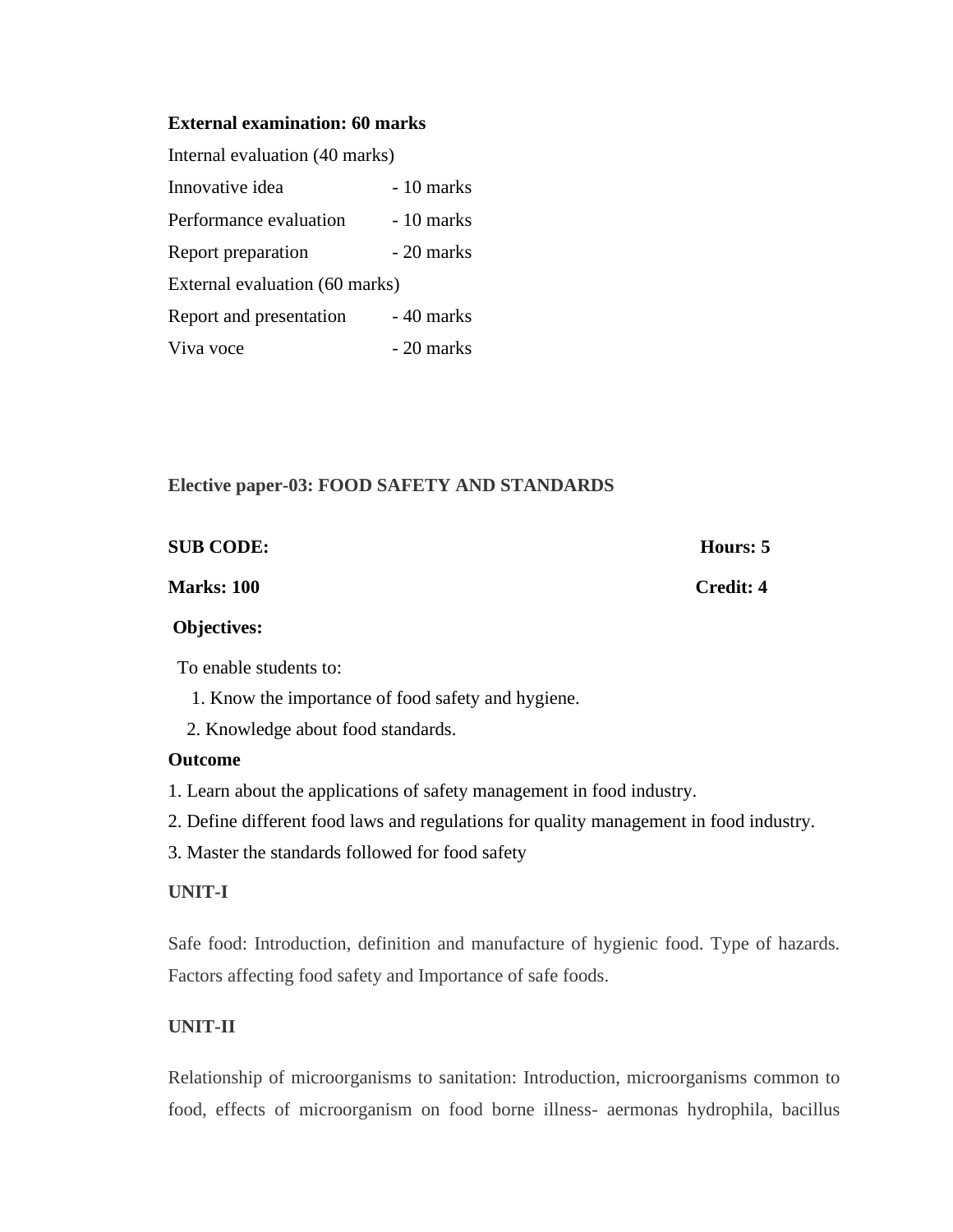cereus, botulism, campylo bacteriosis, clostridium perfringens, Escherichia coli, listeriosis, salmonellosis, staphylococcal, trichinosis and mycotoxins.

#### **UNIT-III**

Food safety: Indicators of food microbial quality and safety - Coliforms, enterococci, bifidobacteria, coliphages/enterviruses, predictive microbiology/microbial modelling.

Personal hygiene and sanitary food handling in food service establishments.

Sanitizing methods: Thermal, radiation, high hydrostatic pressure, vacuum and chemical sanitizing.

#### **UNIT-IV**

Risk assessment and management during food preparation – HACCP- prerequisite programmes, definitions, HACCP principles and flow diagrams, application and limitations of HACCP.

Risk assessment and management during food preparation- Food safety objective (FSO), Microbiologocal criteria, definitions, sampling plans.

#### **UNIT-V**

Microbiological criteria for various food products – Sea foods, milk products, spices, fruits and vegetables.

Food laws and standards: FAO, Codex alimentarius, ISO, Indian food laws and standards, prevention of food adulteration(PFA)act, fruit products order(FPO), meat products order(MPO, cold storage order(CSO), BIS and Agmark.

#### **REFERENCES:**

- 1. Raveendra reddy et al(2018). Food safety and microbial standards, Archarya NG Ranga agricultural university.
- 2. Lawlwy, et al(2004). The food safety hazard guidebook, RSC publishing.
- 3. Marriott, Norman G(2005). Principles of food sanitation, AVI, Newyark.